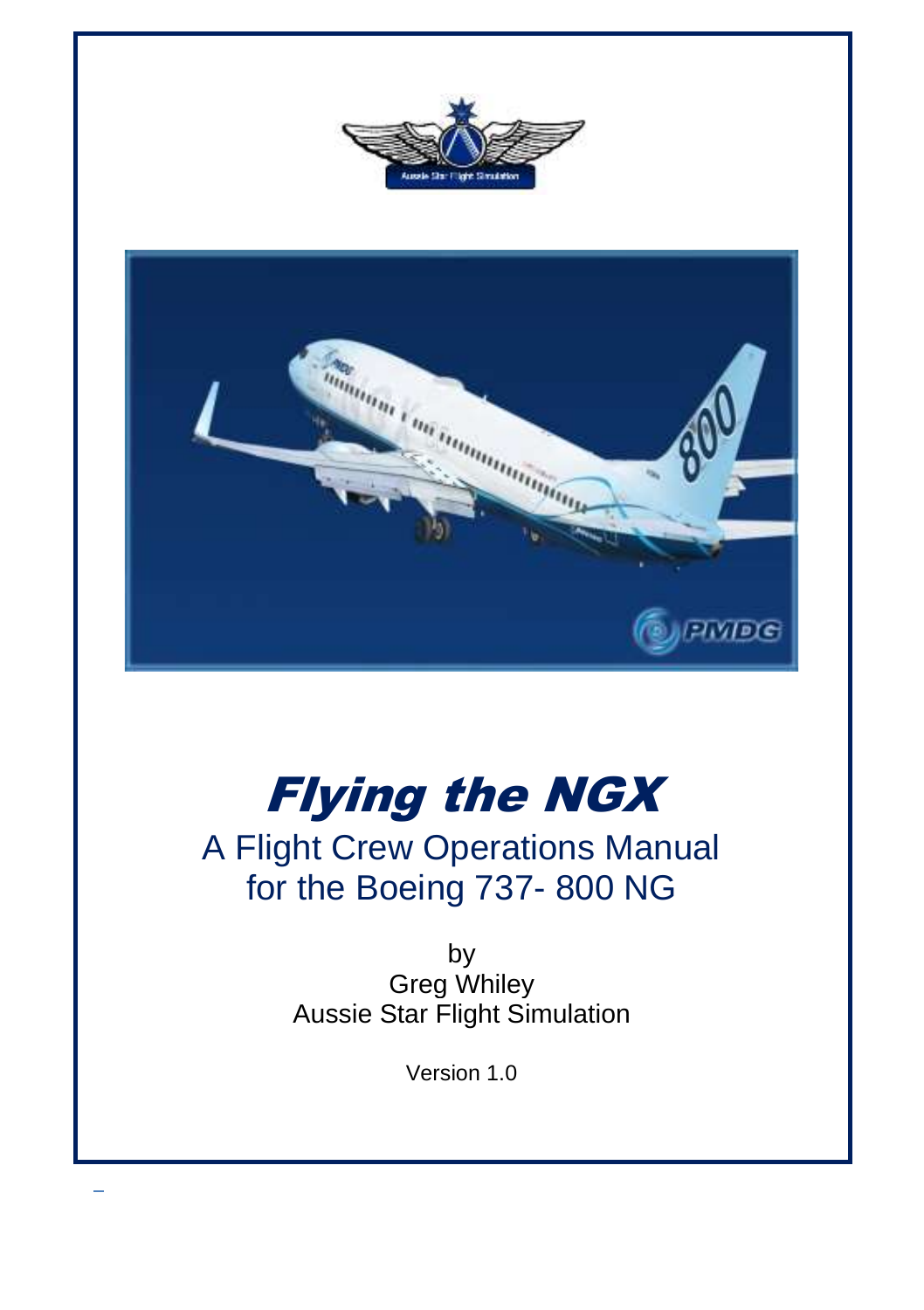# **INTENTIONALLY LEFT BLANK**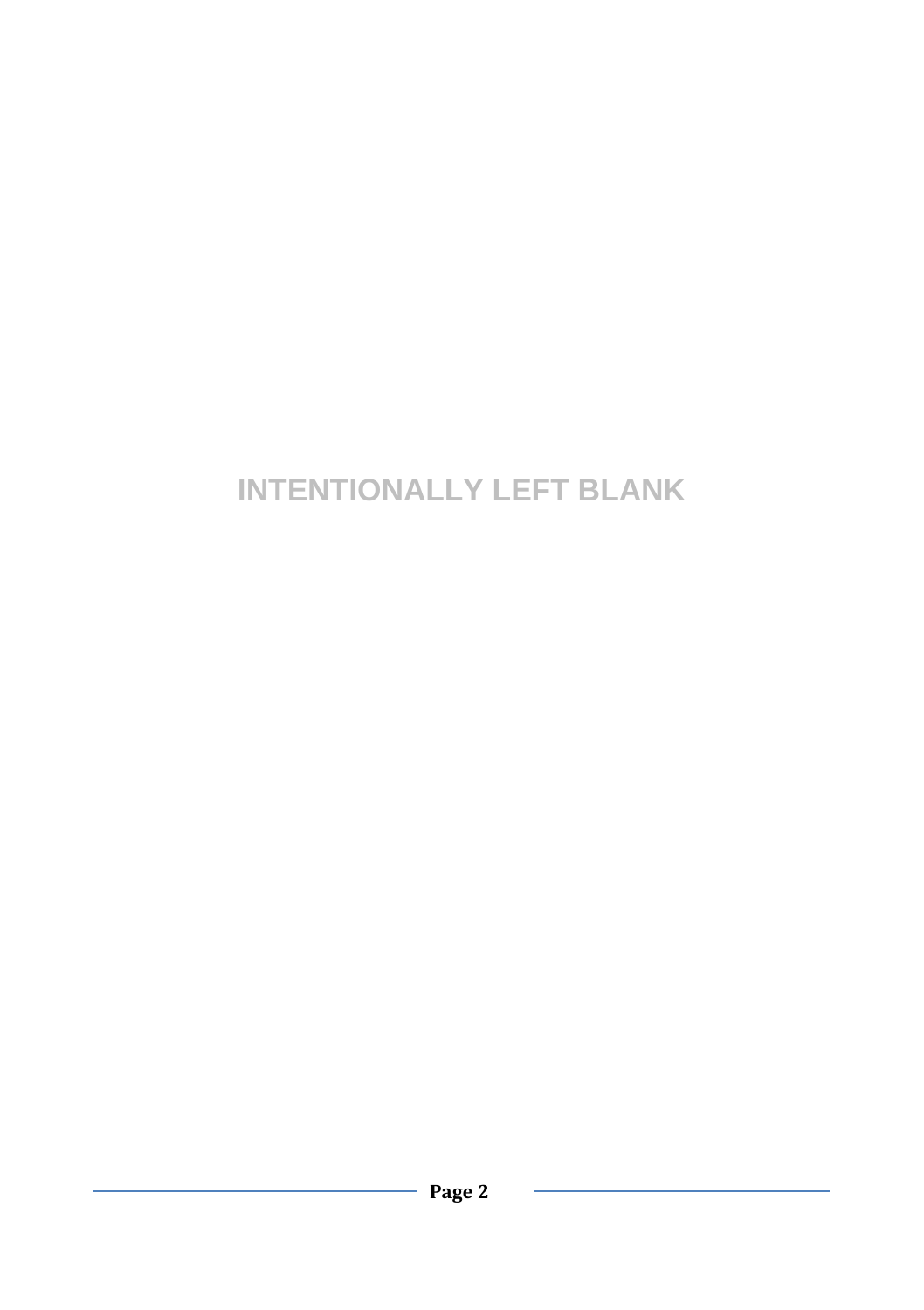#### **About this manual**

This manual has been produced with three purposes in mind. First, to assist in learning how to proficiently fly the PMDG 737-800 NGX, starting from a cold and dark cockpit environment. Secondly to master the programming of the NGX Flight Management Computer (FMC) via the Computer Display unit (CDU). Thirdly, to prepare for flying a fully operational 737-800 simulator operated by *Flight Experience™*.

The manual has been compiled from a range of resources and acknowledgement is given to the work that has been done by others prior to this publication on the reference page at the end of the document.

The manual and its content is copyright of Greg Whiley - © Aussie Star Flight Simulation, 2013. All rights reserved. Any redistribution or reproduction of part or all of the contents in any form is prohibited other than the following:

- You may print or download to a local hard disk all or extracts for your personal and non-commercial use only.
- You may copy the content to individual third parties for their personal use, but only if you acknowledge the website <www.aussiestarfs.com> as the source of the material.

You may not commercially exploit or distribute by any means, including CD ROMS, shareware bundles, commercial BBS systems or shareware-sells by mail, any part of the document without my written permission.

You may not change any part of the document or attach the name and/or logo of any other group, organization or website.

You may not transmit it or store it in any other website or other form of electronic retrieval system, except without my express written permission and in agreement with the conditions applied.

> Aussie Star Flight Simulations publications are products of [Flight Simulation Australia](http://www.flightsimaus.com.au/)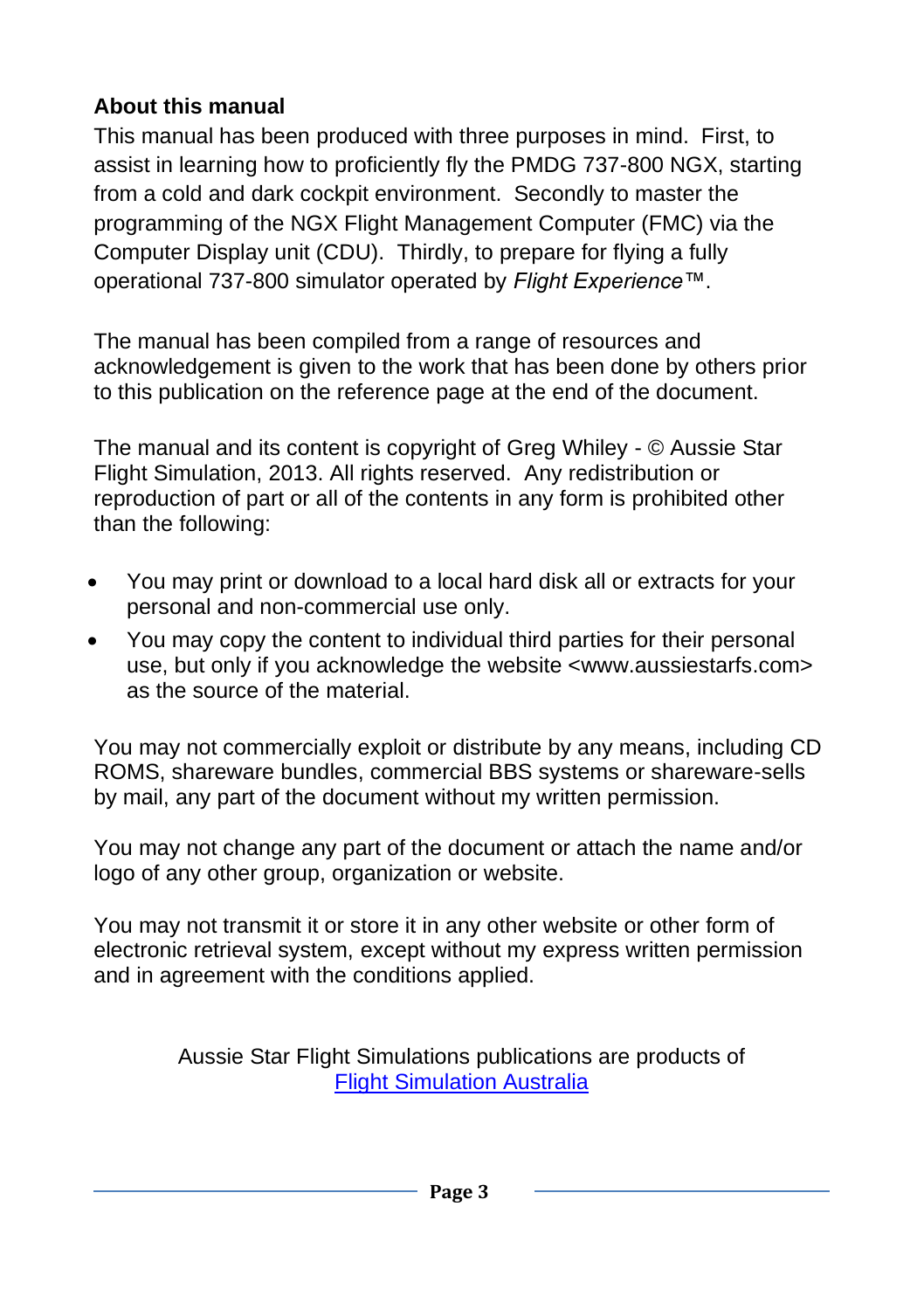# **CONTENTS**

|                                               | 5              |
|-----------------------------------------------|----------------|
| Pre-flight and Post-flight scan flow          | 6              |
| Areas of responsibility - Captain as PF       | $\overline{7}$ |
| Areas of responsibility - First Officer as PF | 8              |
|                                               | 9              |
| Computer Display Unit (CDU)                   | 10             |
|                                               | 11             |
| Electrical Power Up Procedure                 | 11             |
| Preliminary Pre-flight Procedure              | 13             |
|                                               | 14             |
|                                               | 18             |
| Pre-flight Procedure - First Officer          | 19             |
| Pre-flight Procedure - Captain                | 26             |
|                                               | 29             |
|                                               | 31             |
| Before Taxi Procedure - First Officer         | 32             |
|                                               | 33             |
|                                               | 34             |
|                                               | 37             |
|                                               | 38             |
|                                               | 40             |
|                                               | 42             |
| Landing Procedure - Using VNAV                | 44             |
| Go-around and Missed Approach Procedure       | 46             |
|                                               | 48             |
|                                               | 49             |
|                                               | 50             |
|                                               | 52             |
|                                               | 53             |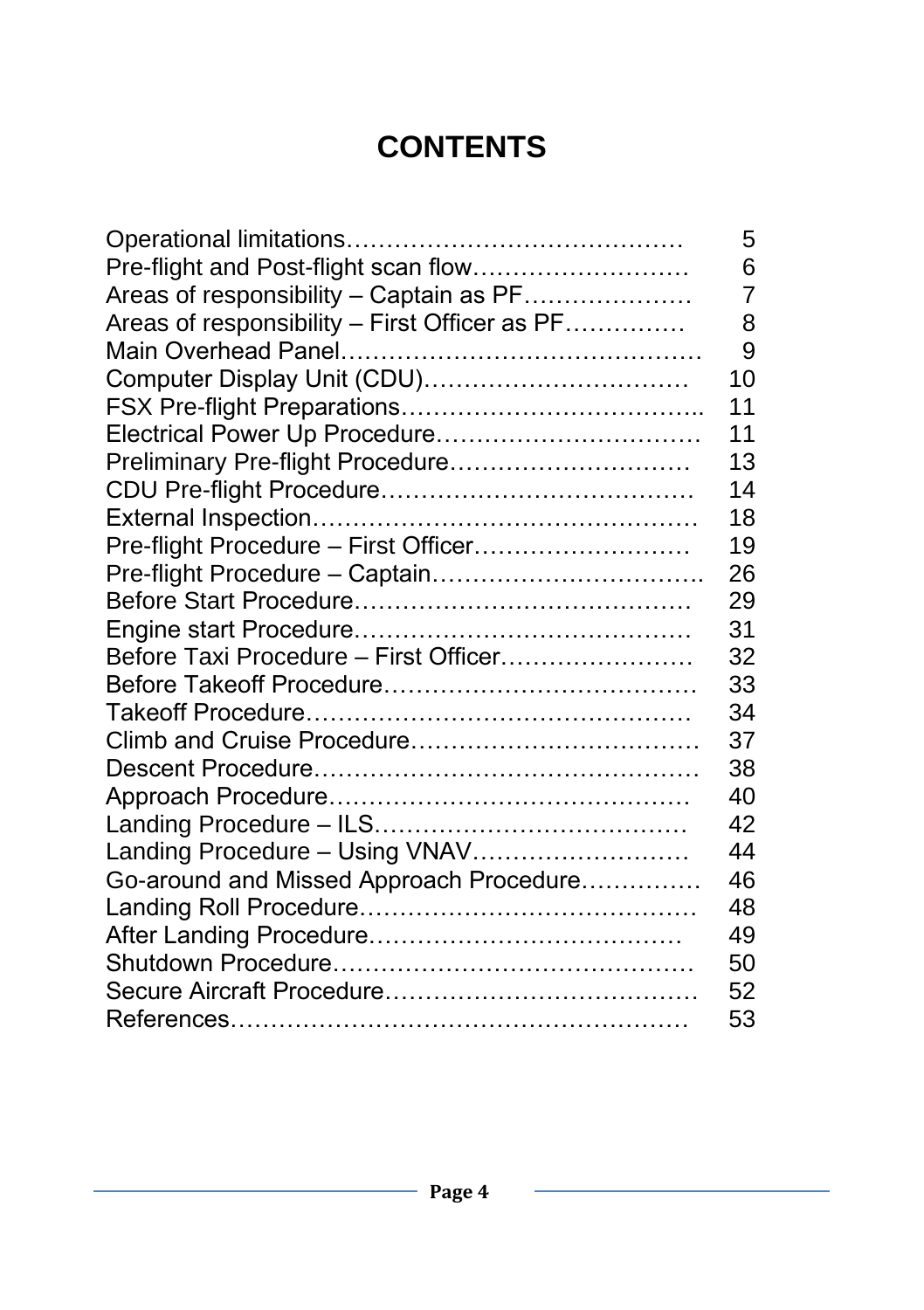#### **Operational Limitations**

Limitations**,** Normal Procedures and Supplementary Procedures in this manual are based on a Boeing FCOM. Some parts have been shortened or abbreviated for editorial purposes and in consideration of the limitations of the PMDG 737-800 NGX and Microsoft *Flight Simulator X*.

## **Operational Limitations**

| Maximum Takeoff and land tailwind    | 15 knots               |
|--------------------------------------|------------------------|
| component                            |                        |
| Maximum takeoff and landing          | 33 knots (winglets)    |
| crosswind component                  | 36 knots (no winglets) |
| <b>Maximum Operating Altitude</b>    | 41,000 feet            |
| Maximum takeoff and landing altitude | 8,400 feet             |

# **Weight Limitations**

| Maximum Taxi Weight (MTW)      | 133,500 pounds |
|--------------------------------|----------------|
| Maximum Takeoff Weight (MTOW)  | 133,000 pounds |
| Maximum Landing Weight (MLW)   | 128,000 pounds |
| Maximum Zero Fuel Weight (ZFW) | 120,500 pounds |

# **Autopilot/Flight Director System**

Do not engage the autopilot below 400 feet.

The autopilot will disengage below 50 feet AGL

The maximum wind speeds for landing with autopilot are:

- o Headwind**,** 25 knots
- o Crosswind, 20 knots
- $\circ$  Tailwind 10 knots

# **Engines and APU**

Maximum and minimum limits are shown in red in the displays. Engine Ignition must be used for takeoff, landing, operating in heavy rain and anti-ice operation. Maximum altitude for using APU is 10,000 feet.

# **Flight Controls**

Maximum altitude for flap extension is 20,000 feet.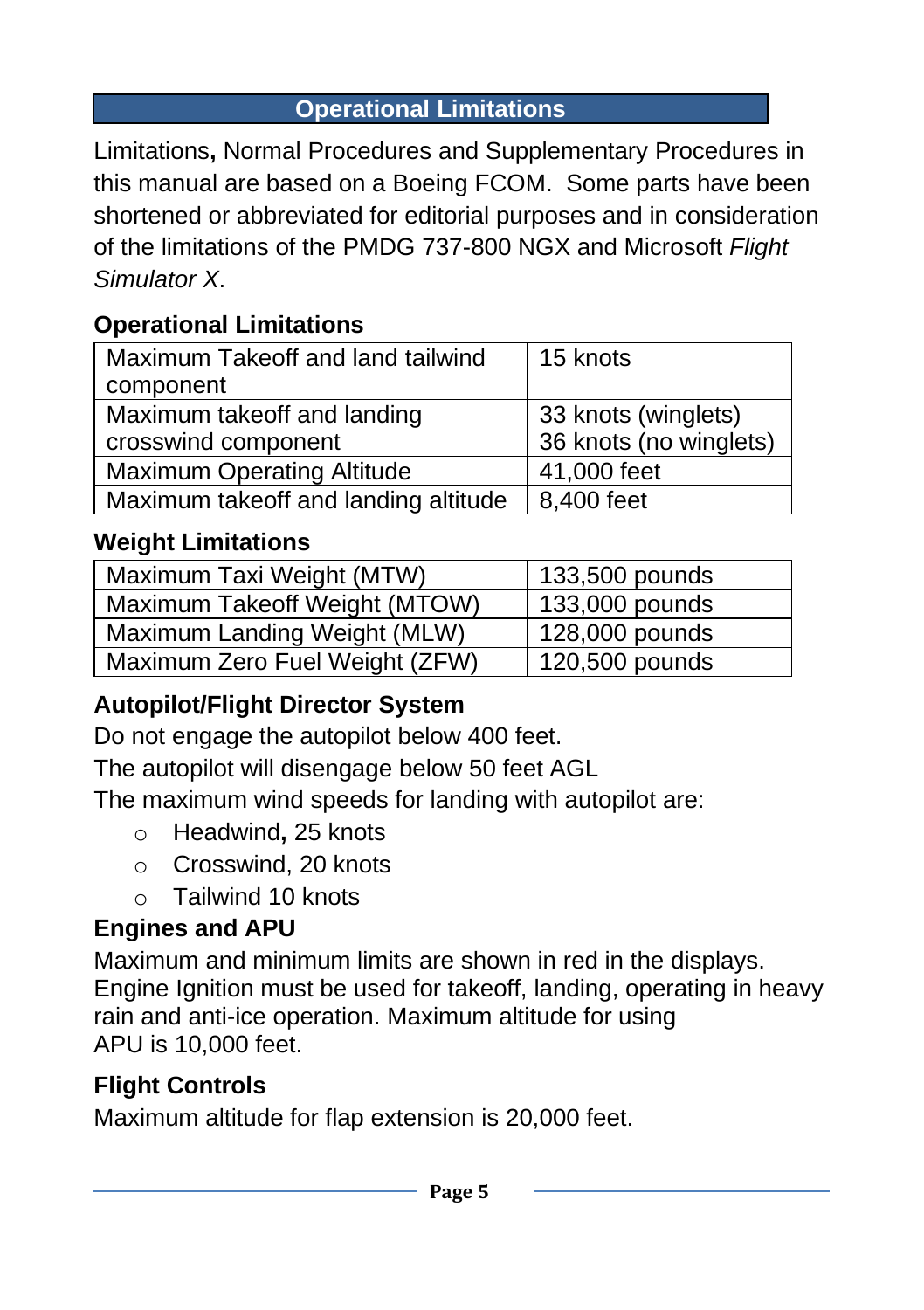

#### **Pre-flight and Post-flight Scan Flow**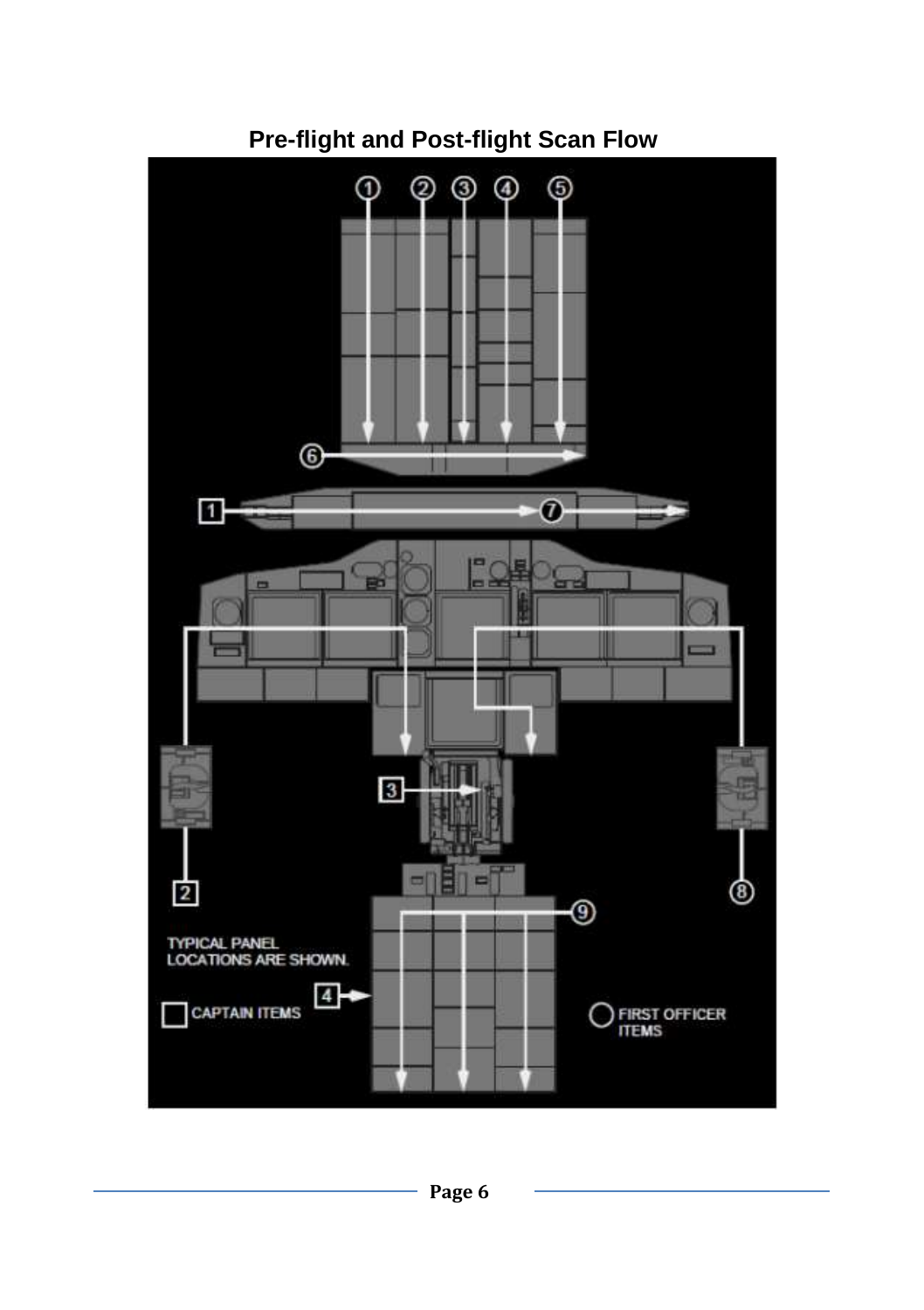

**Areas of Responsibility – Captain as PF**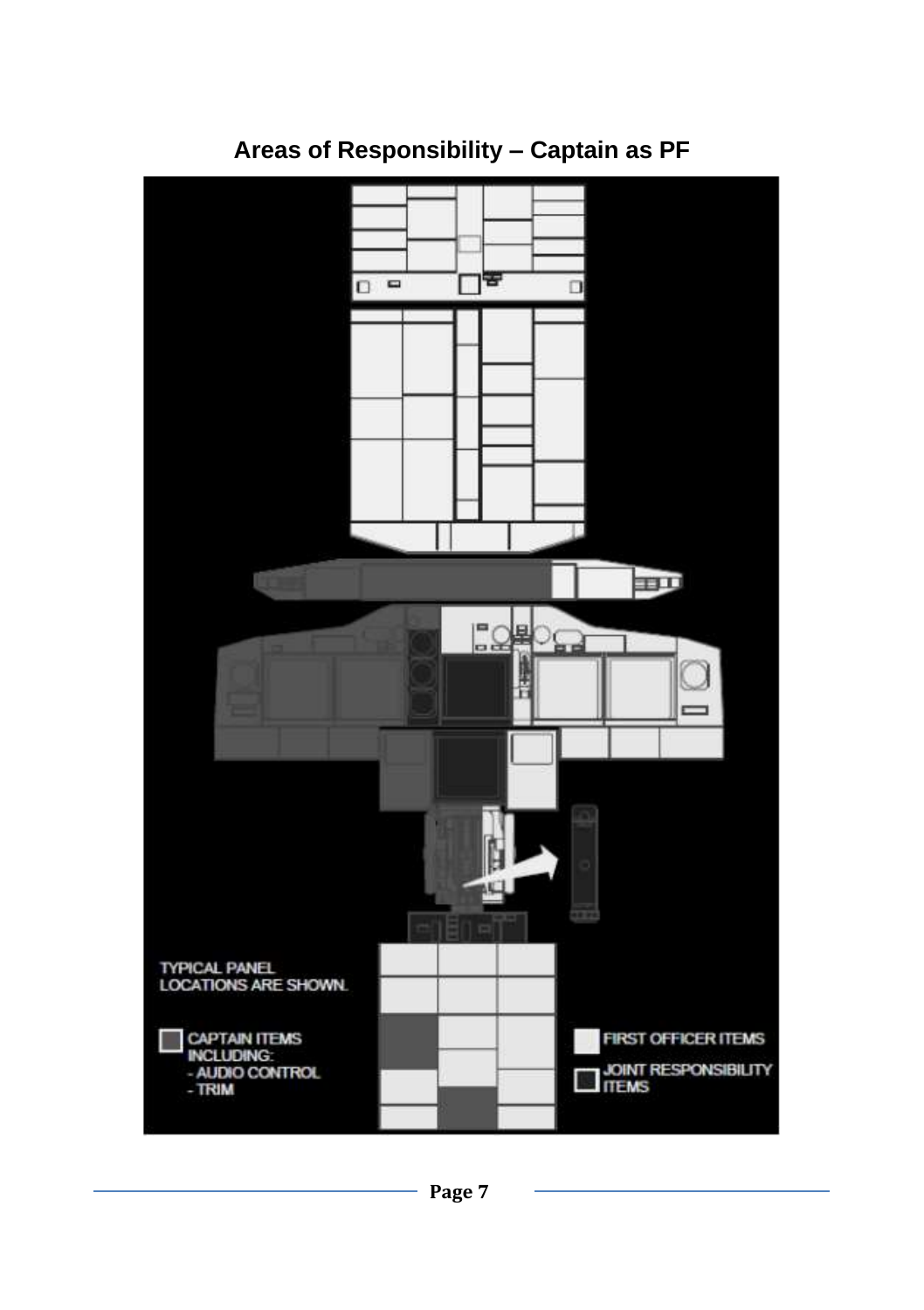

**Areas of Responsibility – First Officer as PF**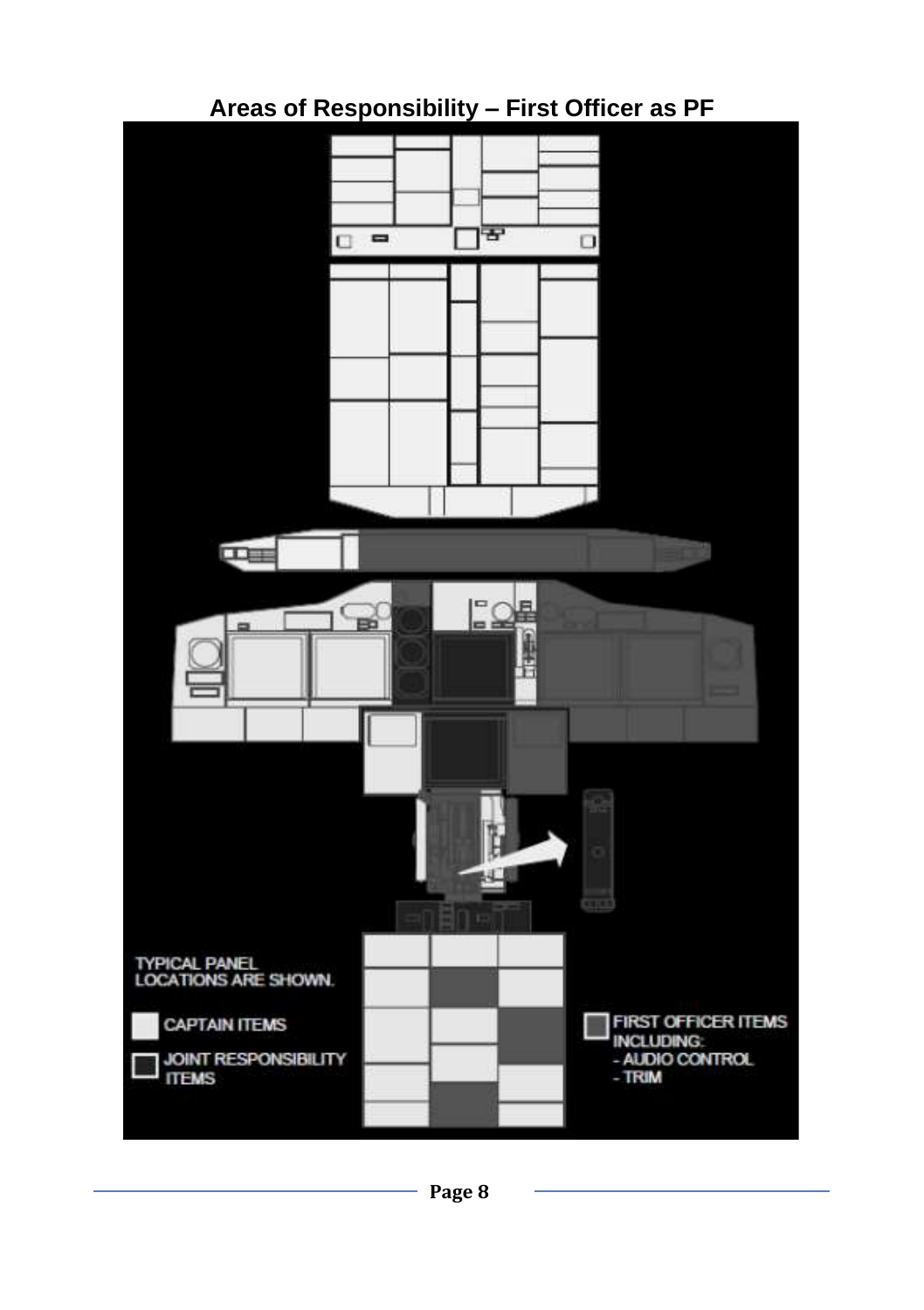#### **737 – 800 Main Overhead Panel**



that choose no this disconce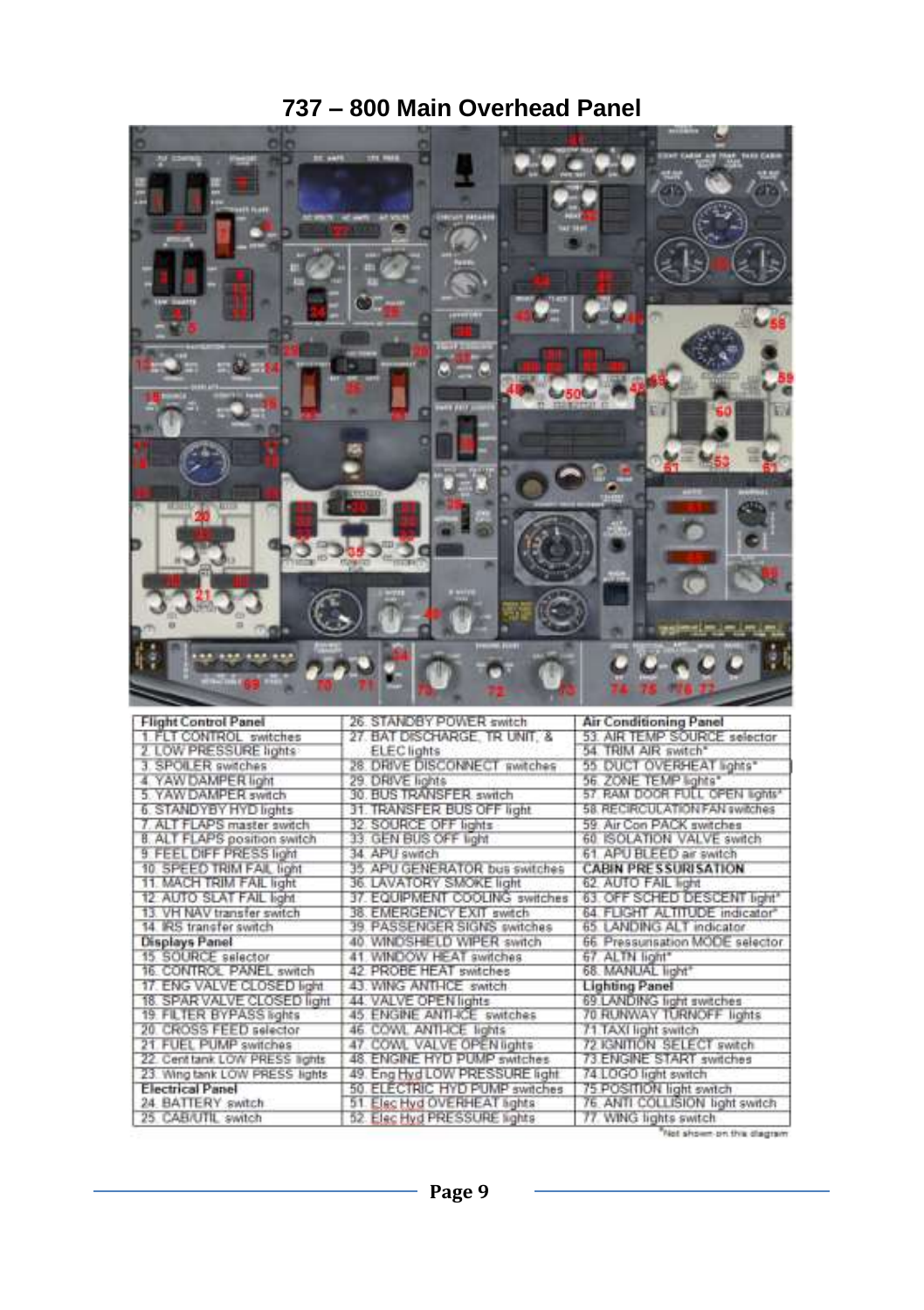*NOTE: An A4-sized version of the annotated 737-800 Main Overhead Panel shown on page 9 is available on the Flight Simulation Australia website [www.flightsimaus.com.au.](http://www.flightsimaus.com.au/)*



**Computer Display Unit (CDU)**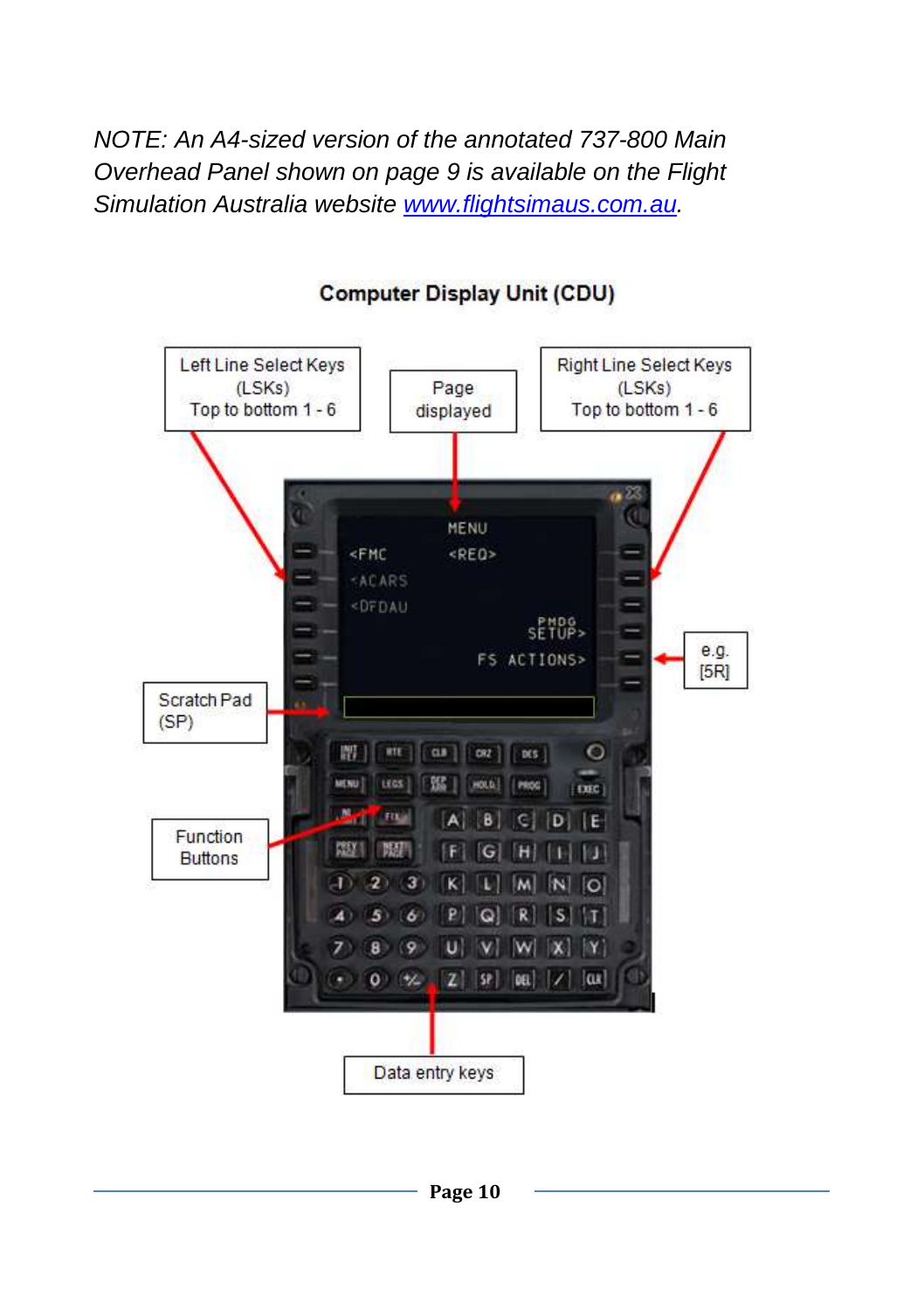#### **FSX Preflight Preparations**

#### **Establish CDU cold and dark panel state (FSX)**

- o Display CDU [Shift+3]
- o Clear messages [CLR]
- o PMDG SETUP [4R]
- o PANEL STATE LOAD [2R]
- o NGX CLDDRK [1L]
- o EXEC

**Electrical Power Up Procedure**

| Standby Power SwitchGUARDS CLOSED                                                                                                                                                 |  |
|-----------------------------------------------------------------------------------------------------------------------------------------------------------------------------------|--|
| Alternate Flaps Master SwitchGUARDS CLOSED                                                                                                                                        |  |
|                                                                                                                                                                                   |  |
| Electric Hydraulic Pump SwitchesOFF                                                                                                                                               |  |
| Verify green landing gear indicator lights illuminated<br>$\circ$<br>Verify red landing gear indicator lights extinguished<br>$\Omega$                                            |  |
| Ground Power (if external power is neededCONNECTION<br>Verify GRD Power Available Light is illuminated<br>$\Omega$                                                                |  |
| Verify Source OFF Lights are extinguished<br>$\circ$<br>Verify transfer Bus OFF Lights are extinguished<br>$\circ$<br>Verify Power OFF Indicator Light is extinguished<br>$\circ$ |  |
| Engine/APU Fire System & ExtinguishersTEST                                                                                                                                        |  |
|                                                                                                                                                                                   |  |
| Verify MASTER CAUTION Light is illuminated<br>$\Omega$<br>Verify OVHT/DET light is illuminated<br>$\Omega$<br>Verify FAULT and APU DET INOP lights illuminated<br>$\circ$         |  |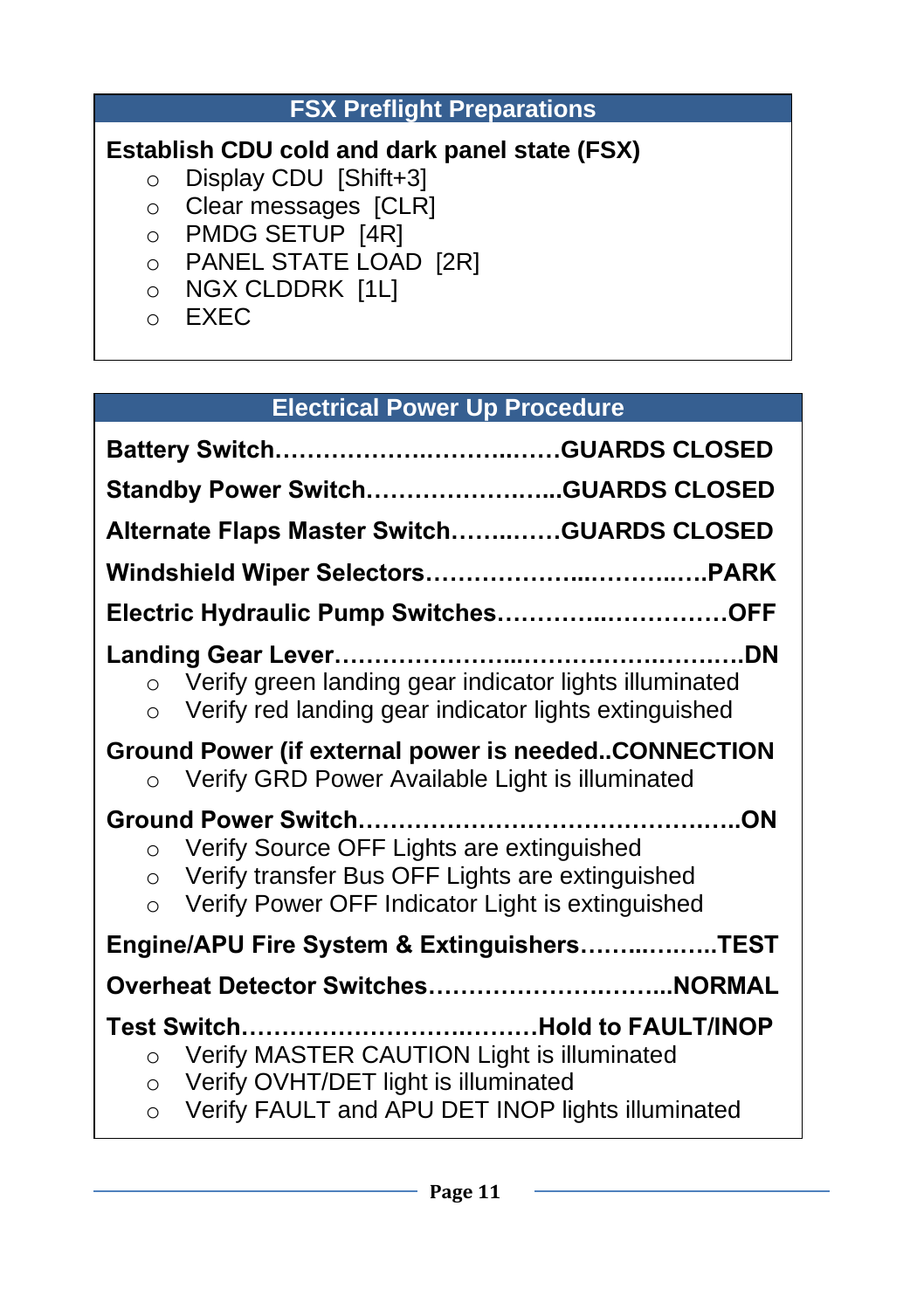| o Verify fire bell                                                                                                                                                                                                                                                                                                                                                                  |
|-------------------------------------------------------------------------------------------------------------------------------------------------------------------------------------------------------------------------------------------------------------------------------------------------------------------------------------------------------------------------------------|
| o Verify left & right red FIRE WARN lights illuminated<br>○ Verify left & right yellow MASTER CAUTION lights<br>illuminated.                                                                                                                                                                                                                                                        |
| Master FIRE WARN Light & BellPUSH TO CANCEL<br>Verify both FIRE WARN lights are extinguished<br>$\circ$<br>Verify fire warning bell cancels<br>$\circ$<br>Verify Engine 1, APU, Engine 2 fire switches remain<br>$\circ$<br>illuminated<br>Verify ENG 1 OVERHEAT, and ENG 2 OVERHEAT<br>$\circ$<br>lights are illuminated.<br>Verify WHEEL WELL lights stay illuminated.<br>$\circ$ |
|                                                                                                                                                                                                                                                                                                                                                                                     |
| Extinguisher Test SwitchPOSITION 1 and HOLD<br>Verify test lights are green illuminated<br>$\circ$                                                                                                                                                                                                                                                                                  |
| Extinguisher Test SwitchPOSITION 2 AND HOLD                                                                                                                                                                                                                                                                                                                                         |
| <b>CHECKLIST COMPLETE</b>                                                                                                                                                                                                                                                                                                                                                           |
|                                                                                                                                                                                                                                                                                                                                                                                     |
|                                                                                                                                                                                                                                                                                                                                                                                     |
|                                                                                                                                                                                                                                                                                                                                                                                     |
|                                                                                                                                                                                                                                                                                                                                                                                     |
|                                                                                                                                                                                                                                                                                                                                                                                     |
|                                                                                                                                                                                                                                                                                                                                                                                     |
|                                                                                                                                                                                                                                                                                                                                                                                     |
|                                                                                                                                                                                                                                                                                                                                                                                     |
|                                                                                                                                                                                                                                                                                                                                                                                     |
|                                                                                                                                                                                                                                                                                                                                                                                     |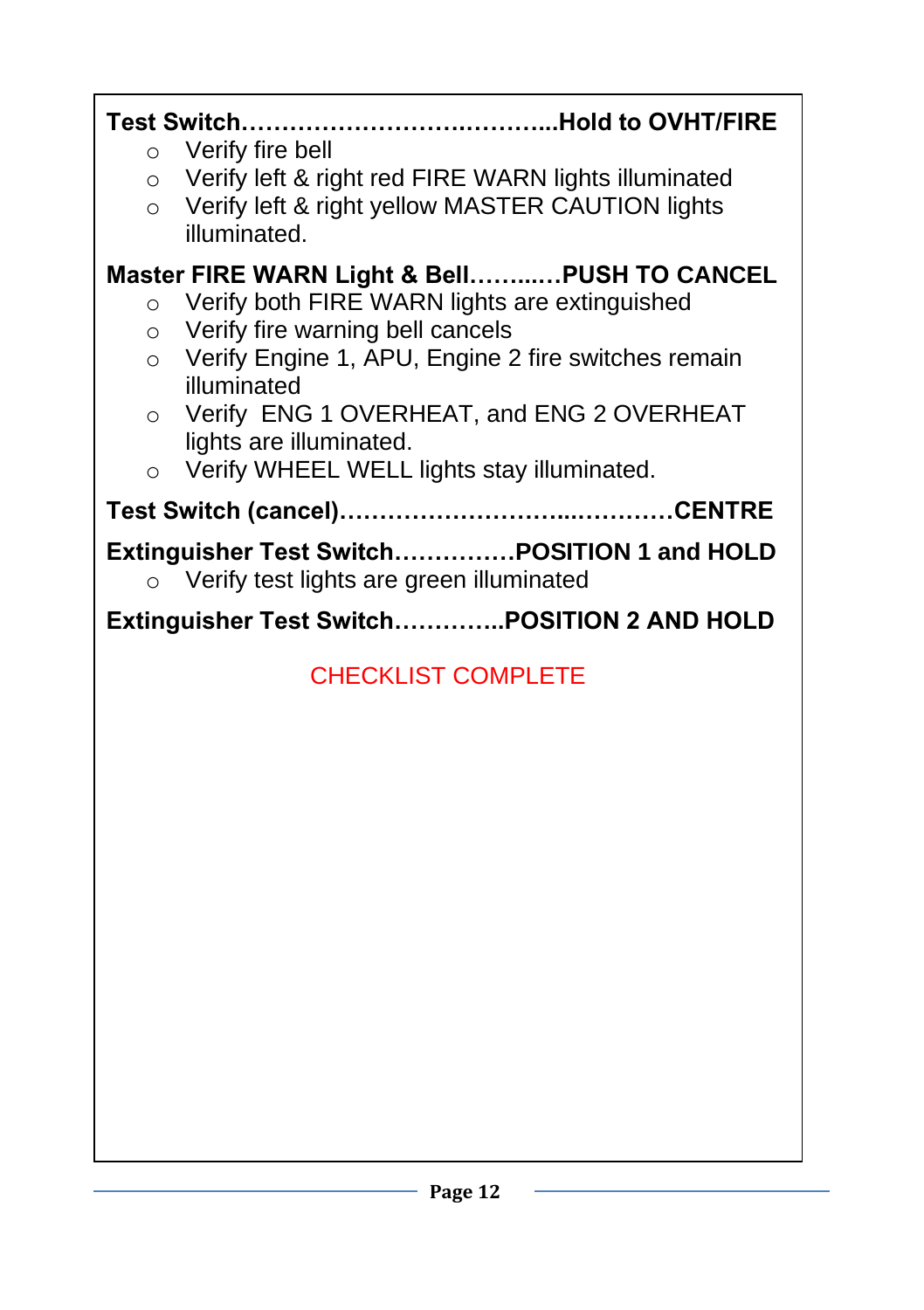#### **Preliminary Preflight Procedure**

Start the Preliminary Preflight Procedure when electrical power is on, after the Power Up Procedure or when another crew left the cockpit with power on.

| o Verify Reverser Lights are extinguished<br>Verify Engine Control Lights are extinguished<br>$\Omega$<br>○ EEC Switches ON |
|-----------------------------------------------------------------------------------------------------------------------------|
| Passenger Oxygen Switch GUARD/CLOSED<br>Verify PASS OXY light is extinguished<br>$\Omega$                                   |
| Landing Gear lightsVerify ILLUMINATED                                                                                       |
| Manual gear extension doorCLOSED                                                                                            |
|                                                                                                                             |
| <b>CHECKLIST COMPLETE</b>                                                                                                   |
|                                                                                                                             |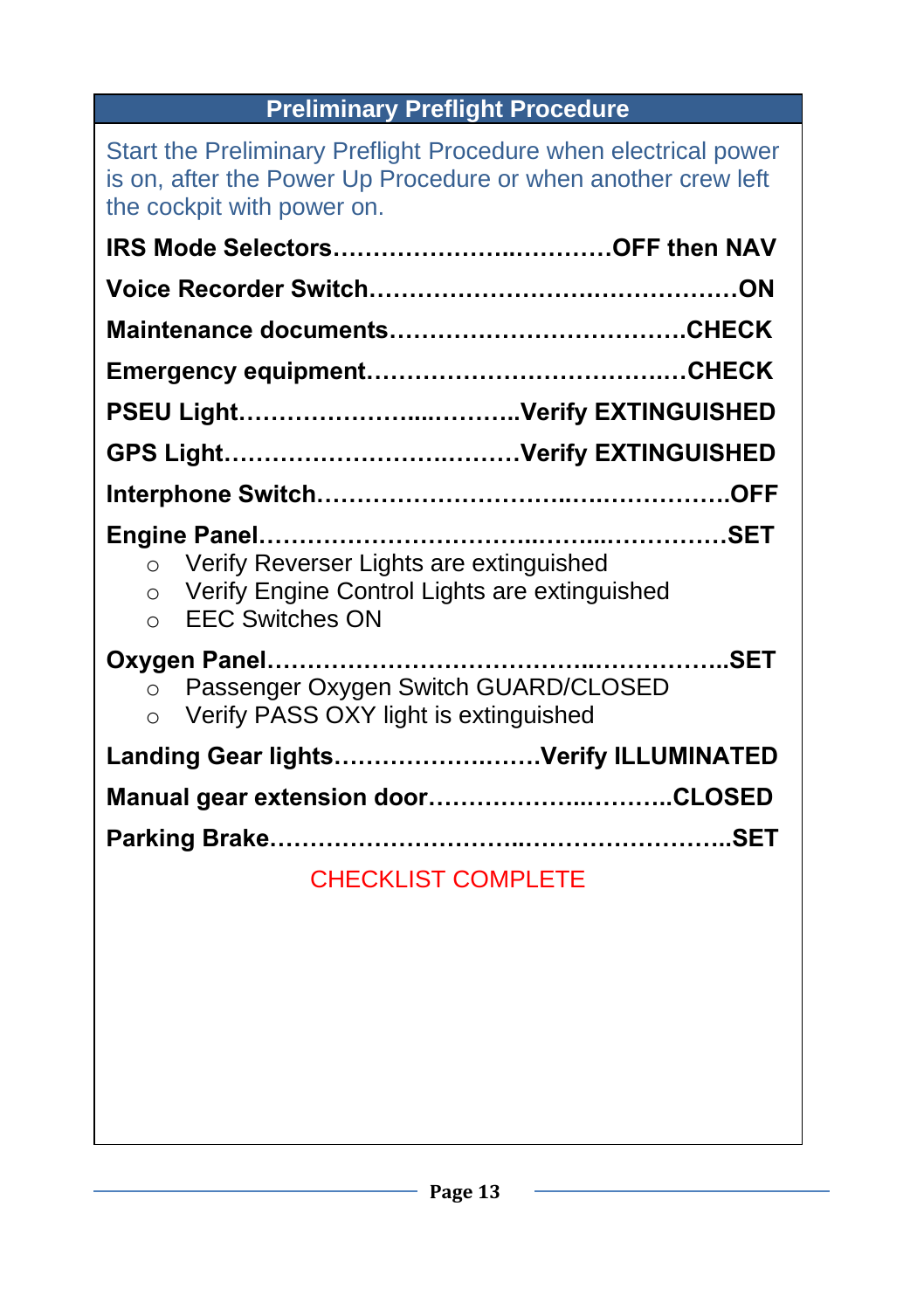#### **CDU Preflight Procedure**

Captain or first officer can start the CDU Preflight Procedure any time after the Preliminary Preflight Procedure. All entries must be verified by the other pilot. In general, the CDU Preflight Procedure will be done between preflight procedure.

**Initial Data……………………………..……………………....SET**

IDENT page

- o Verify model and engine rating correct
- o Verify that the data base is correct

POS INIT page

- o Establish root menu: [MENU]
- o Display POS INIT page: FMC [1L]
- o Verify the time is correct
- o Select POS IDENT: POS INIT [6R]
- o Enter current position via SP: REF AIRPORT [2L]

## **Navigation Data……………………………..………………..SET**

Route page

- o Display RTE page: ROUTE [6R]
- o Enter ORIGIN airport via SP to [L1]
- o Enter DEST airport via SP to [1R]
- o Enter FLT NO via SP to [2R]
- o Enter CO ROUTE (if required) via SP to [2L]
- o Go to next page: NEXT PAGE
- o Enter intermediate waypoints via SP to Right LSKs
- o Enter selected SID: DEP/ARR + DEP [1L]
- o Select departure runway: Right LSKs
- o Select departure: NEXT PAGE + an LSK

#### Departures page

- o Display DEP ARR INDEX page: DEP ARR
- o Select DEPARTURES page: DEP [1L]
- o Select departure runway: Right LSKs
- o Select required SID: Left LSKs (NEXT PAGE if needed)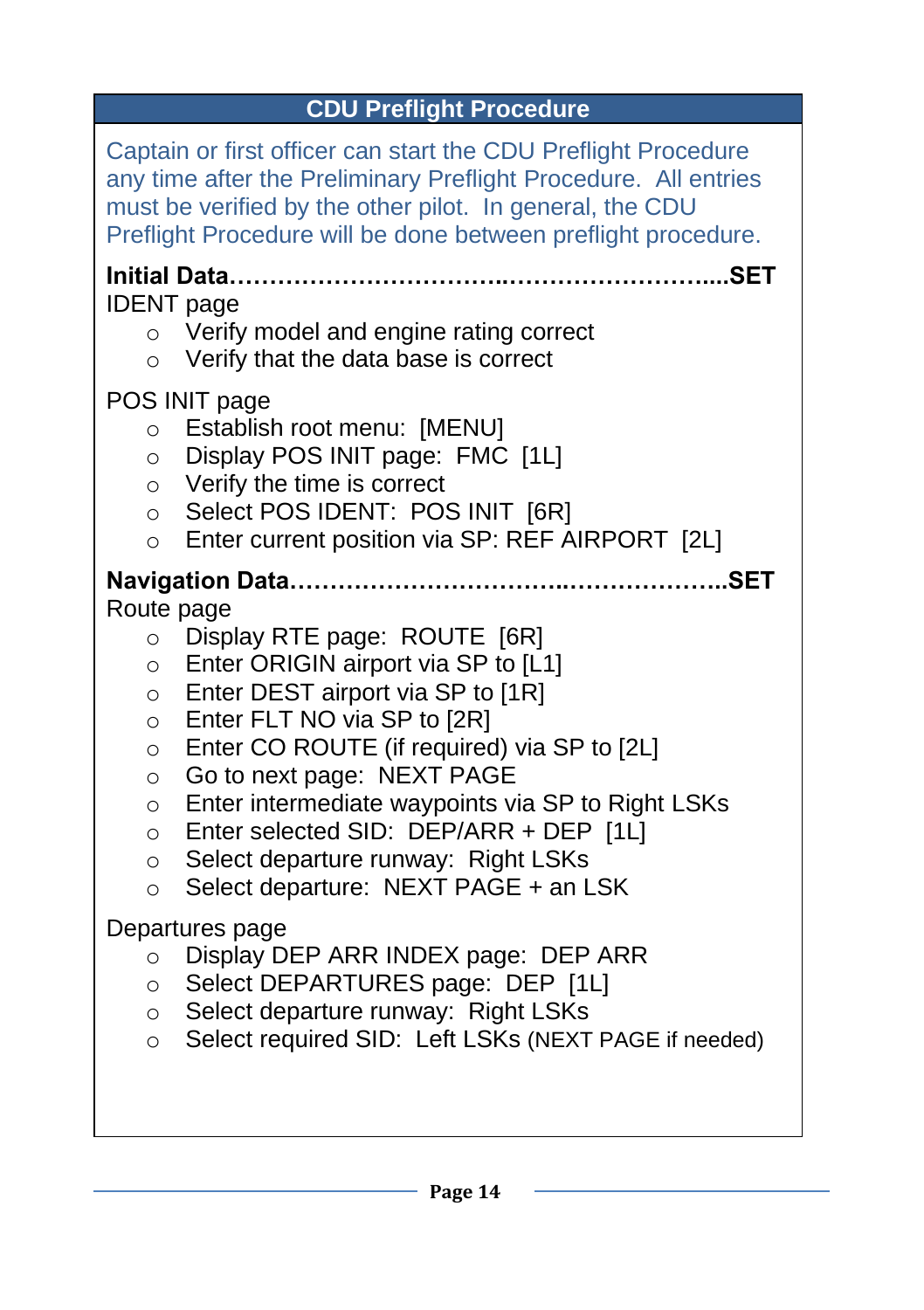An option at this point is to make the STAR and Approach entries if known or it can be deferred to enroute after receiving arrival vectors from ATC. STAR and Approach entry o Display ARRIVAL STARS: DEP/ARR + ARR [2R] o Select planned STAR: Left LSKs o Select planned transition point: An LSK below the STAR. Activate and execute route o Display RTE page: ROUTE o Select RTE Page 2: NEXT PAGE o Activate route: ACTIVATE [6R] o Execute: EXEC o Check LEGS page for any route discontinuity and amend as needed. **Fuel and Payload……………………………………………..SET** Load fuel o Display FUEL page: FS ACTIONS [5R] + FUEL [1L] o Enter set fuel quantity by Right LSKs o SET FULL [3R] o SET 2/3 [4R] o SET 1/3 [5R] OR enter by SP entry  $\circ$  TANK 1 [2L]  $O$  TANK 2 [3L] o CENTRE TANK [4L] Note the ZFW and CG values. Payload – passengers o Display PAYLOAD page: RETURN [6L] + PAYLOAD [2L] o Enter passenger payload by Right LSKs o SET FULL [4R] o SET EMPTY [5R] o SET RANDOM [6R]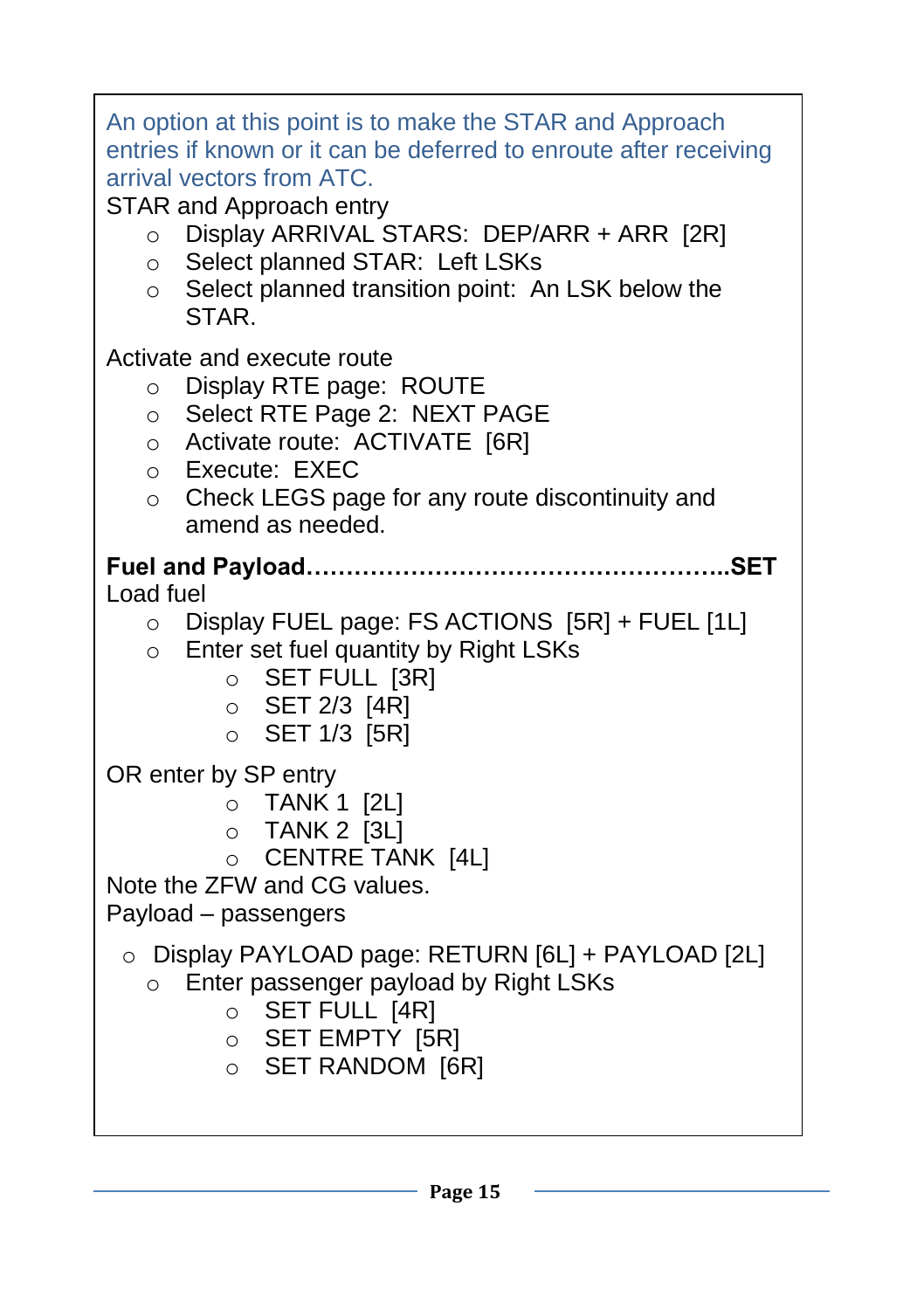o OR enter by SP entry

- o FIRST CLASS [1L]
- o COACH [2L]

Payload – cargo

- o Return to root FS ACTIONS page: RETURN [6L]
- o Display PAYLOAD page: PAYLOAD [2L]
- o Enter cargo weight by Right LSKs
	- $\circ$  SET FULL [4R]
	- o SET EMPTY [5R]
	- o SET RANDOM [6R]
- o OR set by SP entry
	- o AFT CARGO [5L]
	- o FWD CARGO [4L]

#### **Performance Data………………………………………..…..SET** Fuel Weight

- o Display PERF REF page: FMC [1L]
- o Enter ZFW via SP to: ZFW [3L]
- o Enter reserve value via SP to: RESERVES [4L]
- o Verify sufficient fuel and CDU fuel quantity agree

#### Cost Index

o Enter Cost Index <2.6> via SP to: COST INDEX [5L]

If the destination fuel is predicted to be below 2000lbs, regardless of reserves, an INSUFFICIENT FUEL message appears

#### Cruise Altitude

- o Enter <cruise altitude> via SP to: CRZ ALT [1R]
- o Execute PERF REF data: EXEC

#### N1 Limits

- o Display N1 LIMIT page: N1 LIMIT
- o Select Takeoff Derate thrust
	- o Derate 24K thrust: TO-1 [3L]
	- o Derate 22K thrust: To-2 [L4]
	- o Takeoff Bump: TO-B [L5]
- o Enter OAT via SP to: SEL/OAT [L1]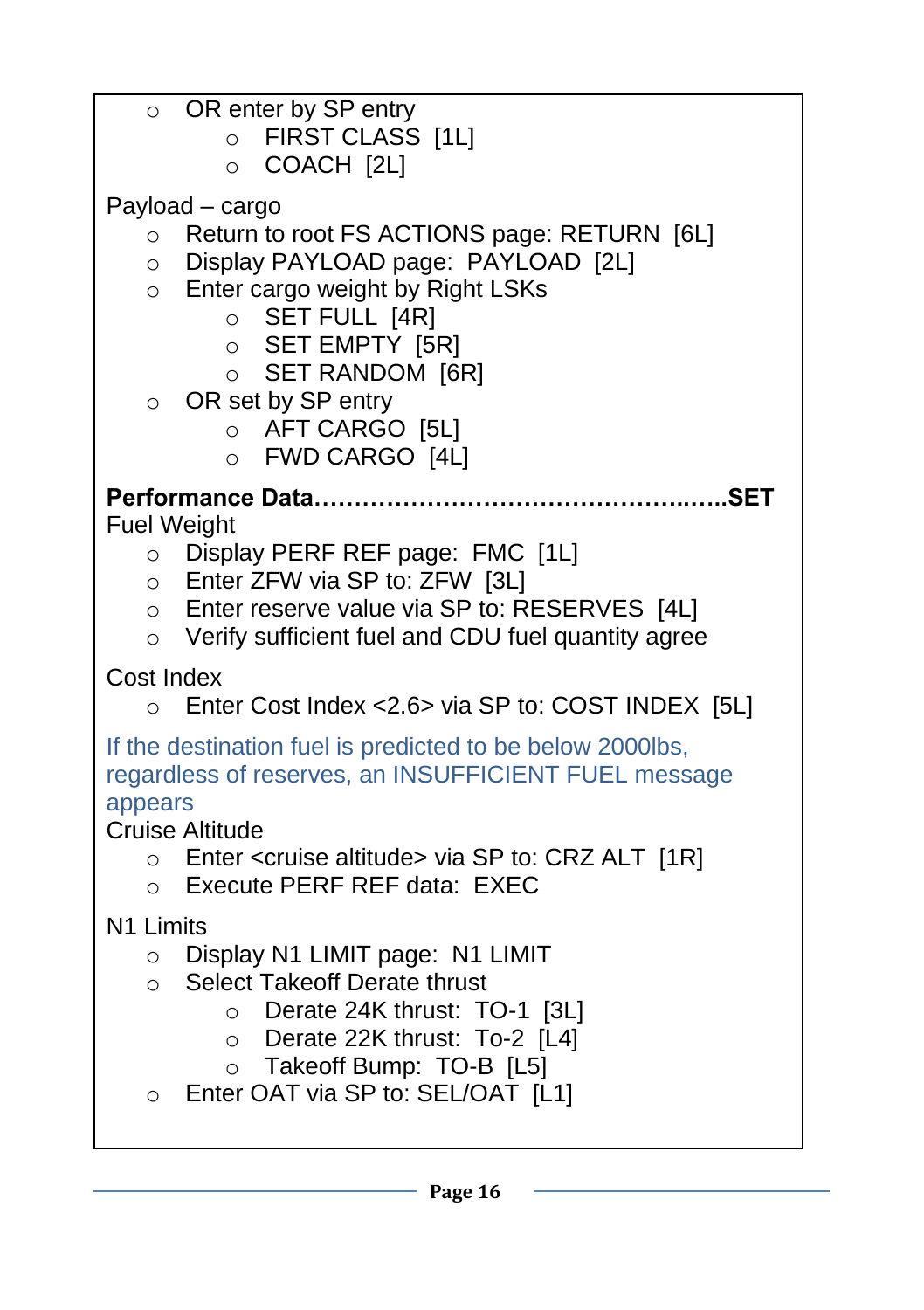Takeoff Reference

- o Display TAKEOFF REF page: [6R]
- o Enter <5> (flaps 5) via SP to: FLAPS [1L]
- o Enter CG via SP to: CG [3L]
- o Verify Trim value
- o Select or enter takeoff V speeds:
	- o V1 [R1]
	- $\circ$  VR  $\overline{R2}$
	- o V2 [R3]
- $\circ$  Enter ACCEL HT (1500 AGL): NEXT PAGE + [4L]
- o Enter EO ACCEL HT (800 AGL): [4R]

# CDU SETUP COMPLETE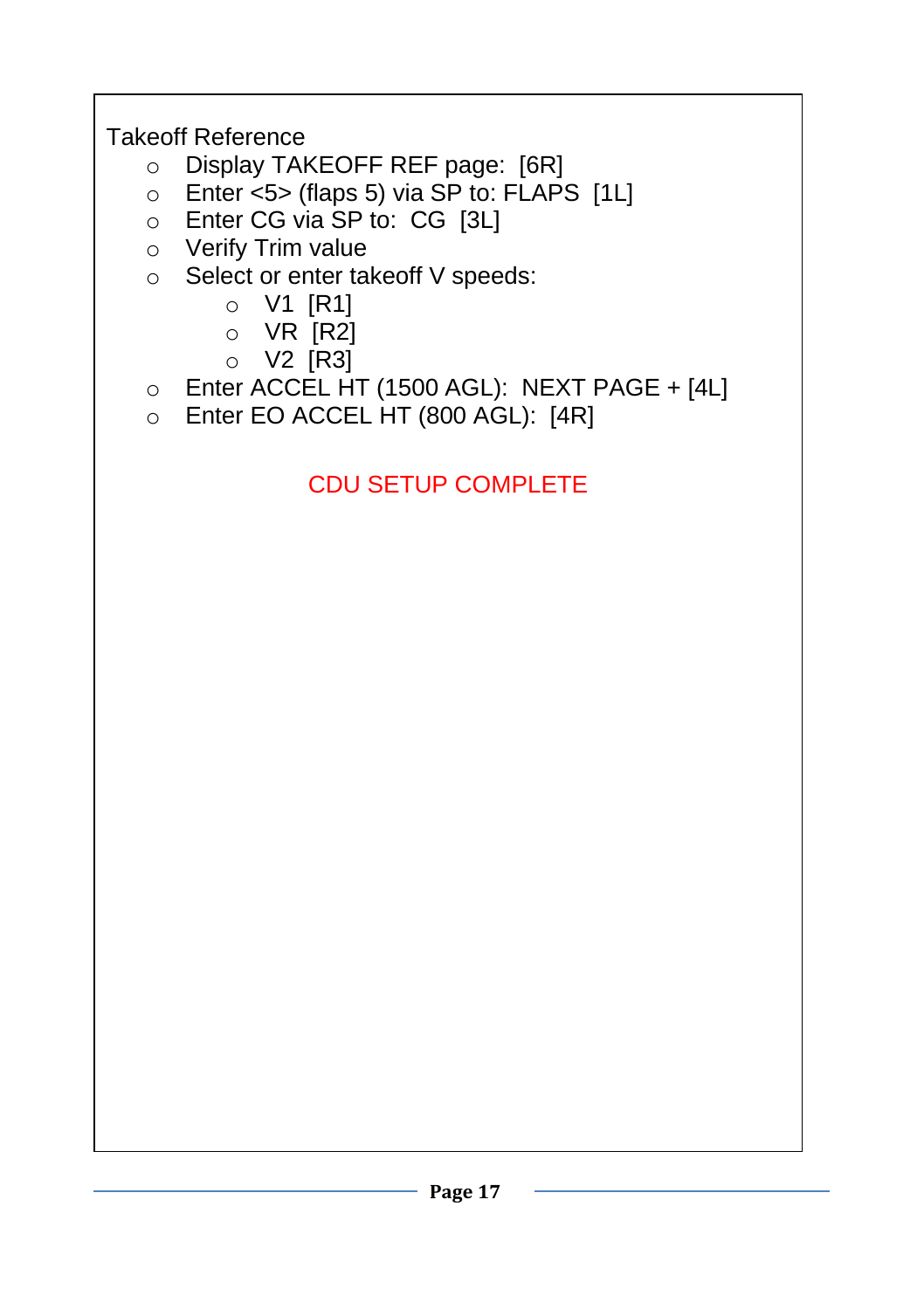#### **External Inspection**

Before each flight the captain or first officer or maintenance crew must verify that the aircraft is able for a safe flight. Check that nothing is damaged, full compressed and each inlet is clear of dirt. Walk around the way shown below and check all necessary items like engine inlets, gear and lights.



In FSX this is not necessary as outside damage is not simulated.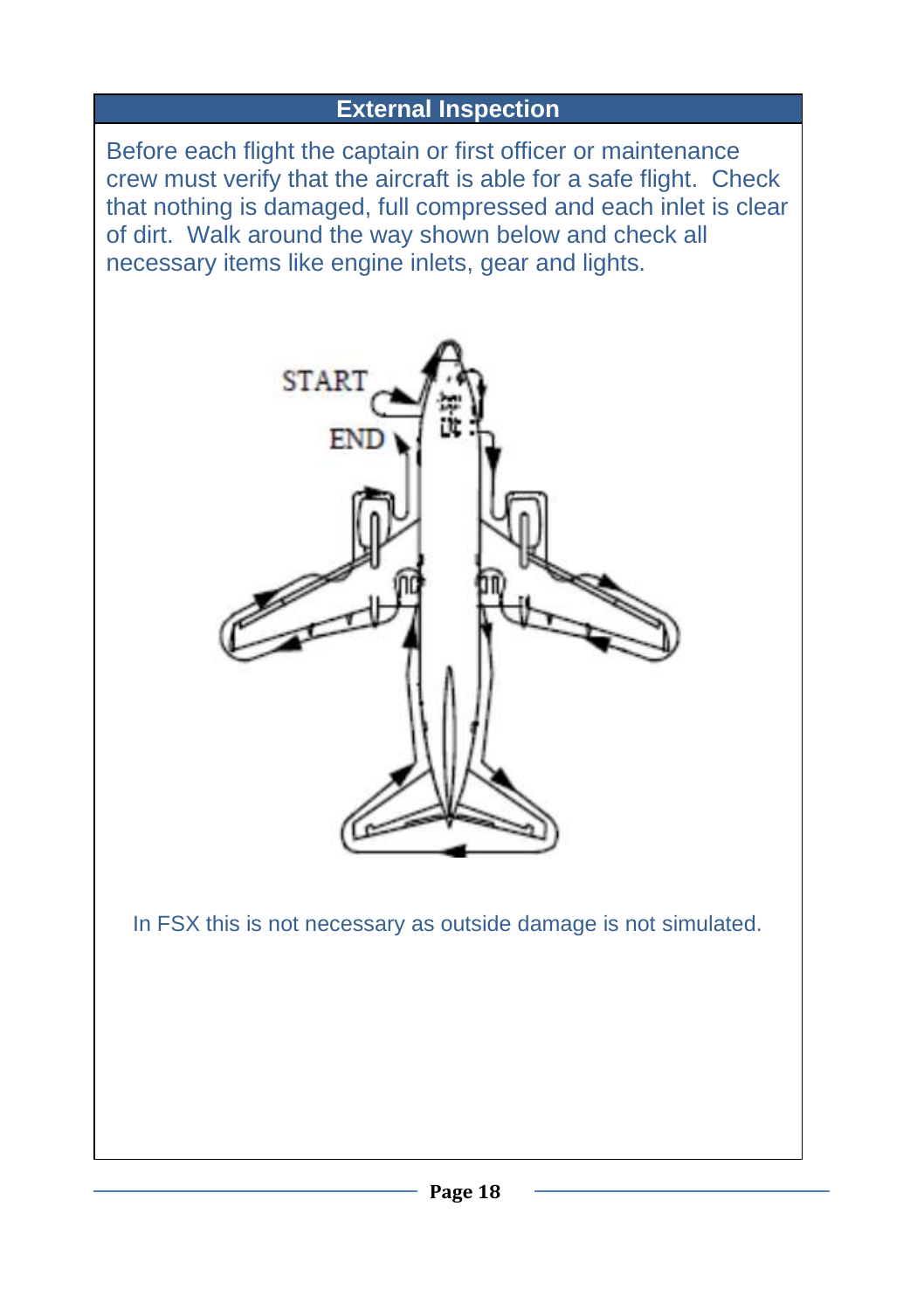| <b>Preflight Procedure - First Officer</b>                                                                                                                                                                                                                                |
|---------------------------------------------------------------------------------------------------------------------------------------------------------------------------------------------------------------------------------------------------------------------------|
| <b>FLIGHT CONTROL PANEL</b><br>Flight Control SwitchesGUARDS CLOSED<br>Verify LOW PRESSURE lights are illuminated<br>$\circ$                                                                                                                                              |
| Flight Spoiler SwitchesGUARDS CLOSED                                                                                                                                                                                                                                      |
| ON<br>Verify standby hydraulic LOW QUANTITY light is<br>$\circ$<br>extinguished<br>Verify standby hydraulic LOW PRESSURE light is<br>$\circ$<br>extinguished                                                                                                              |
| Alternate Flaps Master SwitchGUARD CLOSED                                                                                                                                                                                                                                 |
| Verify FEEL DIF PRESSURE light is extinguished<br>$\circ$<br>Verify SPEED TRIM Fail light is extinguished<br>$\circ$<br>Verify MACH TRIM FAIL light is extinguished<br>$\circ$<br>Verify AUTO SLAT FAIL light is extinguished<br>$\circ$                                  |
| <b>NAVIGATION PANEL</b>                                                                                                                                                                                                                                                   |
|                                                                                                                                                                                                                                                                           |
| <b>DISPLAYS PANEL</b>                                                                                                                                                                                                                                                     |
|                                                                                                                                                                                                                                                                           |
| <b>FUEL PANEL</b><br>o Verify ENG VALVE CLOSED lights are illuminated<br>o Verify SPA VALVE CLOSED lights are illuminated<br>Verify FILTER BYPASS lights are extinguished<br>$\circ$<br>CLOSED<br><b>CROSS FEED selector</b><br>o Verify VALVE OPEN light is extinguished |

÷.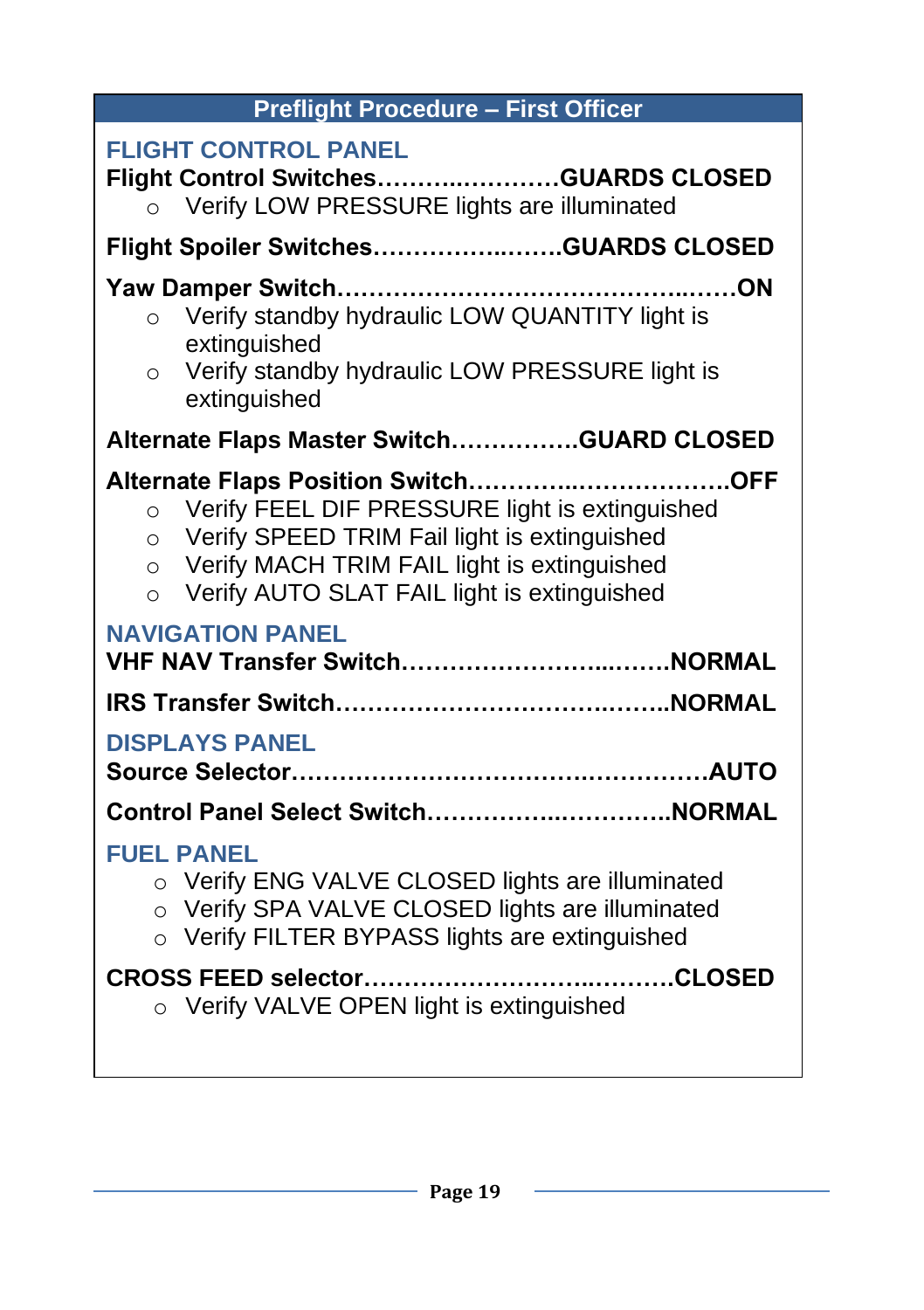| FUEL PUMP switches<br>……OFF<br>Verify centre tank fuel pump LOW PRESSURE lights<br>$\circ$<br>are extinguished<br>Verify main tank fuel pump LOW PRESSURE lights<br>$\circ$<br>are illuminated.                                                |
|------------------------------------------------------------------------------------------------------------------------------------------------------------------------------------------------------------------------------------------------|
| <b>ELECTRICAL PANEL</b>                                                                                                                                                                                                                        |
|                                                                                                                                                                                                                                                |
| STANDBY POWER switchGUARD CLOSED<br>Verify STANDBY PWR OFF light is extinguished<br>$\circ$<br>$\circ$<br>Verify BAT DISCHARGE light is extinguished<br>o Verify TR UNIT light is extinguished<br>Verify ELEC light is extinguished<br>$\circ$ |
| <b>Generator drive DISCONNECT switchesGUARD CLOSED</b><br>Verify DRIVE lights are extinguished<br>$\circ$                                                                                                                                      |
| BUS TRANSFER switchGUARD CLOSED<br>o Verify TRANSFER BUS OFF lights are extinguished<br>o Verify SOURCE OFF lights are extinguished<br>Verify GEN OFF Bus lights are extinguished<br>$\circ$                                                   |
| <b>OVERHEAT AND FIRE PROTECTION PANEL</b><br>Do this check here only if an ELECTRICAL POWER UP<br>Supplementary procedure was not previously conducted                                                                                         |
| <b>APU POWER</b><br>APU power can be established here or delayed until passenger<br>boarding and cargo loading is completed                                                                                                                    |
|                                                                                                                                                                                                                                                |
| When APU GEN OFF BUS light is illuminated                                                                                                                                                                                                      |
| <b>APU GENERATOR bus switches</b><br>ON<br>Verify SOURCE OFF lights are extinguished<br>$\circ$<br>Verify TRANSFER BUS OFF lights are extinguished<br>$\circ$<br>Verify LAVATORY SMOKE light is extinguished<br>O                              |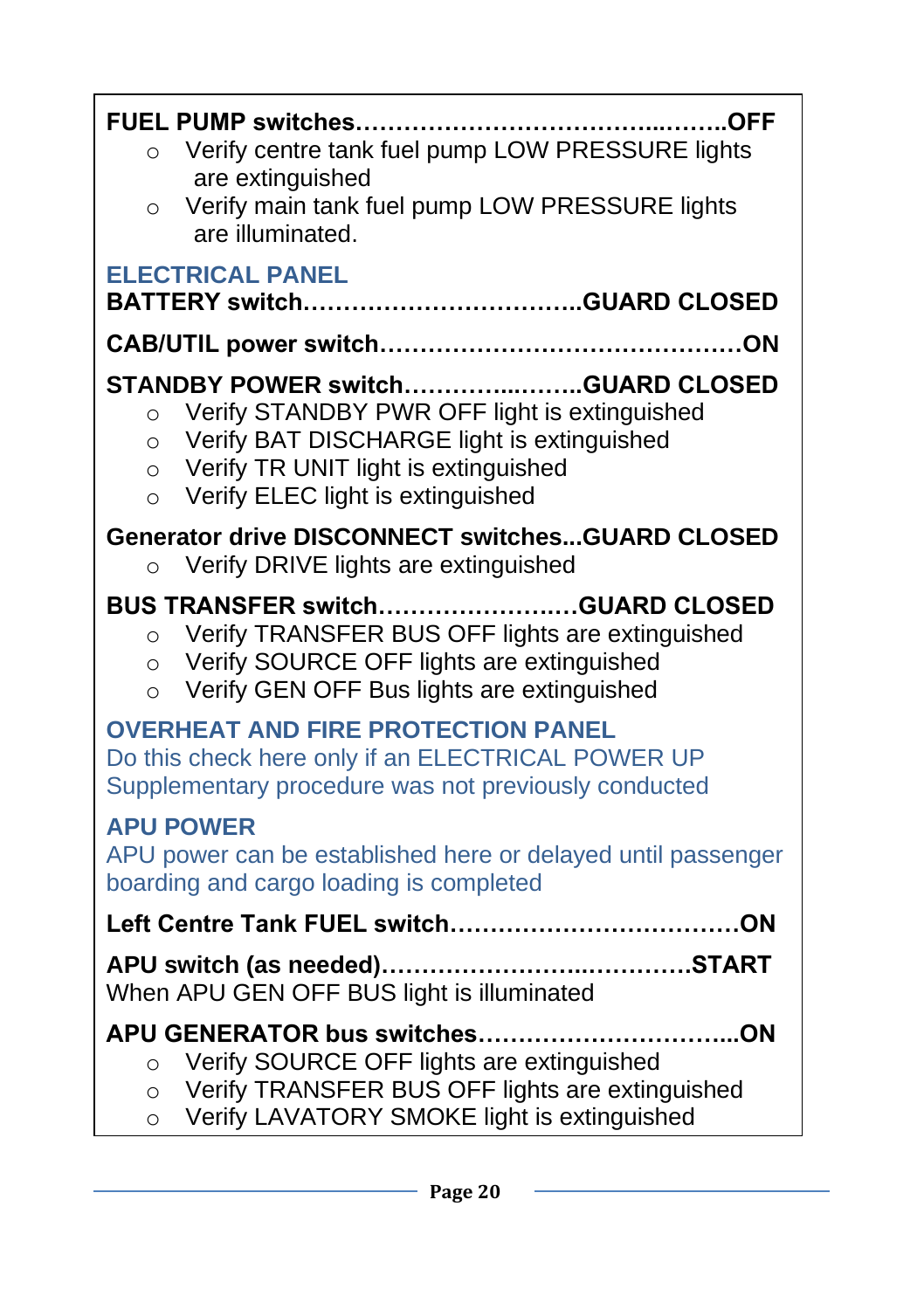| EQUIPMENT COOLING<br>NORM<br>Verify OFF lights are extinguished<br>$\circ$                                                                                        |
|-------------------------------------------------------------------------------------------------------------------------------------------------------------------|
| <b>EMERGENCY EXIT LIGHTS switchGUARD CLOSED</b><br>o Verify NOT ARMED light is extinguished                                                                       |
|                                                                                                                                                                   |
| FASTEN SEAT BELT switchAUTO or ON                                                                                                                                 |
| o Verify windscreen wipers are stowed<br>Position switches ON at least 10 minutes before takeoff<br>$\circ$<br>Verify OVERHEAT lights are extinguished<br>$\circ$ |
| O Verify all lights are ILLUMINATED                                                                                                                               |
| <b>WING ANTI-ICE switch</b><br>OFF<br>o Verify VALVE OPEN lights are extinguished                                                                                 |
| Verify Cowl ANTI-ICE lights are extinguished<br>$\circ$<br>Verify COWL VALVE OPEN lights are extinguished<br>$\circ$                                              |
| ENGINE HYDRAULIC PUMPS switchesON                                                                                                                                 |
| <b>AIR CONDITIONING PANEL</b><br>AIR TEMPERATURE source selectorAS NEEDED                                                                                         |
| <b>TRIM AIR switch</b><br>. ON<br>o Verify ZONE TEMP lights are extinguished                                                                                      |
| TEMPERATURE SELECTORSAS NEEDED<br>Verify RAM DOOR FULL OPEN lights are illuminated<br>$\circ$                                                                     |
|                                                                                                                                                                   |
| Air conditioning PACK switchesAUTO or HIGH                                                                                                                        |
|                                                                                                                                                                   |
|                                                                                                                                                                   |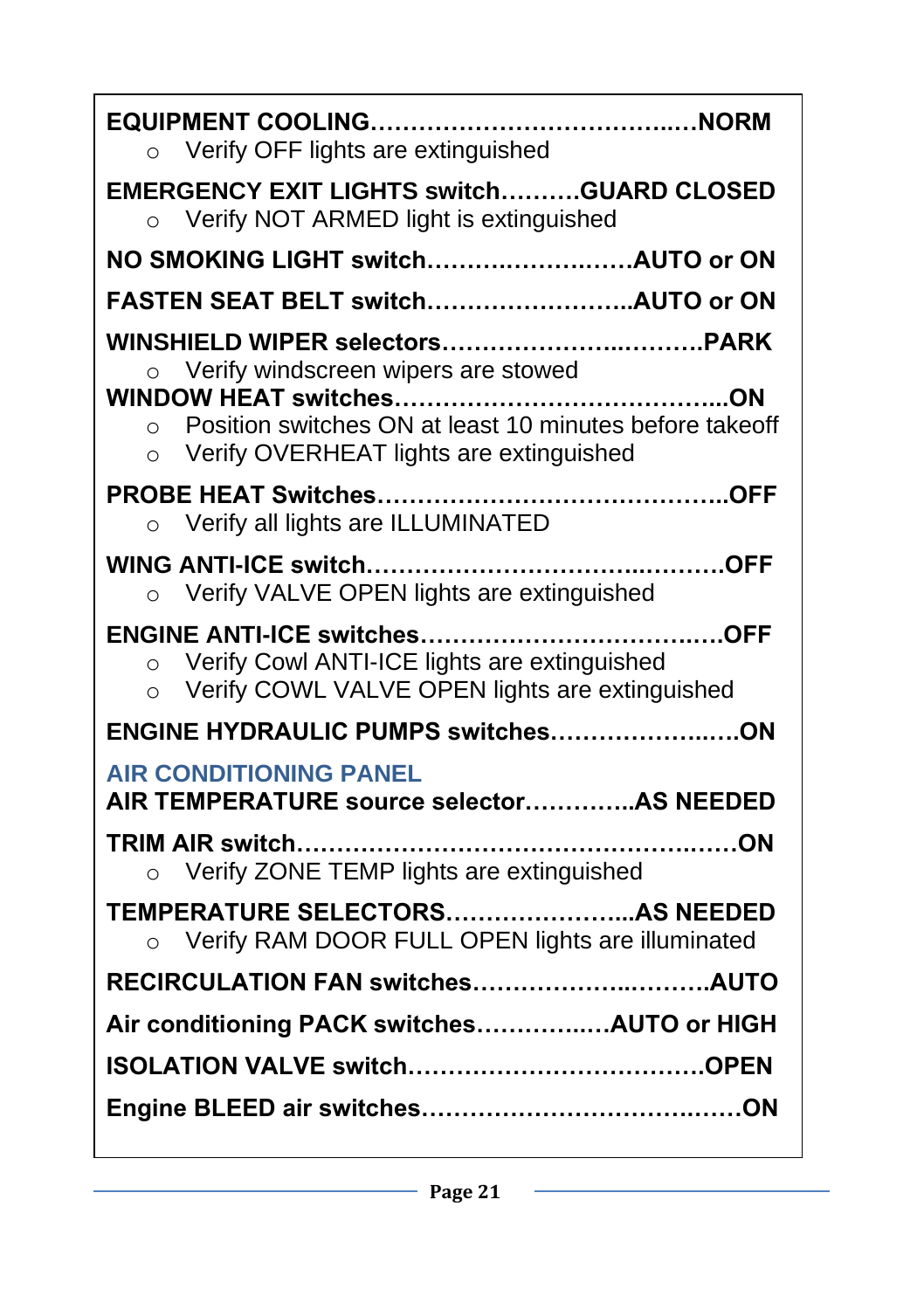| Verify DUAL BLEED light is ILLUMINATED<br>$\circ$<br>Verify PACK lights are extinguished<br>$\circ$<br>Verify WING BODY OVERHEAT lights extinguished<br>$\circ$<br>Verify BLEED TRIP OFF lights are extinguished<br>$\circ$ |
|-----------------------------------------------------------------------------------------------------------------------------------------------------------------------------------------------------------------------------|
| <b>CABIN PRESSURISATION PANEL</b><br>Verify AUTO FAIL light is extinguished<br>$\circ$<br>VERIFY OFF SCHED DESCENT light is extinguished<br>$\circ$                                                                         |
| FLIGHT ALTITUDE indicatorCRUISE ALTITUDE                                                                                                                                                                                    |
| <b>LANDING ALT indicatorDESTINATION ELEVATION</b>                                                                                                                                                                           |
| Verify ALTN light is extinguished<br>$\circ$<br>Verify MANUAL light is extinguished<br>$\circ$                                                                                                                              |
| <b>LIGHTING PANEL</b>                                                                                                                                                                                                       |
| RUNWAY TURNOFF light switchesOFF                                                                                                                                                                                            |
|                                                                                                                                                                                                                             |
|                                                                                                                                                                                                                             |
|                                                                                                                                                                                                                             |
|                                                                                                                                                                                                                             |
|                                                                                                                                                                                                                             |
|                                                                                                                                                                                                                             |
|                                                                                                                                                                                                                             |
|                                                                                                                                                                                                                             |
| <b>MODE CONTROL PANEL</b><br>MINIMUMS reference selectorRADIO or BARO                                                                                                                                                       |
| MINIMUMS selectorSet DH or ALTITUDE reference                                                                                                                                                                               |
|                                                                                                                                                                                                                             |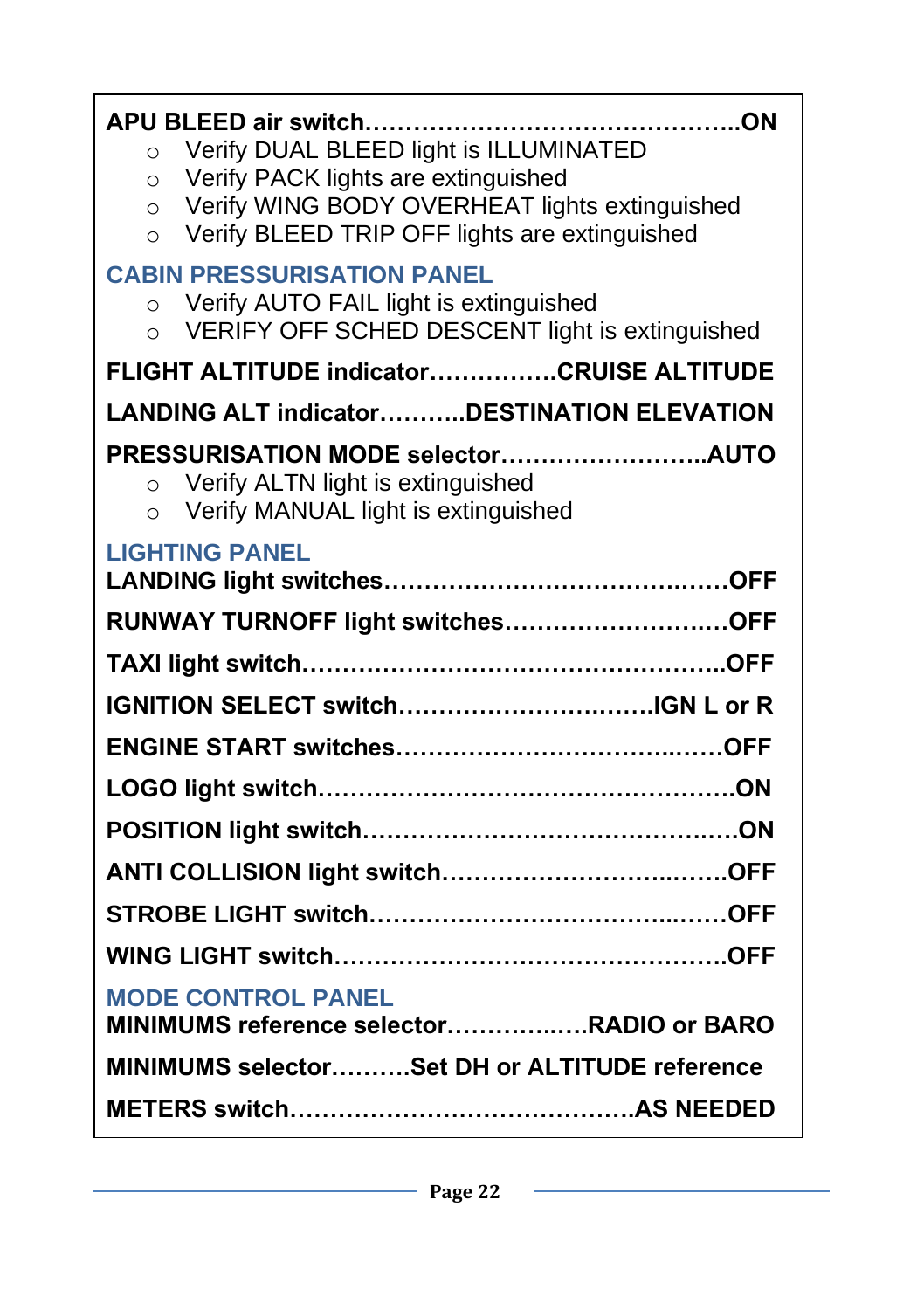| BAROMETRIC SelectorSet LOCAL ALTIMETER                                                                                                                                                                                  |
|-------------------------------------------------------------------------------------------------------------------------------------------------------------------------------------------------------------------------|
|                                                                                                                                                                                                                         |
|                                                                                                                                                                                                                         |
|                                                                                                                                                                                                                         |
|                                                                                                                                                                                                                         |
|                                                                                                                                                                                                                         |
|                                                                                                                                                                                                                         |
| Crew oxygen pressure - Check<br>$\circ$<br>Oxygen mask - Stowed and doors closed<br>$\circ$<br>REST/TEST switch - Push and hold<br>$\circ$<br>Verify yellow cross shows momentarily in the flow<br>$\circ$<br>indicator |
| EMERGENCY /Test selector - Push and hold<br>$\circ$                                                                                                                                                                     |
|                                                                                                                                                                                                                         |
|                                                                                                                                                                                                                         |
| MAIN PANEL DISPLAY UNITS selector - NORM<br>$\circ$<br>LOWER DISPLAY UNIT Selector - NORM<br>$\circ$                                                                                                                    |
| <b>TAKEOFF CONFIG light (if installed) Verify extinguished</b>                                                                                                                                                          |
| CABIN ALTITUDE (if installed)Verify extinguished                                                                                                                                                                        |
| Disengage light TEST switchHold to 1                                                                                                                                                                                    |
| Verify A/P light is illuminated steady amber<br>$\circ$<br>Verify A/T light is illuminated steady amber<br>$\circ$<br>Verify FMC light is illuminated steady amber<br>$\circ$                                           |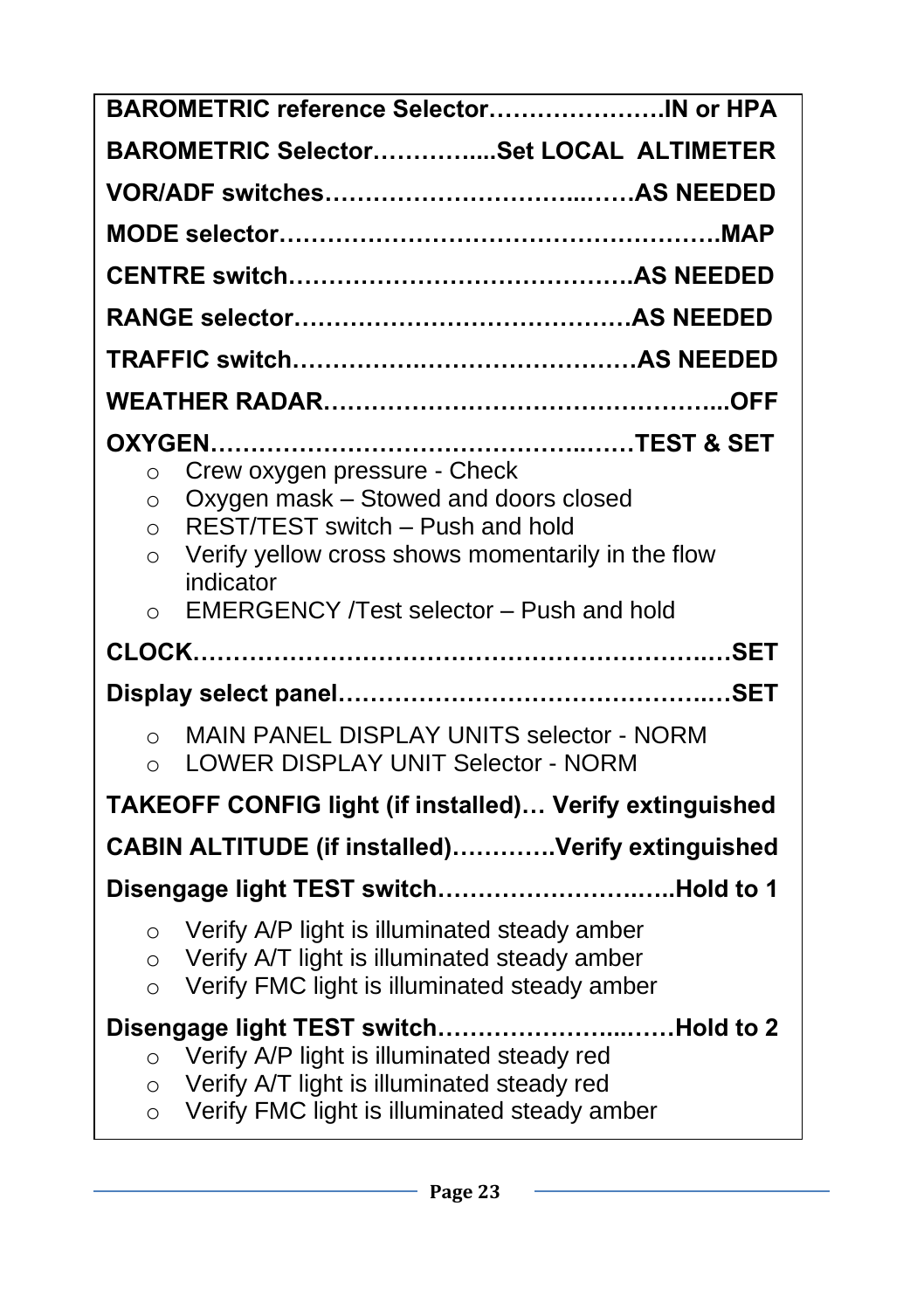| CHECK<br>Flight Instruments                                                                                                                                                                                                            |
|----------------------------------------------------------------------------------------------------------------------------------------------------------------------------------------------------------------------------------------|
| Verify flight instrument indicators are correct<br>$\circ$<br>o Verify that only these flags are shown:<br><b>TCAS - OFF</b><br>$\circ$<br>STROBE light switch - OFF<br>$\circ$<br>○ NO VSPD<br>○ Expected RMI flags                   |
| Verify flight mode annunciations are correct:<br>$\circ$<br>Autothrottle mode is blank<br>$\circ$<br>Roll mode is blank<br>$\circ$<br>$\circ$ Pitch mode is blank<br>AFDS status is FD<br>$\Omega$<br>Select route map mode<br>$\circ$ |
| BRAKE TEMPERATURE lightVerify extinguished                                                                                                                                                                                             |
| <b>Ground Proximity Panel</b><br>FLAP INHIB switchGUARD CLOSED                                                                                                                                                                         |
|                                                                                                                                                                                                                                        |
| TERRAIN INHIB switchGUARD CLOSED<br>Verify INOP light is extinguished<br>$\circ$                                                                                                                                                       |
| <b>Landing Gear Panel</b>                                                                                                                                                                                                              |
| <b>LANDING GEAR lever</b><br>. DN<br>Verify green gear indicator lights are illuminated<br>$\circ$<br>Verify red gear indicator lights are extinguished<br>$\circ$                                                                     |
| o Verify AUTO BRAKE DISARM light is extinguished<br>Verify ANTISKID INOP light is extinguished<br>$\circ$                                                                                                                              |
| <b>Engine Instruments</b><br>$\circ$ N1 SET selector - AUTO<br>SPEED REFERENCE selector - Auto<br>$\circ$<br>FUEL FLOW switch - RATE<br>O                                                                                              |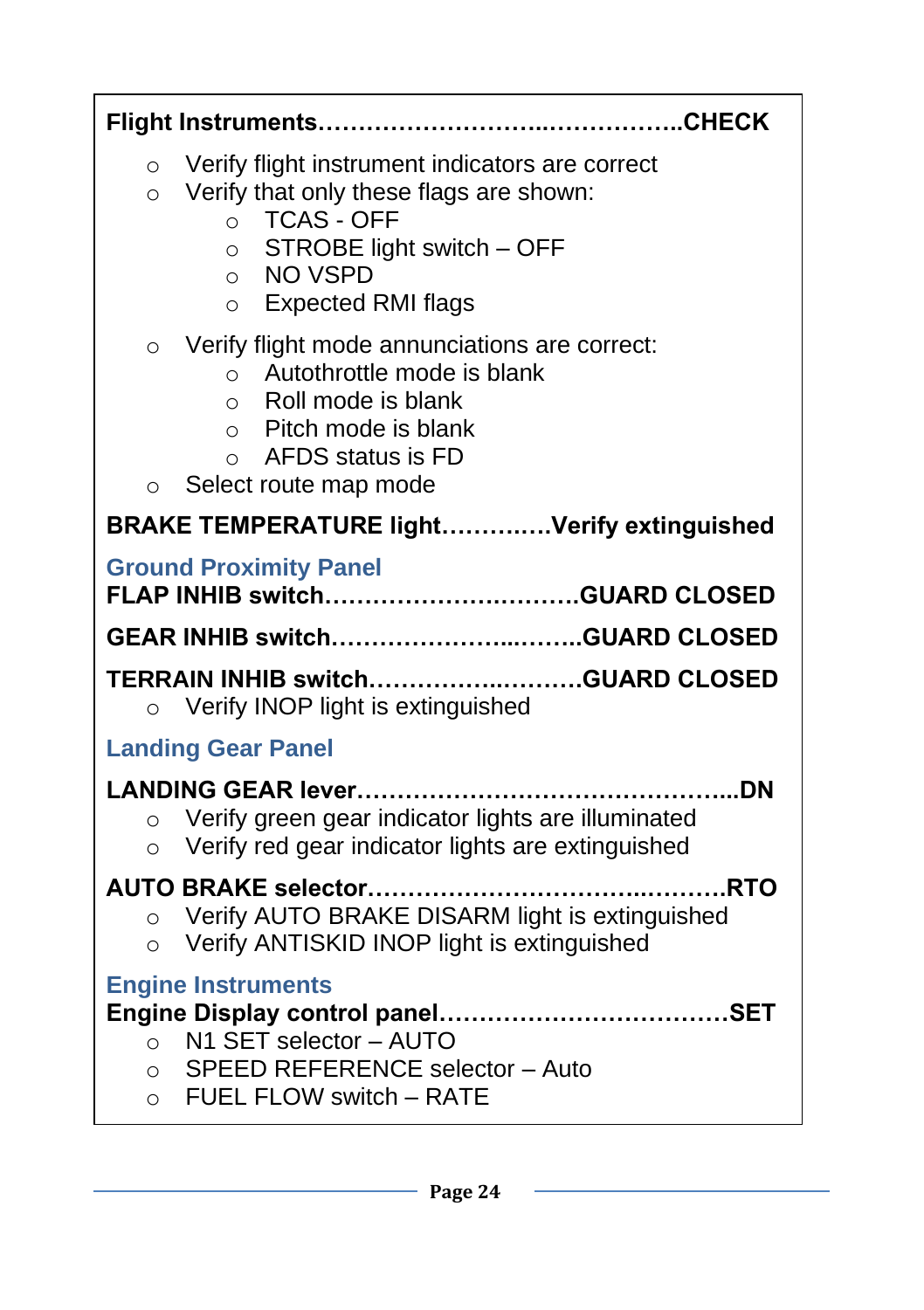| ……SET<br>Verify that the primary and secondary engine indicators<br>$\circ$<br>show existing conditions<br>Verify that no exceedance is shown<br>$\circ$<br>Verify hydraulic quantity indicators do not show RF<br>$\circ$ |
|----------------------------------------------------------------------------------------------------------------------------------------------------------------------------------------------------------------------------|
| N1 SET selector - AUTO<br>$\circ$<br>SPEED REFERENCE selector - Auto<br>$\circ$<br><b>FUEL FLOW switch - RATE</b><br>$\circ$                                                                                               |
| Verify that the primary and secondary engine indicators<br>$\circ$<br>show existing conditions<br>Verify that no exceedance is shown<br>$\circ$<br>Verify hydraulic quantity indicators do not show RF<br>$\circ$          |
| <b>Radio Panel</b>                                                                                                                                                                                                         |
|                                                                                                                                                                                                                            |
|                                                                                                                                                                                                                            |
|                                                                                                                                                                                                                            |
|                                                                                                                                                                                                                            |
|                                                                                                                                                                                                                            |
| STABILIZER TRIM override switchGUARD CLOSED                                                                                                                                                                                |
| Seat, rudder pedals and harnessAdjust as needed                                                                                                                                                                            |
| <b>CHECKLIST COMPLETE</b>                                                                                                                                                                                                  |
|                                                                                                                                                                                                                            |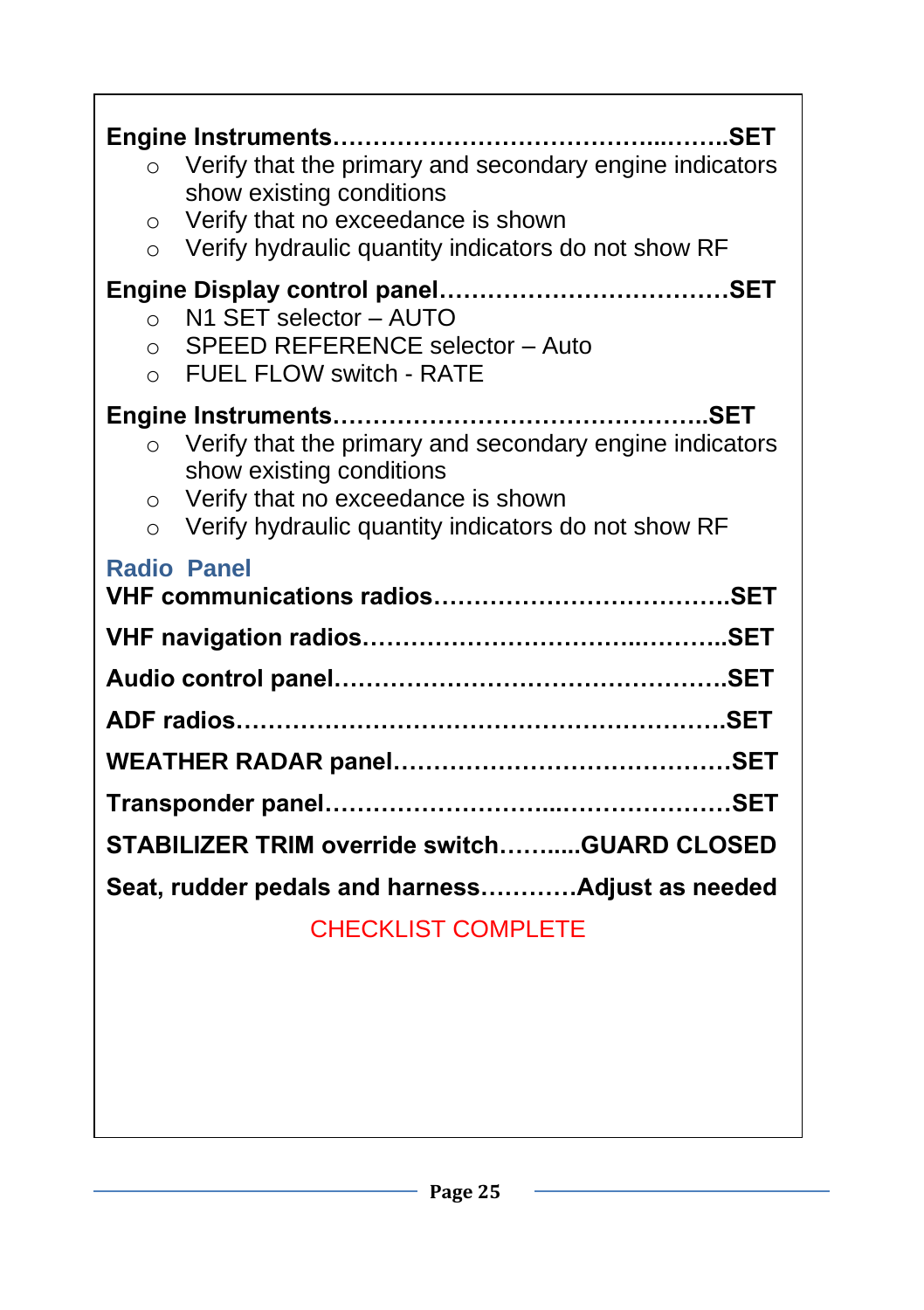#### **Preflight Procedure - Captain**

|                                                                           | TEST<br>Lights                                                                                                                                                                                                                                                                                     |
|---------------------------------------------------------------------------|----------------------------------------------------------------------------------------------------------------------------------------------------------------------------------------------------------------------------------------------------------------------------------------------------|
| $\circ$                                                                   | Master LIGHTS TEST and DIM switch - TEST                                                                                                                                                                                                                                                           |
| $\circ$                                                                   | Master LIGHTS TEST and DIM switch - As needed                                                                                                                                                                                                                                                      |
| $\circ$<br>$\circ$<br>$\circ$<br>$\circ$<br>$\circ$<br>$\circ$<br>$\circ$ | MINIMUMS reference selector - RADIO or BARO<br>MINIMUMS selector - Set DH of ALT reference<br>FLIGHT PATH VECTOR switch - As needed<br>METERS switch - As needed<br>BAROMETRIC reference selector - IN or HPA<br>BAROMETRIC selector - Set local altimeter setting<br>VOR/ADF switches - As needed |
| $\circ$                                                                   | Mode selector - MAP                                                                                                                                                                                                                                                                                |
| $\circ$                                                                   | CENTRE switch - As needed                                                                                                                                                                                                                                                                          |
| $\circ$<br>$\circ$                                                        | Range selector - As needed<br>TRAFFIC switch - As needed                                                                                                                                                                                                                                           |
| $\circ$                                                                   | <b>WEATHER RADAR - OFF</b>                                                                                                                                                                                                                                                                         |
| $\circ$                                                                   | Map switches - As needed                                                                                                                                                                                                                                                                           |
|                                                                           |                                                                                                                                                                                                                                                                                                    |
|                                                                           |                                                                                                                                                                                                                                                                                                    |
| $\circ$<br>$\circ$<br>$\circ$<br>$\circ$                                  | <b>COURSE - Set</b><br>FLIGHT DIRECTOR switch - ON<br>(Move switch for pilot flying ON first)<br>Bank angle selector - As needed<br>Autopilot DISENGAGE bar - UP                                                                                                                                   |
|                                                                           |                                                                                                                                                                                                                                                                                                    |
| $\circ$<br>$\circ$<br>$\circ$<br>O<br>$\circ$                             | Crew oxygen pressure - Check<br>Oxygen mask - Stowed and doors closed<br>REST/TEST switch - Push and hold<br>Verify yellow cross shows momentarily in the flow<br>indicator<br>EMERGENCY /Test selector - Push and hold                                                                            |
|                                                                           |                                                                                                                                                                                                                                                                                                    |
|                                                                           |                                                                                                                                                                                                                                                                                                    |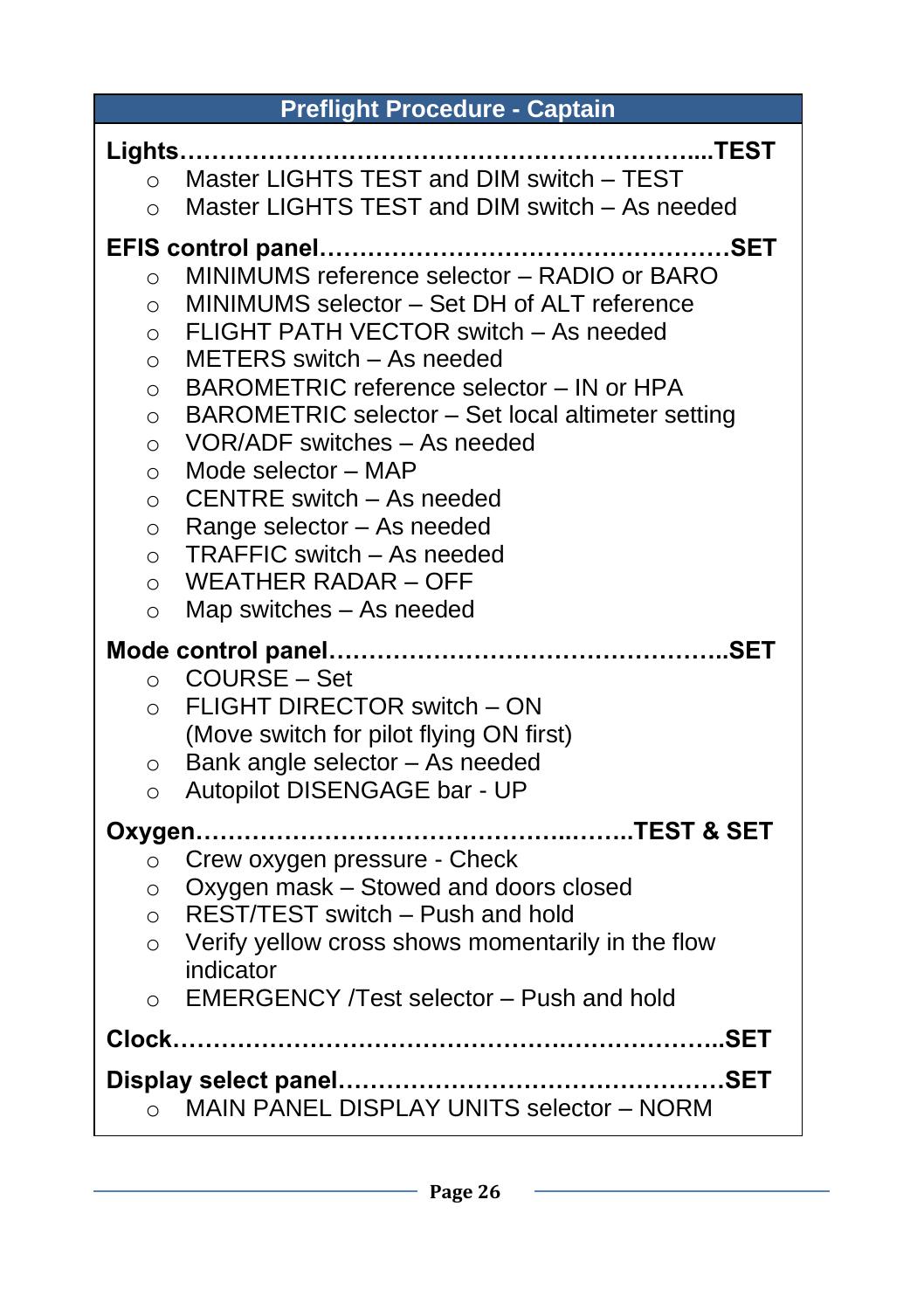| <b>LOWER DISPLAY UNIT selector - NORM</b><br>$\circ$                                                                                                                                                                                                                                                                                                                                                                                    |
|-----------------------------------------------------------------------------------------------------------------------------------------------------------------------------------------------------------------------------------------------------------------------------------------------------------------------------------------------------------------------------------------------------------------------------------------|
| TAKEOFF CONFIG lightVERIFY EXTINGUISHED                                                                                                                                                                                                                                                                                                                                                                                                 |
|                                                                                                                                                                                                                                                                                                                                                                                                                                         |
| Disengage light TEST switchHold to 1<br>o Verify A/P light is illuminated steady amber<br>Verify A/T light is illuminated steady amber<br>$\circ$<br>Verify FMC light is illuminated steady amber<br>$\circ$<br>Disengage light TEST switchHold to 2<br>Verify A/P light is illuminated steady red<br>$\circ$<br>Verify A/T light is illuminated steady red<br>$\circ$<br>Verify FMC light is illuminated steady amber<br>$\circ$       |
| Do the Initial Data and Navigation Data steps from CDU Pre-<br>flight Procedure. Verify IRS alignment is complete                                                                                                                                                                                                                                                                                                                       |
| STAB OUT OF TRIM lightVerify extinguished                                                                                                                                                                                                                                                                                                                                                                                               |
| Verify flight instrument indicators are correct<br>$\circ$<br>o Verify that only these flags are shown<br><b>TCAS OFF</b><br>$\Omega$<br><b>NO VSPD</b><br>$\circ$<br>o Expected RMI flags<br>Verify flight mode annunciations are correct<br>$\circ$<br>Autothrottle mode is blank<br>$\circ$<br>Roll mode is blank<br>$\circ$<br>Pitch mode is blank<br>$\circ$<br><b>AFDS</b> status is FD<br>$\Omega$<br>Select map mode<br>$\circ$ |
| Standby horizon - SET<br>$\circ$<br>Gyro caging control - Pull, then release<br>$\circ$<br>Approach mode selector - As needed<br>$\circ$<br>Verify flight instruments are correct<br>$\circ$<br>Verify no flags are shown<br>$\circ$<br>Standby altimeter - SET<br>$\circ$<br>Verify flight indications are correct<br>$\circ$                                                                                                          |

ä,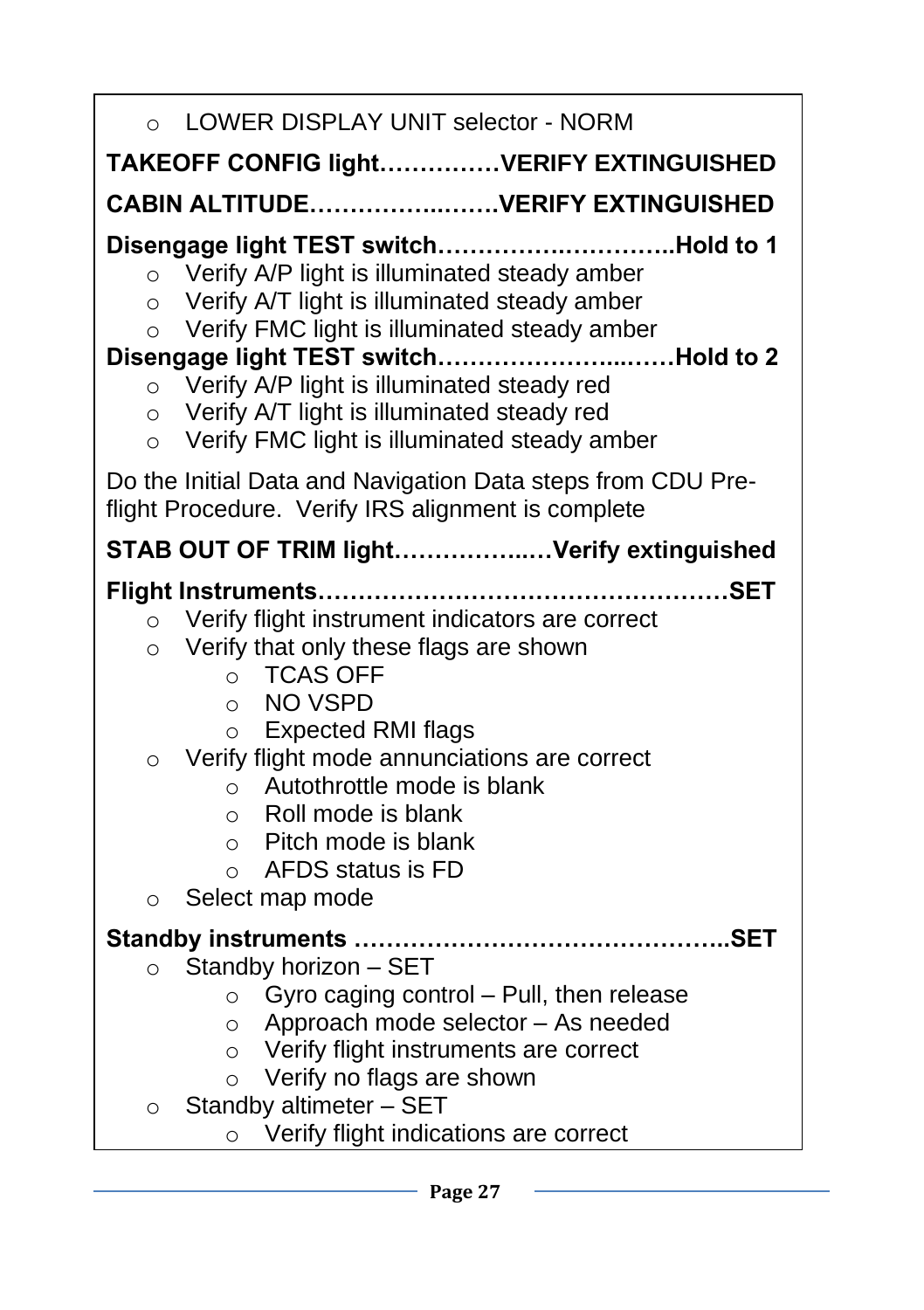| o Verify SPEED BRAKE ARMED light extinguished<br>Verify SPEED BRAKE DO NOT ARM light extinguished<br>$\Omega$ |
|---------------------------------------------------------------------------------------------------------------|
|                                                                                                               |
| FORWARD THRUST leversCLOSED                                                                                   |
| Set the flap lever to agree with flap position<br>$\circ$                                                     |
| Verify parking brake warning light is ILLUMINATED<br>$\circ$                                                  |
|                                                                                                               |
|                                                                                                               |
| STABALISER TRIM CUTOUT switchesNORMAL                                                                         |
| o Verify OFF light is extinguished                                                                            |
|                                                                                                               |
| VHF NAVIGATION radiosSet for departure                                                                        |
|                                                                                                               |

CHECKLIST COMPLETE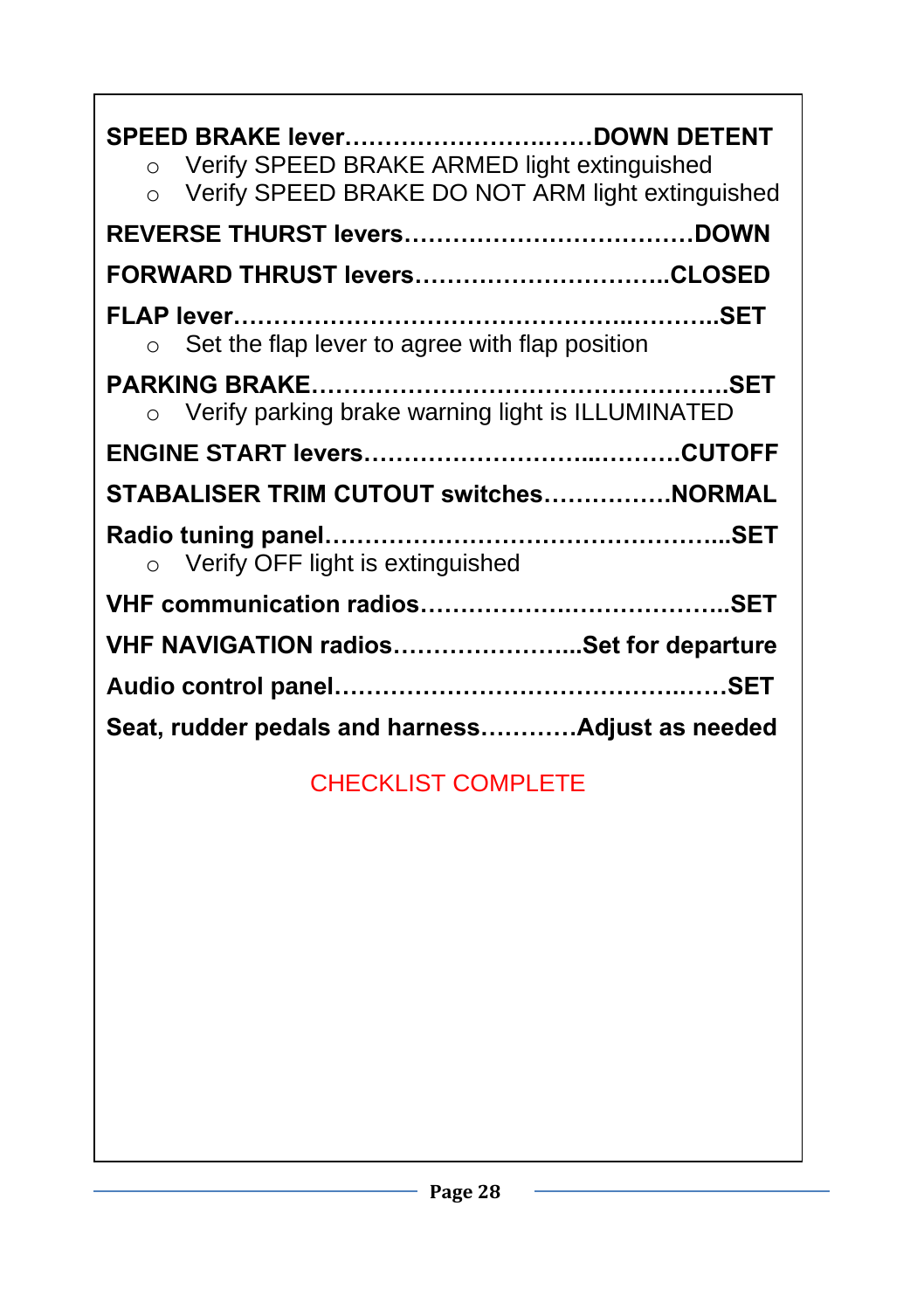#### **Before Start Procedure**

| Flight deck doorCLOSED & LOCKED                                                                                                                                                                                                      |
|--------------------------------------------------------------------------------------------------------------------------------------------------------------------------------------------------------------------------------------|
|                                                                                                                                                                                                                                      |
|                                                                                                                                                                                                                                      |
|                                                                                                                                                                                                                                      |
|                                                                                                                                                                                                                                      |
| AUTOTHROTTLE ARM switch - ARM<br>$\circ$<br>IAS/MACH selector - SET V2<br>$\circ$                                                                                                                                                    |
| Arm LNAV as needed<br>$\Omega$                                                                                                                                                                                                       |
| Initial heading – SET<br>$\circ$<br>Initial altitude - SET<br>$\circ$                                                                                                                                                                |
|                                                                                                                                                                                                                                      |
|                                                                                                                                                                                                                                      |
| Flight deck windowsClosed & locked                                                                                                                                                                                                   |
|                                                                                                                                                                                                                                      |
| Obtain a clearance to commence pushback and start<br>engines                                                                                                                                                                         |
|                                                                                                                                                                                                                                      |
| o LEFT and RIGHT CENTRE FUEL PUMP switches ON<br>Verify LOW PRESSURE lights illuminate<br>$\circ$<br>momentarily then extinguish                                                                                                     |
| If LOW PRESSURE lights stays illuminated turn<br>$\circ$<br>off CENTER FUEL PUMPS switch                                                                                                                                             |
| AFT and FORWARD FUEL PUMPS ON<br>$\circ$<br>Verify LOW PRESSURE lights are extinguished<br>$\circ$                                                                                                                                   |
|                                                                                                                                                                                                                                      |
| If pushback is needed:                                                                                                                                                                                                               |
| System A HYDRAULIC PUMP switches - OFF<br>$\circ$<br>System B electric HYDRAULIC PUMP switches - OFF<br>$\circ$<br>Verify brake pressure in 2,800 psi minimum<br>$\circ$<br>Verify system B pressure is 2,800 psi minimum<br>$\circ$ |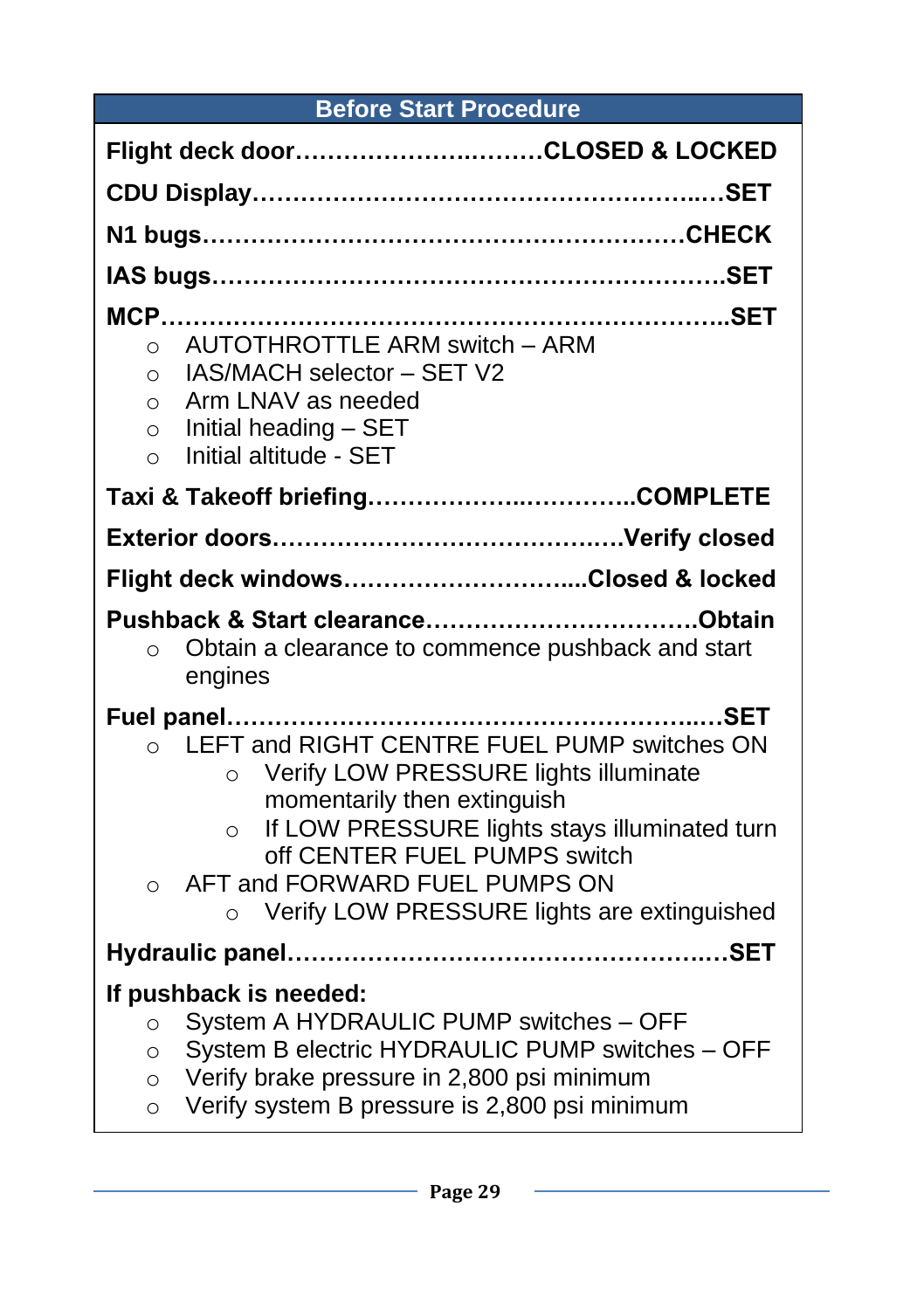#### **If pushback is not needed:**

- o Electric HYRAULIC PUMP switches ON
- o Verify brake pressure is 2,800 psi minimum
- o Verify System A & B pressures are 2,800 psi minimum

# **ANTI COLLISION LIGHT…………………………….……..…ON**

#### **Trim…………………………………………………………..…SET**

- $\circ$  Stabilizer trim LINITS
- o Set trim for takeoff
- $\circ$  Verify trim in the green band
- $\circ$  Aileron trim 0 units
- $\circ$  Rudder trim 0 units

#### **Pushback or towing procedure**

- o Engine Start procedure may be done during pushback or towing
- o Establish communications with ground handing crew
- o No not use airplane brakes to stop the aircraft during pushback.
- o Set or release parking brake as directed by ground crew
- o When pushback is complete:
	- o Verify towbar is removed
	- o Verify nose gear steering pin is removed
	- o System A HYDRAULIC PUMP switches ON
	- o Verify system A pressure is 2,800 psi minimum.

# CHECKLIST COMPLETE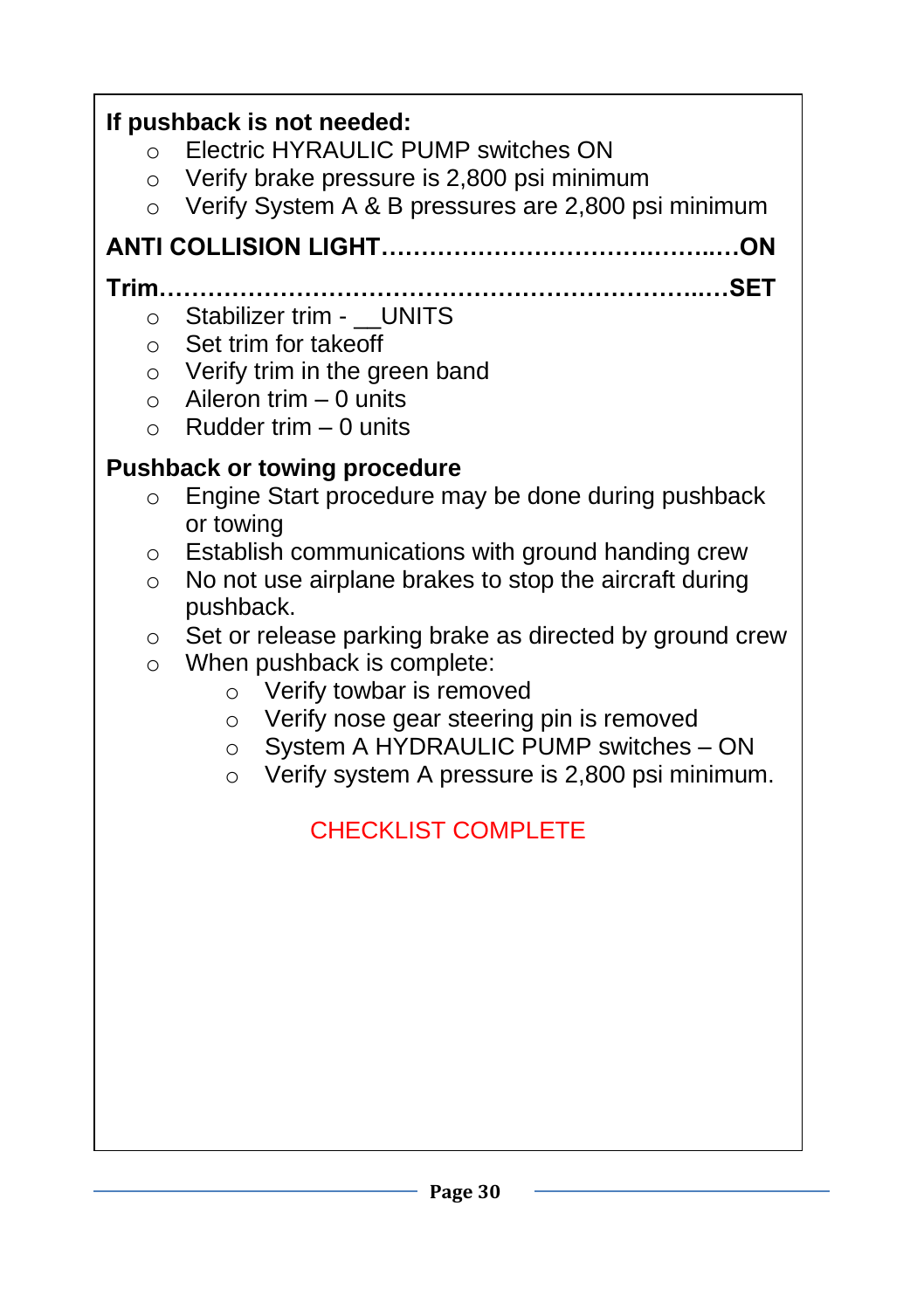| <b>Engine Start Procedure</b>                                                                                                                                                                                                                                                                                                                                                                                                                                                                   |  |  |
|-------------------------------------------------------------------------------------------------------------------------------------------------------------------------------------------------------------------------------------------------------------------------------------------------------------------------------------------------------------------------------------------------------------------------------------------------------------------------------------------------|--|--|
| (C) Announce start sequence                                                                                                                                                                                                                                                                                                                                                                                                                                                                     |  |  |
| (F/O) Air conditioning PACK switchesOFF                                                                                                                                                                                                                                                                                                                                                                                                                                                         |  |  |
| (C) Call "Start Engine___"                                                                                                                                                                                                                                                                                                                                                                                                                                                                      |  |  |
| Verify N2 RPM increases<br>$\circ$<br>When N1 rotation is seen and N2 is at 25%<br>$\circ$                                                                                                                                                                                                                                                                                                                                                                                                      |  |  |
| At 56% N2, verify ENGINE START moves to OFF. If<br>$\circ$<br>not move ENGINE START switch to OFF.<br>o Verify START VALVE OPEN alert extinguished when<br>ENGINE START switch moves to OFF.                                                                                                                                                                                                                                                                                                    |  |  |
| <b>Call "Starter CUTOUT"</b><br>Monitor N1, N2, EGT fuel flow for normal operations<br>$\circ$<br>while engine accelerates to a stable idle.<br>After engine is stable at idle, start other engine.<br>$\circ$                                                                                                                                                                                                                                                                                  |  |  |
| Normal engine start considerations:<br>Do not exceed 2 minutes during engine start attempt.<br>$\circ$<br>A minimum of 10 seconds is required between engine<br>$\circ$<br>start attempts.<br>Do not move an engine start lever to idle early.<br>$\circ$<br>Keep a hand on the engine start lever while monitoring<br>$\circ$<br>RPM, EGT and fuel flow until stable.<br>If fuel is shutoff accidently do not reopen the engine<br>$\circ$<br>start lever in an attempt to restart the engine. |  |  |
| Do the ABORTED ENGINE START checklist for one or more of<br>the following abort start conditions:<br>N1 or N2 does not increase or increases very slowly<br>$\circ$<br>No oil pressure indication<br>$\circ$<br>EGT does not increase by 10 seconds after engine start<br>$\circ$<br>lever is moved to idle<br>EGT quickly nears or exceed the start limit.<br>$\circ$                                                                                                                          |  |  |
| <b>CHECKLIST COMPLETE</b>                                                                                                                                                                                                                                                                                                                                                                                                                                                                       |  |  |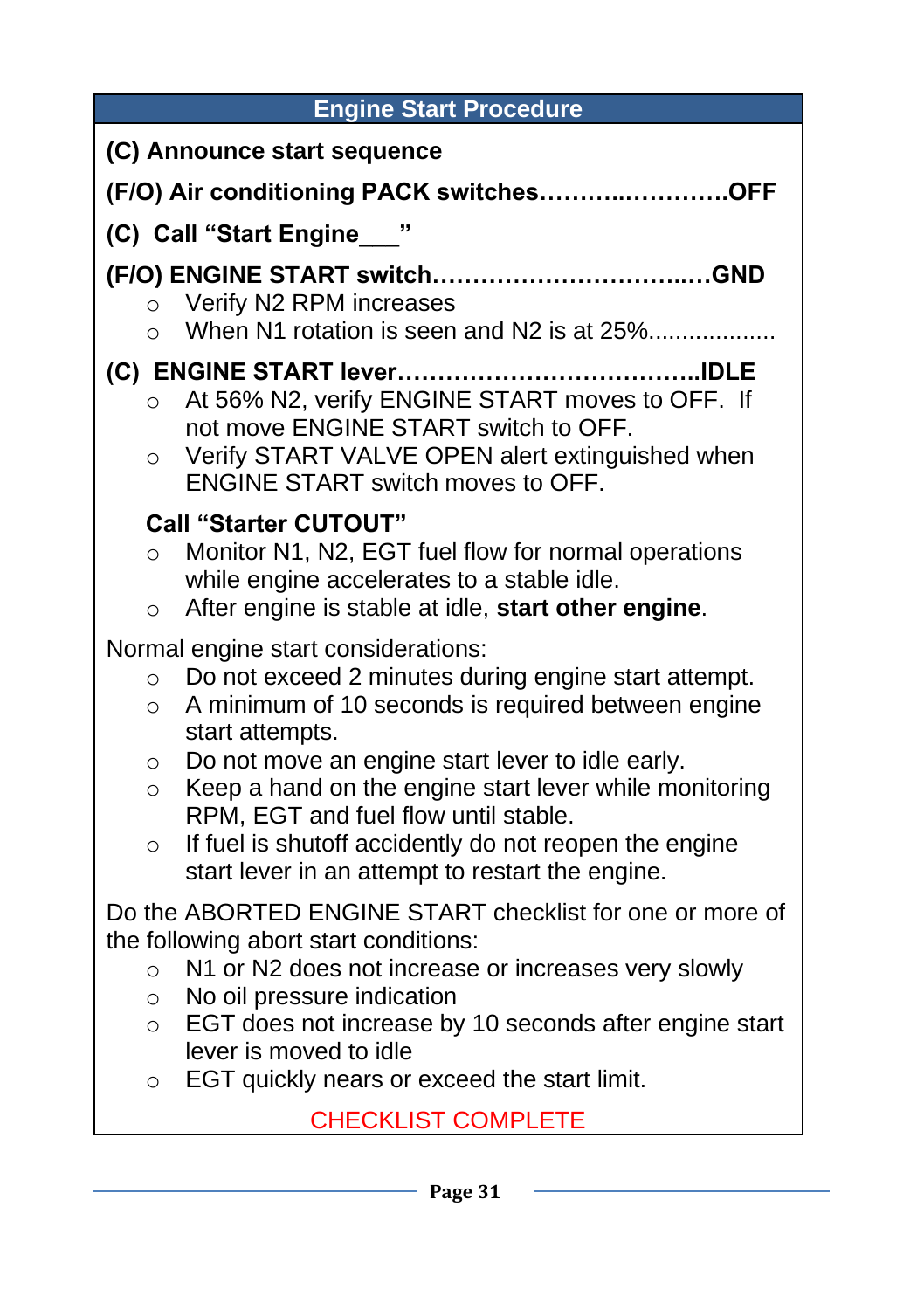## **Before Taxi Procedure (F/O)**

| (C, F/O) Verify that ground equipment is clear                                       |
|--------------------------------------------------------------------------------------|
| (C) Call "FLAPS " As needed for takeoff                                              |
|                                                                                      |
|                                                                                      |
|                                                                                      |
| (F/O) Blank lower display unit                                                       |
|                                                                                      |
| Verify all system annunciator panel lights illuminate then<br>$\Omega$<br>extinguish |
| (C) Update changes to taxi briefing as needed.                                       |
|                                                                                      |
|                                                                                      |
|                                                                                      |
|                                                                                      |

÷.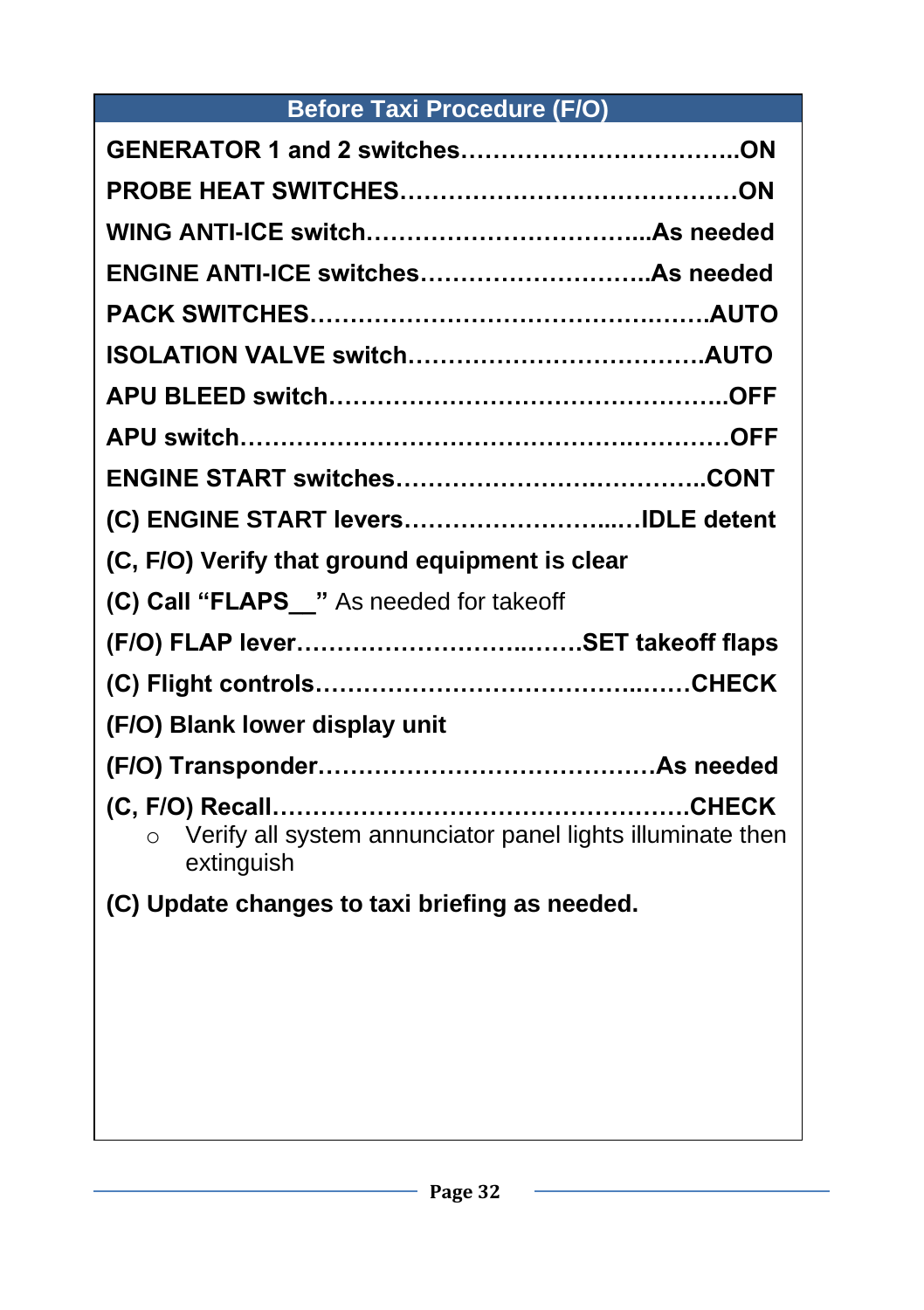| <b>Before Takeoff Procedure</b>                                                                                                           |                                                                              |  |
|-------------------------------------------------------------------------------------------------------------------------------------------|------------------------------------------------------------------------------|--|
| Engine warm up procedure<br>Verify increasing oil temperature before takeoff<br>$\circ$<br>Run engines for at least 2 minutes.<br>$\circ$ |                                                                              |  |
| <b>Pilot Flying</b>                                                                                                                       | <b>Pilot monitoring</b>                                                      |  |
|                                                                                                                                           | Check centre fuel quantity.<br>Centre tank fuel pump<br>switches must be OFF |  |
|                                                                                                                                           | Notify cabin crew to prepare<br>for takeoff. Verify cabin is<br>secure.      |  |
| The pilot who will do the takeoff updates changes to the<br>takeoff briefing as needed                                                    |                                                                              |  |
| Set weather radar as needed. Terrain display as needed.                                                                                   |                                                                              |  |
| Call "BEFORE TAKEOFF<br><b>CHECKLIST</b> "                                                                                                | Do the BEFORE TAKEOFF<br>checklist                                           |  |
|                                                                                                                                           |                                                                              |  |
|                                                                                                                                           |                                                                              |  |
|                                                                                                                                           |                                                                              |  |
|                                                                                                                                           |                                                                              |  |
|                                                                                                                                           |                                                                              |  |
|                                                                                                                                           |                                                                              |  |
|                                                                                                                                           |                                                                              |  |
|                                                                                                                                           |                                                                              |  |
|                                                                                                                                           |                                                                              |  |
|                                                                                                                                           |                                                                              |  |
|                                                                                                                                           |                                                                              |  |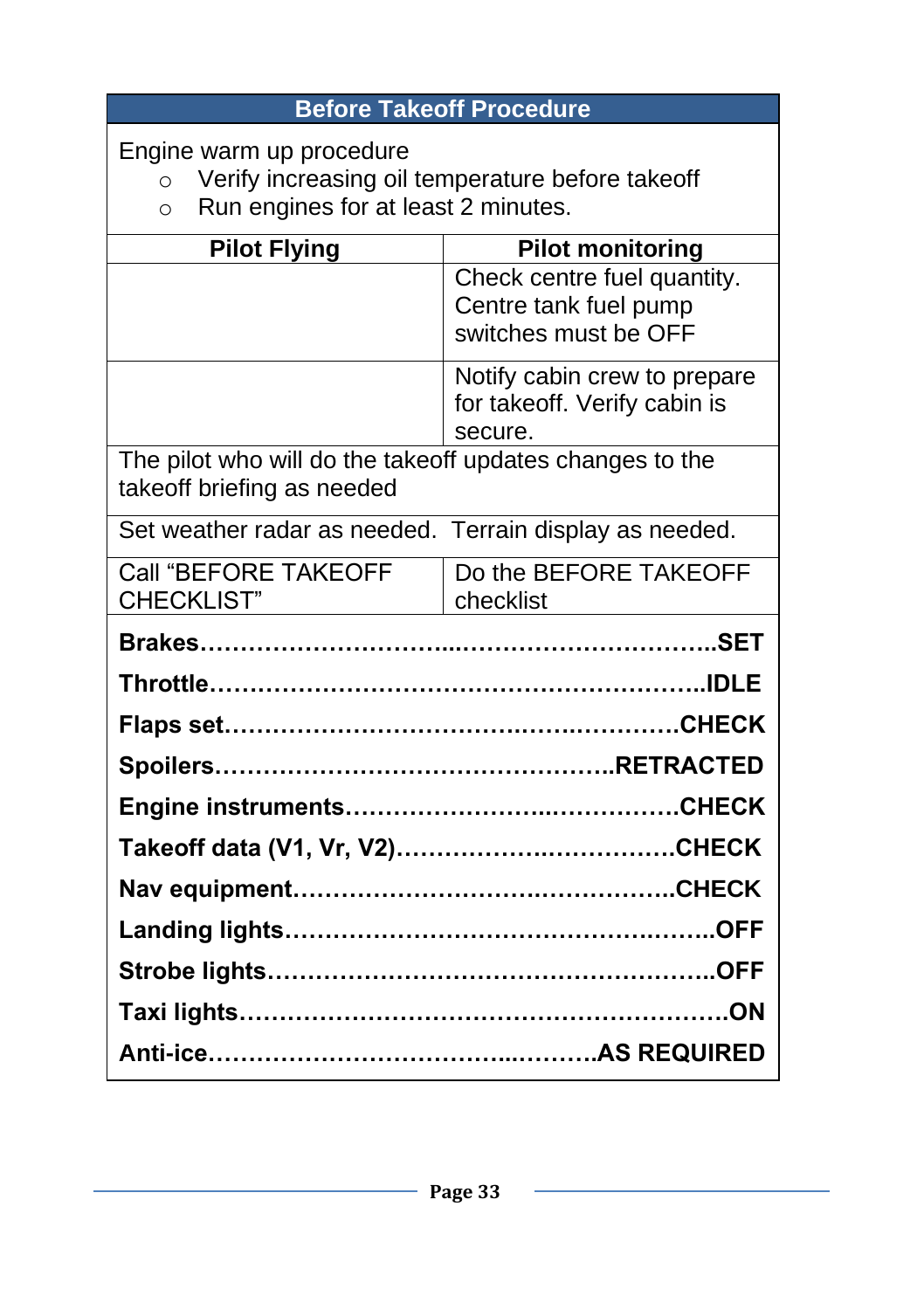| <b>Takeoff Procedure</b>                                                             |                                                                                                                                                  |
|--------------------------------------------------------------------------------------|--------------------------------------------------------------------------------------------------------------------------------------------------|
| <b>Pilot Flying</b>                                                                  | <b>Pilot Monitoring</b>                                                                                                                          |
|                                                                                      | When entering runway, set<br>STROBE light switch to ON                                                                                           |
| Verify brakes are released.<br>Align aircraft with the runway                        | When cleared for takeoff, set<br><b>LANDING light switches to</b><br>ON.<br>Set transponder to TA/RA                                             |
| Advance thrusters to<br>approximately 40% N1                                         |                                                                                                                                                  |
| Allow engines to stabalize                                                           |                                                                                                                                                  |
| Push TO/GA switch                                                                    |                                                                                                                                                  |
| Verify correct takeoff thrust set                                                    |                                                                                                                                                  |
|                                                                                      | Monitor engine instruments<br>during takeoff. Call out<br>abnormal indications.                                                                  |
|                                                                                      | Adjust takeoff thrust before<br>60kts as needed                                                                                                  |
|                                                                                      | During strong headwinds, if<br>the thrust levers do not<br>advance to planned takeoff<br>thrust by 60kts, manually<br>advance the thrust levers. |
| After takeoff thrust is set, captains hand must be on the<br>thrust levers until V1. |                                                                                                                                                  |
| Monitor airspeed.                                                                    | Monitor airspeed and call out                                                                                                                    |
| Maintain light forward<br>pressure on the control<br>column                          | any abnormal indications                                                                                                                         |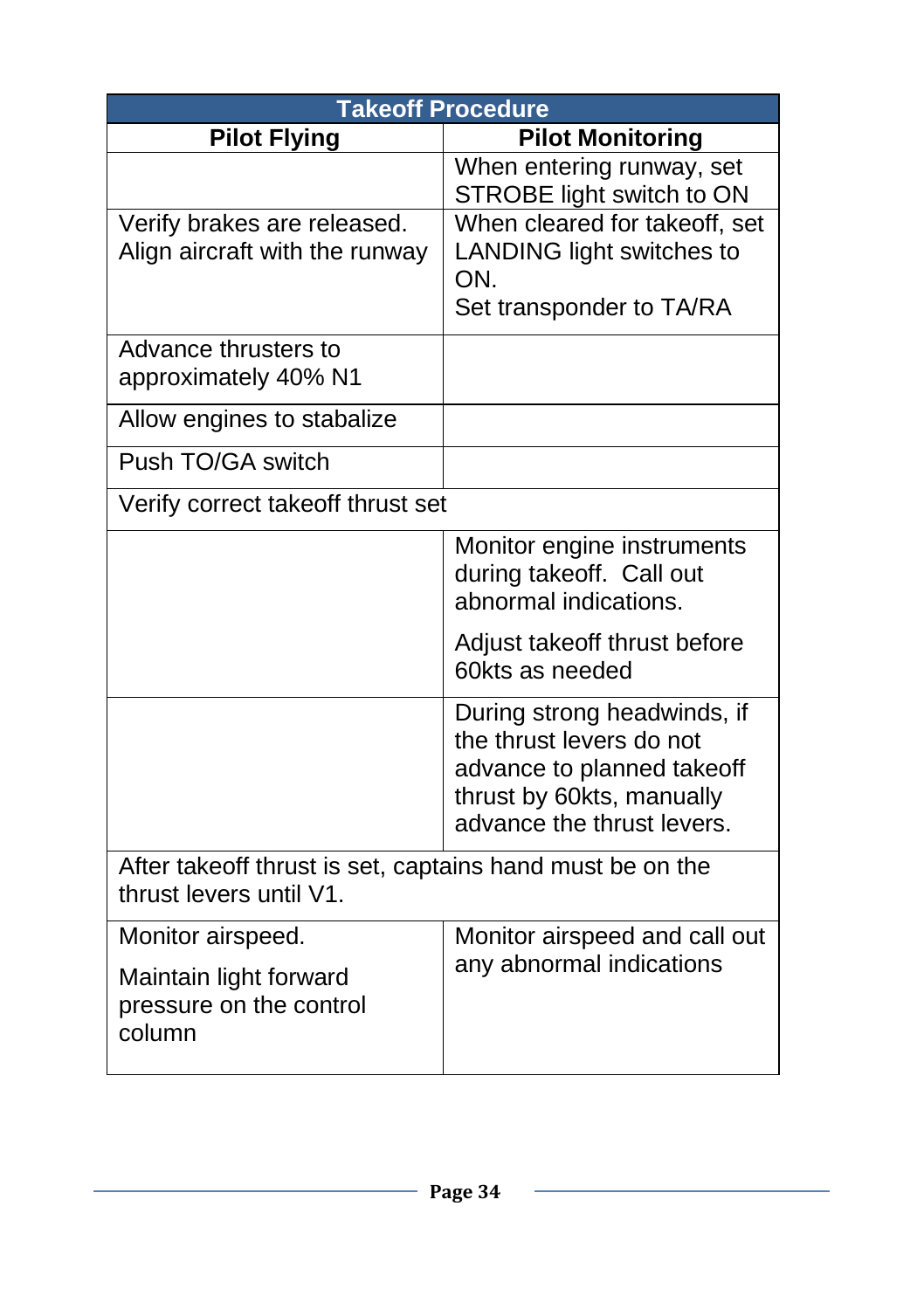| Verify 80 knots and call<br>"CHECK"                    | Call "80 KNOTS"                                 |
|--------------------------------------------------------|-------------------------------------------------|
| Verify V1 speed                                        | Verify the automatic V1 callout<br>or call "V1" |
| At VR, rotate 15 <sup>o</sup> pitch                    | At VR, call "ROTATE".                           |
| attitude.                                              | Monitor airspeed and vertical                   |
| After liftoff, follow F/D<br>commands.                 | speed.                                          |
| Establish positive rate of<br>climb                    |                                                 |
| Verify positive rate of climb                          | Verify a positive rate of climb                 |
| and call "GFAR UP"                                     | and call "POSITIVE RATE"                        |
| Above 400 ft radio altitude,                           | Select or verify roll mode                      |
| call for a roll mode as<br>needed                      |                                                 |
| At thrust reduction height, verify climb thrust is set |                                                 |
|                                                        |                                                 |
| At acceleration height, call<br>"SET FLAPS UP SPEED"   | Set flaps up manoeuvering<br>speed              |
| Verify acceleration                                    | Set FLAPS as directed                           |
| Call "FLAPS " according                                | Monitor flaps and slats                         |
| to the flaps retraction                                | retraction                                      |
| schedule                                               |                                                 |

#### **Takeoff Flap Retraction Speed Schedule**

| <b>Takeoff flaps</b> | At Speedtape "display" | <b>Select Flaps</b> |
|----------------------|------------------------|---------------------|
| 25                   | $V2 + 15$              | 15                  |
|                      | "15"                   | 5                   |
|                      | "5"                    |                     |
|                      | 64, 99                 | UP                  |
| 15 or 10             | $V2 + 15$              | 5                   |
|                      | "5"                    |                     |
|                      | 64, 99                 | UP                  |
| 5                    | $V2 + 15$              | UP                  |
|                      | 44.9                   |                     |
|                      | 64, 99                 | ΙP                  |

ä.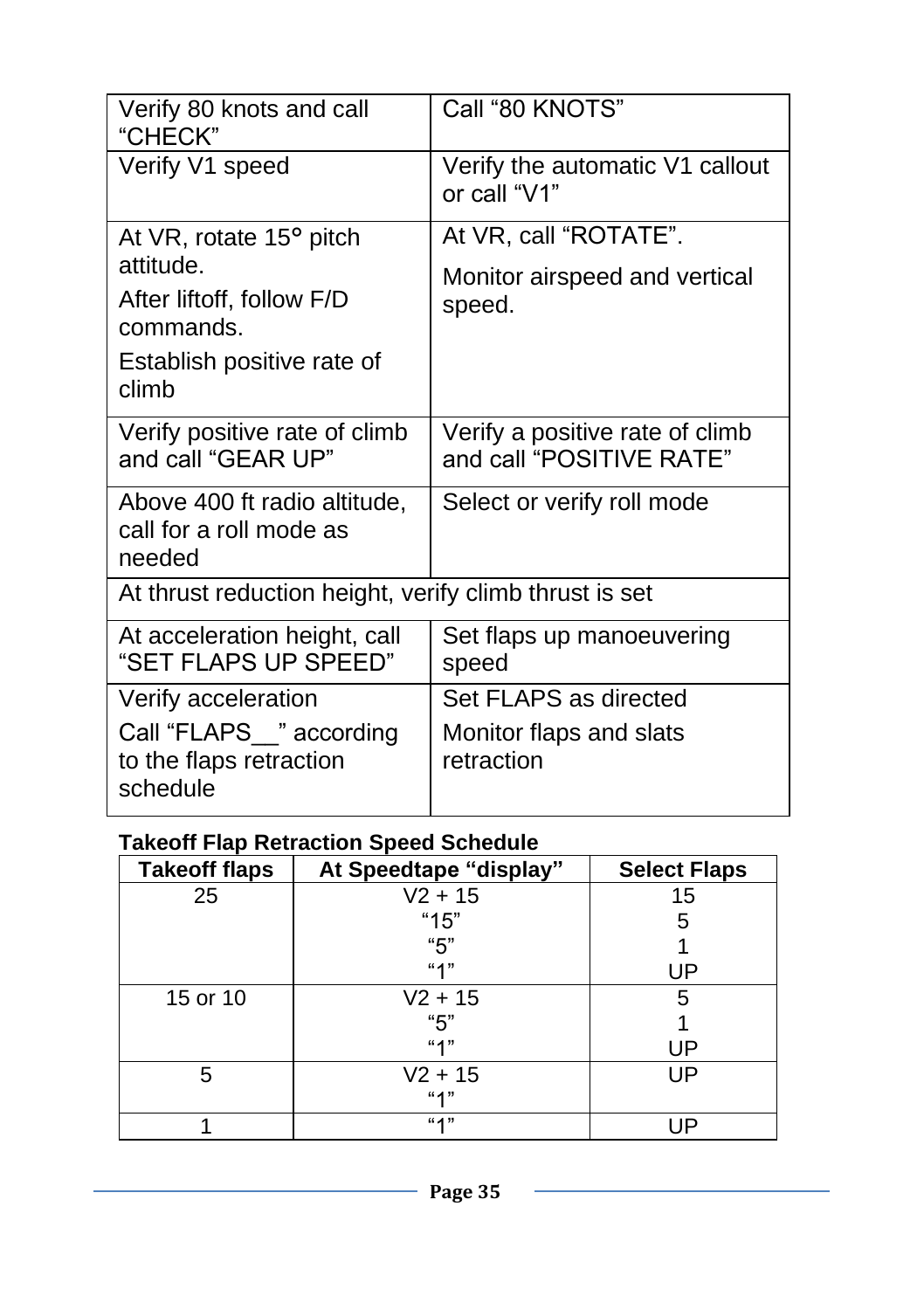| After flaps and slats<br>retraction is complete, call<br>"VNAV"<br>Engage AUTOPILOT when<br>above minimum altitude for<br>autopilot engagement | Push VNAV switch                                                                                                                                                                                                                                                                                                                        |
|------------------------------------------------------------------------------------------------------------------------------------------------|-----------------------------------------------------------------------------------------------------------------------------------------------------------------------------------------------------------------------------------------------------------------------------------------------------------------------------------------|
|                                                                                                                                                | After flap retraction is<br>complete:<br>Set or verify engine bleed<br>$\circ$<br>and air conditioning packs<br>are operating<br><b>Set ENGINE START</b><br>$\Omega$<br>switches to OFF<br>Set AUTO BRAKE selector<br>∩<br>to OFF<br><b>Select LANDING GEAR</b><br>$\circ$<br>lever to OFF after landing<br>gear retraction is complete |
| <b>Call "AFTER TAKEOFF</b><br><b>CHECKLIST</b> "                                                                                               | Do AFTER TAKEOFF<br>checklist                                                                                                                                                                                                                                                                                                           |
|                                                                                                                                                |                                                                                                                                                                                                                                                                                                                                         |
|                                                                                                                                                | <b>OFF</b>                                                                                                                                                                                                                                                                                                                              |

CHECKLIST COMPLETE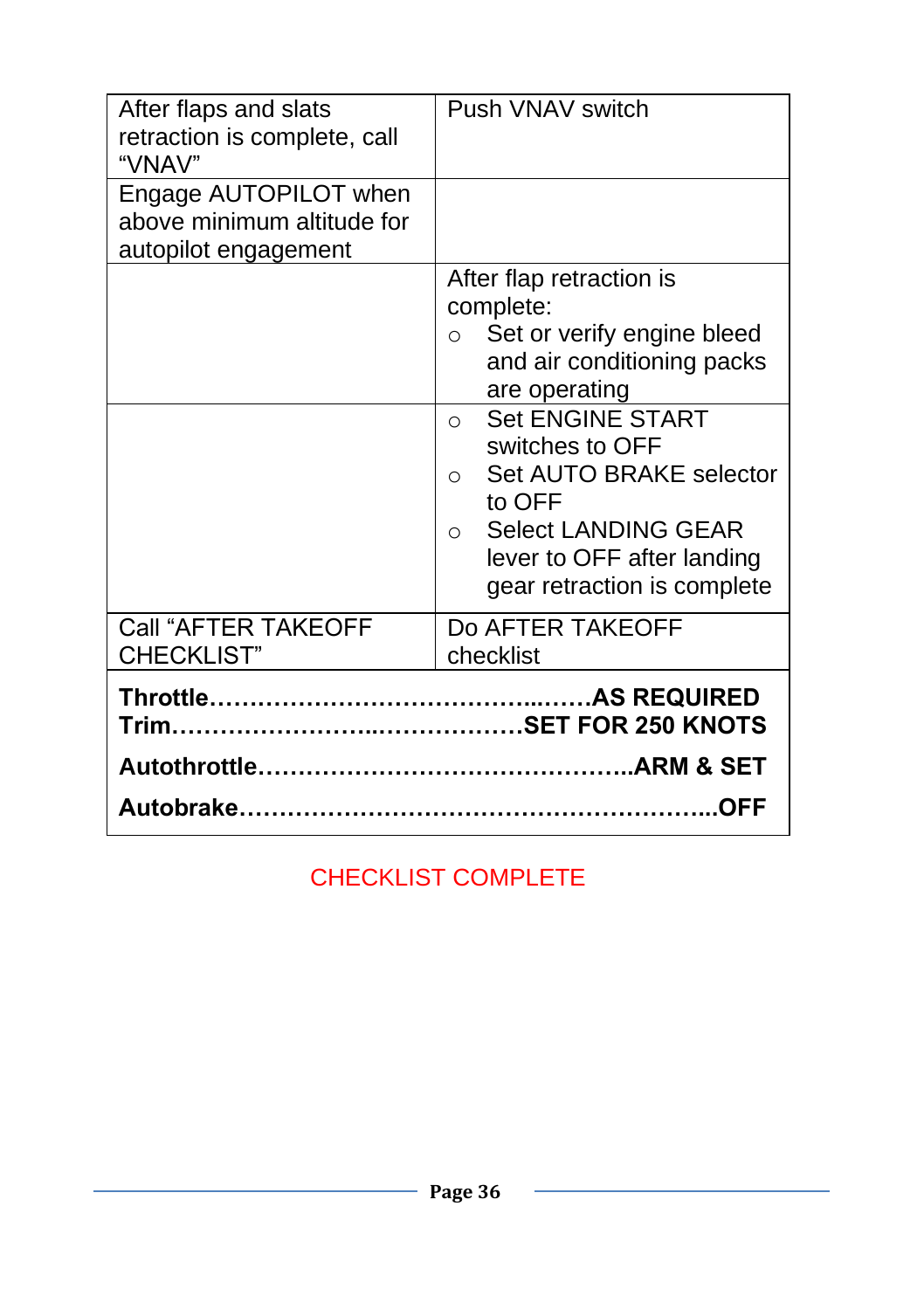| <b>Climb and Cruise Procedure</b> |                                                                                                                                                                                                  |
|-----------------------------------|--------------------------------------------------------------------------------------------------------------------------------------------------------------------------------------------------|
| <b>Pilot Flying</b>               | <b>Pilot Monitoring</b>                                                                                                                                                                          |
|                                   | If centre fuel pump switches<br>were OFF for takeoff and<br>contain more than 1000lbs,<br>set both centre tank fuel<br>pump switches ON above<br>10,000 ft.                                      |
|                                   | At or above 10,000 ft, set<br>landing light switches to OFF                                                                                                                                      |
|                                   | Set passenger signs as<br>needed.                                                                                                                                                                |
|                                   | When established in a level<br>altitude at cruise, if centre<br>tank contains more than<br>1000lbs and the centre tank<br>fuel pump switches are OFF,<br>set centre tank fuel switches<br>to ON. |
|                                   | Set both centre tank fuel<br>pump switches to OFF when<br>centre tank quantity reaches<br>approximately 1000lbs.                                                                                 |
|                                   | During the last hour of cruise<br>on ETOPS flights, do a Fuel<br>Crossfeed Valve check.                                                                                                          |
|                                   | Verify or centre the correct<br>RNP for arrival.                                                                                                                                                 |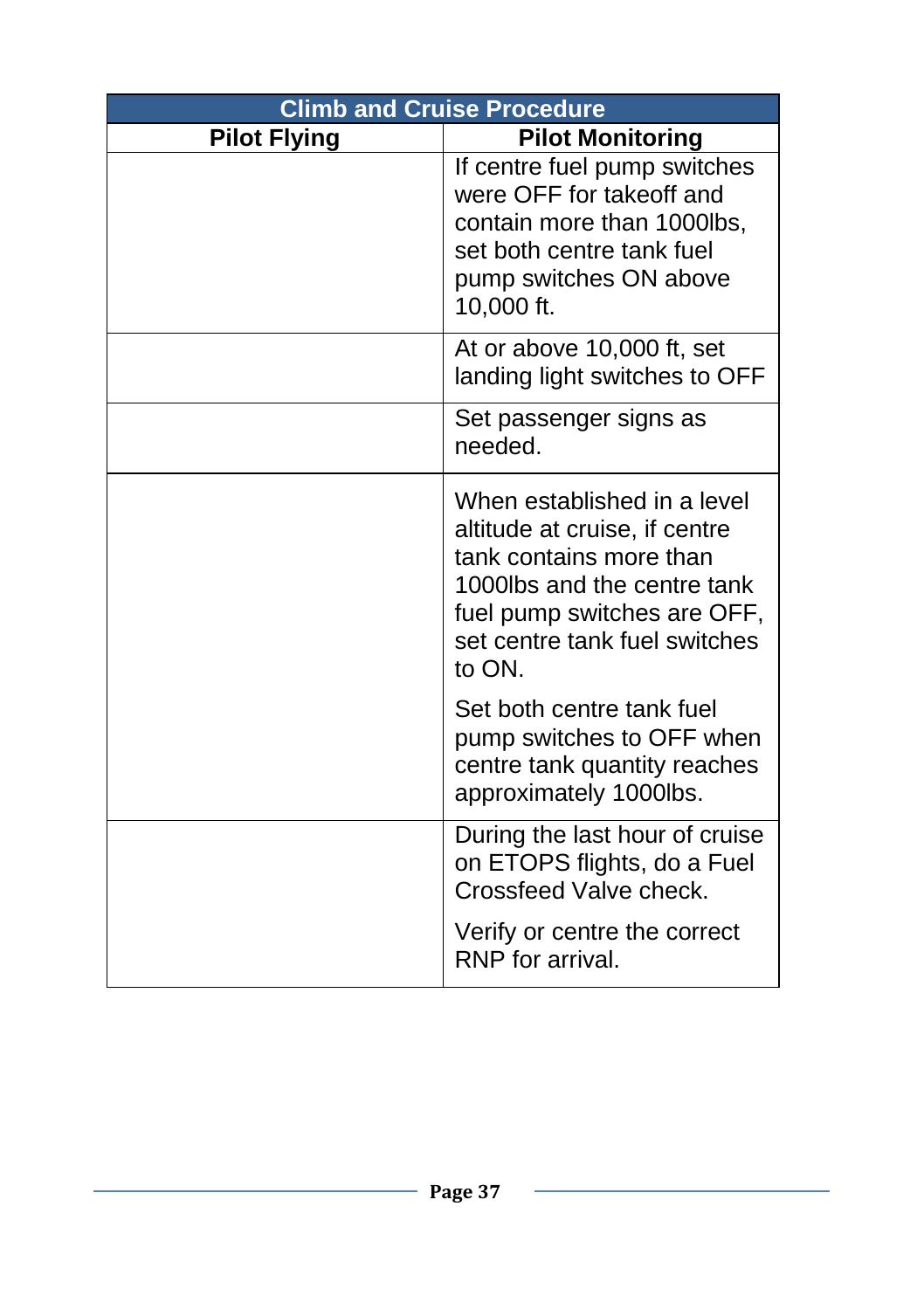#### **Descent Procedure**

Start Descent Procedure before the aircraft descends below cruise altitude for arrival at destination.

| <b>Pilot Flying</b> | <b>Pilot Monitoring</b>                                    |
|---------------------|------------------------------------------------------------|
|                     | Set one centre tank fuel                                   |
|                     | pump switch to OFF when                                    |
|                     | centre tank fuel quantity                                  |
|                     | reaches approximately                                      |
|                     | 3000lbs. Open cross feed                                   |
|                     | valve to minimise fuel                                     |
|                     | imbalance. Turn the                                        |
|                     | remaining centre tank fuel                                 |
|                     | pump switch OFF without                                    |
|                     | delay and close the cross                                  |
|                     | feed valve when Master                                     |
|                     | Caution and FUEL system<br>annunciator illuminate.         |
|                     |                                                            |
|                     | If established in level flight                             |
|                     | for an extended time prior to<br>approach and landing with |
|                     | more than 2000lbs in the                                   |
|                     | centre tank and the centre                                 |
|                     | tank fuel pump switches are                                |
|                     | OFF, one centre tank fuel                                  |
|                     | pump switch may be turned                                  |
|                     | ON. Open cross feed valve                                  |
|                     | to mimimise fuel imbalance.                                |
|                     | Turn remaining centre tank                                 |
|                     | fuel pump switch OFF                                       |
|                     | without delay and close                                    |
|                     | cross feed valve when                                      |
|                     | <b>Master Caution and FUEL</b>                             |
|                     | system annunciator                                         |
|                     | illuminate.                                                |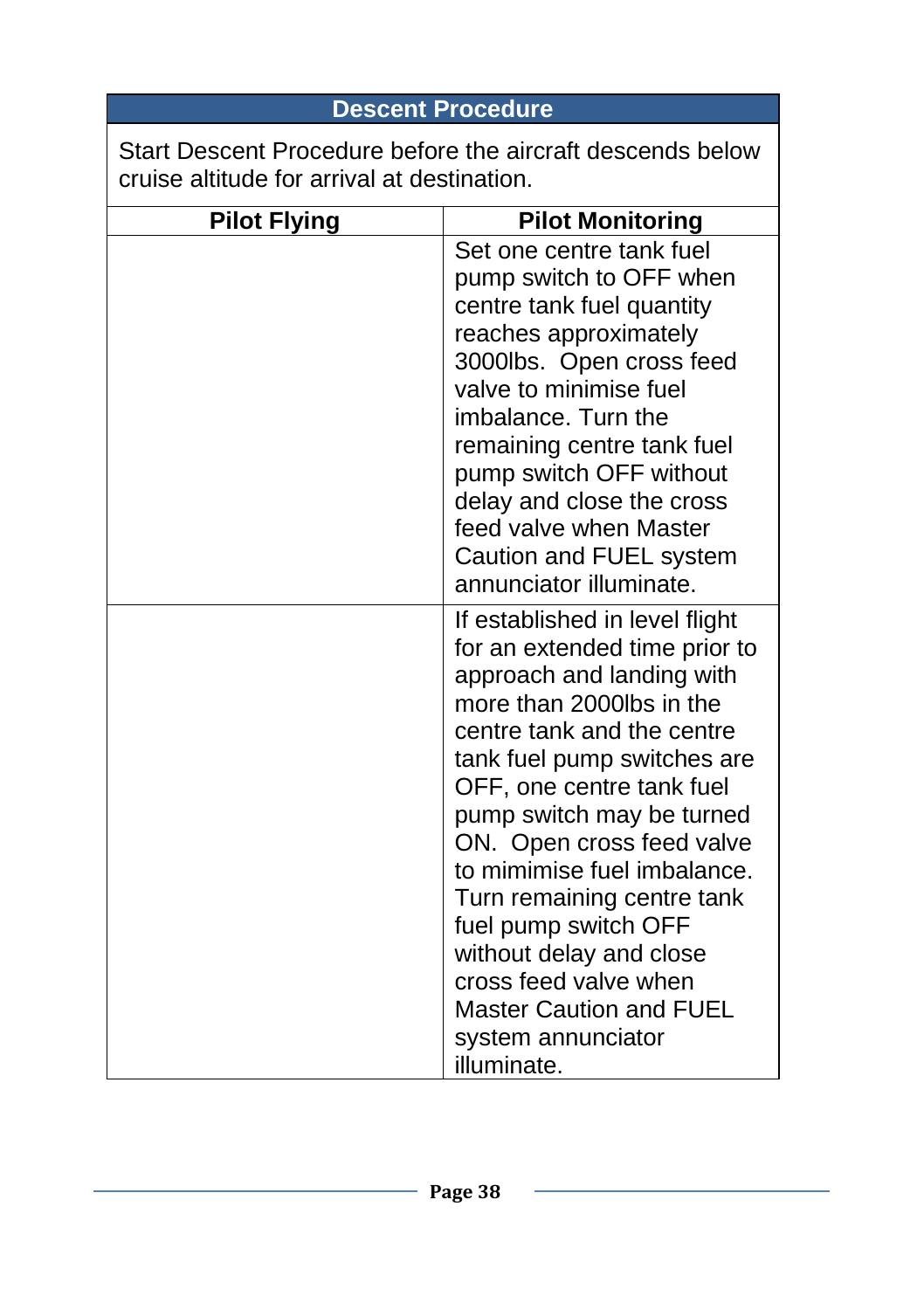|                                                                                                                       | Verify pressurisation is set to<br>landing altitude.   |  |
|-----------------------------------------------------------------------------------------------------------------------|--------------------------------------------------------|--|
| Review system annunciator<br>lights.                                                                                  | Recall and review system<br>annunciator lights         |  |
| Verify VREF on the<br>Approach REF page of CDU                                                                        | Enter VREF on APROACH<br>page of CDU                   |  |
| Set RADIO/BARO minimums for approach                                                                                  |                                                        |  |
| Set or verify navigation radios and course for approach                                                               |                                                        |  |
|                                                                                                                       | Set AUTO BRAKE selector<br>to the needed brake setting |  |
| Do approach briefing                                                                                                  |                                                        |  |
| 30nm before T/D, Call<br>"DESCENT CHECKLIST"                                                                          | Do the DESCENT checklist                               |  |
|                                                                                                                       |                                                        |  |
|                                                                                                                       |                                                        |  |
|                                                                                                                       |                                                        |  |
|                                                                                                                       |                                                        |  |
| Descent speedto FL240<br><b>0.75 MACH</b><br>to FL180<br><b>0.65 MACH</b><br>to FL 120 280 KIAS<br>below 10,000ft 250 |                                                        |  |
| <b>KIAS</b>                                                                                                           |                                                        |  |
| Fuel quantities and balanceCHECK                                                                                      |                                                        |  |
| <b>CHECKLIST COMPLETE</b>                                                                                             |                                                        |  |
|                                                                                                                       |                                                        |  |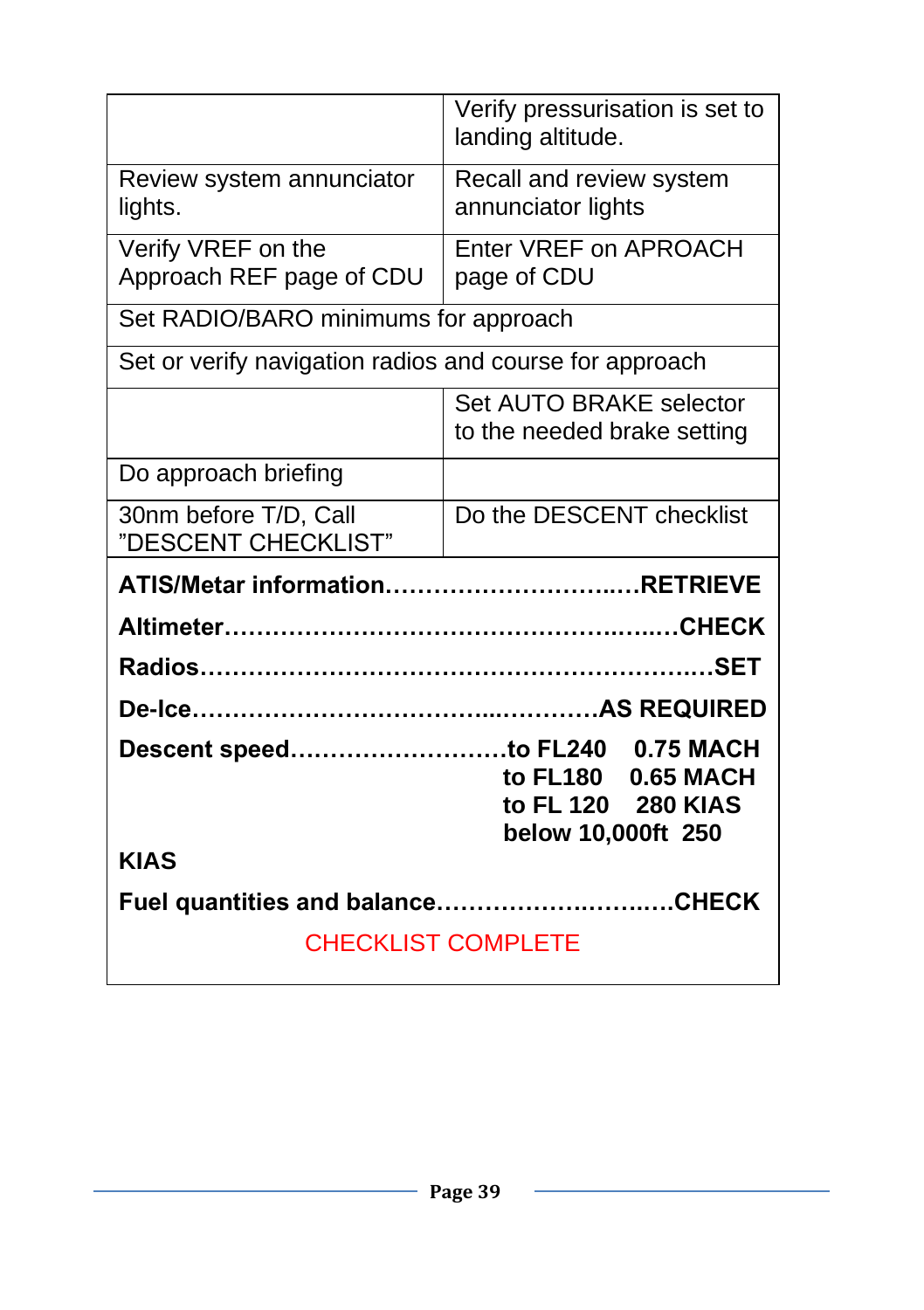| <b>Approach Procedure</b>                                                                                            |                                                              |  |
|----------------------------------------------------------------------------------------------------------------------|--------------------------------------------------------------|--|
| In general the Approach Procedure is started at transition<br>level. Complete the Approach Procedure before:         |                                                              |  |
| Initial Approach Fix<br>$\circ$<br>Start of radar vectors to final<br>$\circ$<br>Start of visual approach<br>$\circ$ |                                                              |  |
| For ILS, LOC, BCRs, SDF or LDA approach, select<br>appropriate localizer frequency.                                  |                                                              |  |
| If a Flaps 15 landing is needed: GROUND PROXIMITY flap                                                               |                                                              |  |
| <b>Pilot Flying</b>                                                                                                  | <b>Pilot Monitoring</b>                                      |  |
|                                                                                                                      | Set passenger signs as<br>needed                             |  |
|                                                                                                                      | At or above 10,000ft, set<br>LANDING light switches to<br>ON |  |
| At 10,000ft, set and crosscheck altimeters to local QNH                                                              |                                                              |  |
| Update arrival and approach procedures as needed, Update<br>RNP as needed.                                           |                                                              |  |
| Update approach briefing as<br>needed                                                                                |                                                              |  |
| Call "APPROACH<br><b>CHECKLIST</b> "                                                                                 | Do APPROACH checklist                                        |  |
|                                                                                                                      |                                                              |  |
|                                                                                                                      |                                                              |  |
|                                                                                                                      |                                                              |  |
|                                                                                                                      |                                                              |  |
| .SET                                                                                                                 |                                                              |  |
|                                                                                                                      |                                                              |  |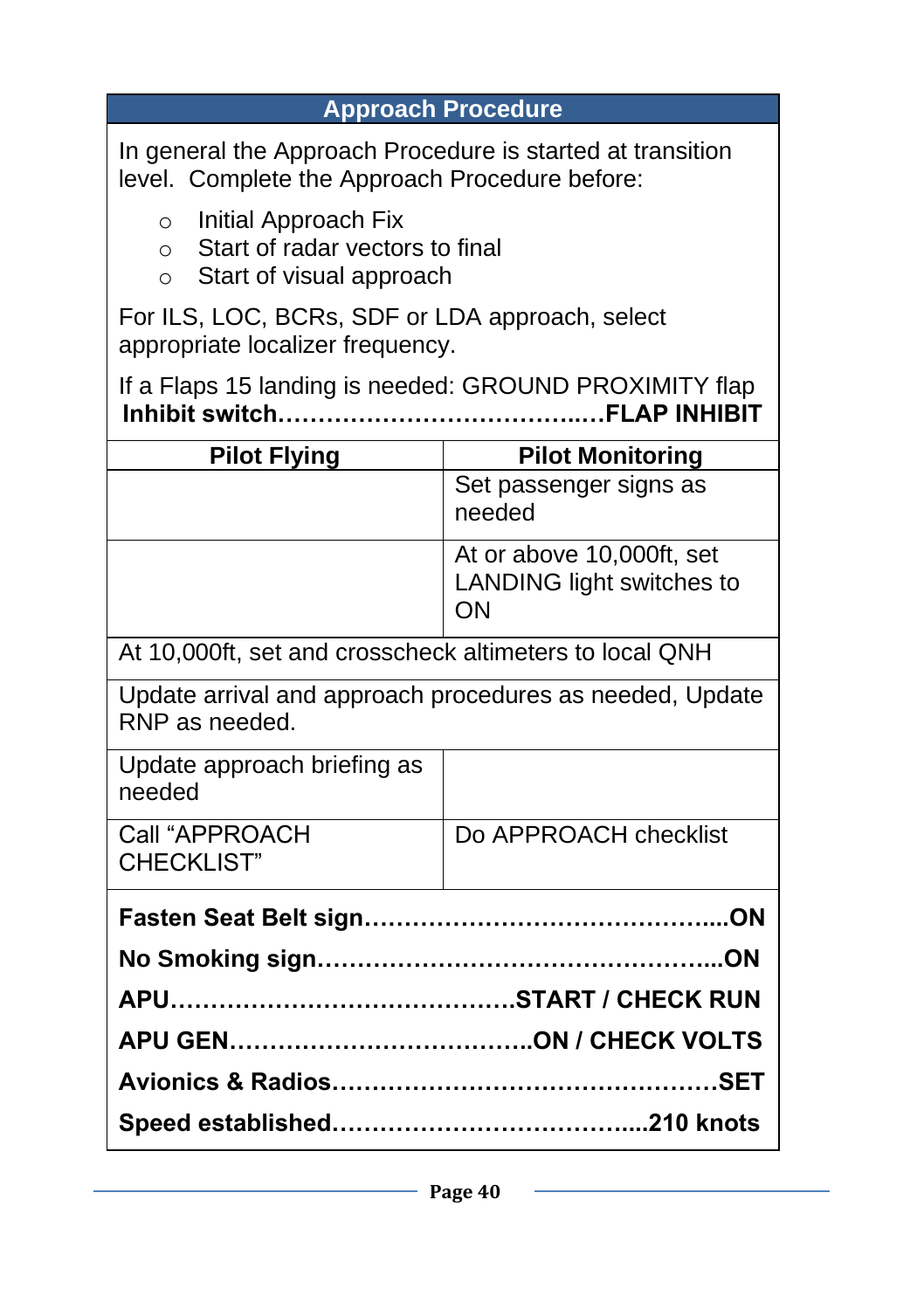#### **Flap Extension Schedule**

| <b>Current Flap</b><br><b>Position</b> | At<br><b>Speedtape</b><br>"Display" | <b>Select</b><br><b>Flaps</b> | <b>Command Speed for</b><br>selected flaps |
|----------------------------------------|-------------------------------------|-------------------------------|--------------------------------------------|
| -IP                                    | "I IP"                              |                               | (14)                                       |
|                                        | 64.43                               |                               | "5"                                        |
|                                        | "1\5"                               | 15                            | "15"                                       |
| 15                                     | "15"                                | 30 or 40                      | VREF 30 or VREF 40                         |
|                                        |                                     |                               | + wind additives                           |

CHECKLIST COMPLETE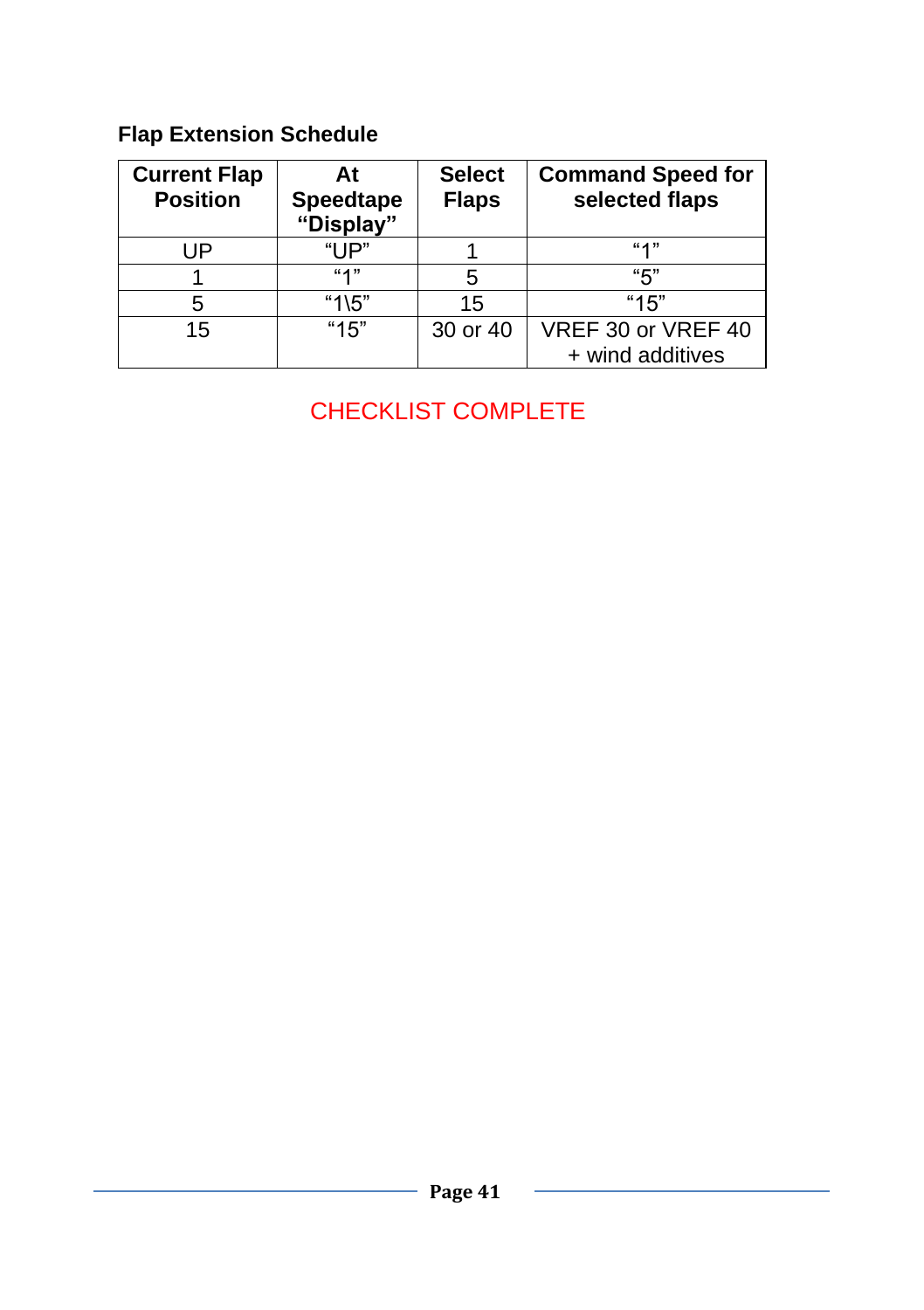| <b>Landing Procedure - ILS</b>                                                                     |                                                                     |  |
|----------------------------------------------------------------------------------------------------|---------------------------------------------------------------------|--|
| Procedure is for a complete ILS landing, including autoland                                        |                                                                     |  |
| <b>Pilot monitoring</b><br><b>Pilot flying</b>                                                     |                                                                     |  |
|                                                                                                    | Notify cabin crew to prepare<br>for landing                         |  |
| Call "FLAPS " according<br>to flap extension schedule                                              | Set flap lever as directed.<br>Monitor flaps and slats<br>extension |  |
| When on localizer intercept heading:                                                               |                                                                     |  |
| Verify ILS is tuned and identified<br>$\circ$<br>Verify LOCX and G/S pointers are shown<br>$\circ$ |                                                                     |  |
| Arm APP mode                                                                                       |                                                                     |  |
| Engage other autopilot                                                                             |                                                                     |  |
| Use HDG SEL to intercept<br>final approach course as<br>needed                                     |                                                                     |  |
|                                                                                                    | Call "GLIDE SLOPE ALIVE"                                            |  |
| At glide slope alive, call                                                                         | Set landing gear lever to DN                                        |  |
| "GEAR DOWN"<br>$\Omega$<br>FLAPS 15"<br>$\Omega$                                                   | Verify green landing<br>indicator lights are<br>illuminated         |  |
|                                                                                                    | Set flap lever to 15                                                |  |
|                                                                                                    | Engine start switches to<br><b>CONT</b>                             |  |
| Set speed brake lever to<br><b>ARM</b>                                                             |                                                                     |  |
| <b>Verify SPEED BRAKE</b><br><b>ARMED light is illuminated</b>                                     |                                                                     |  |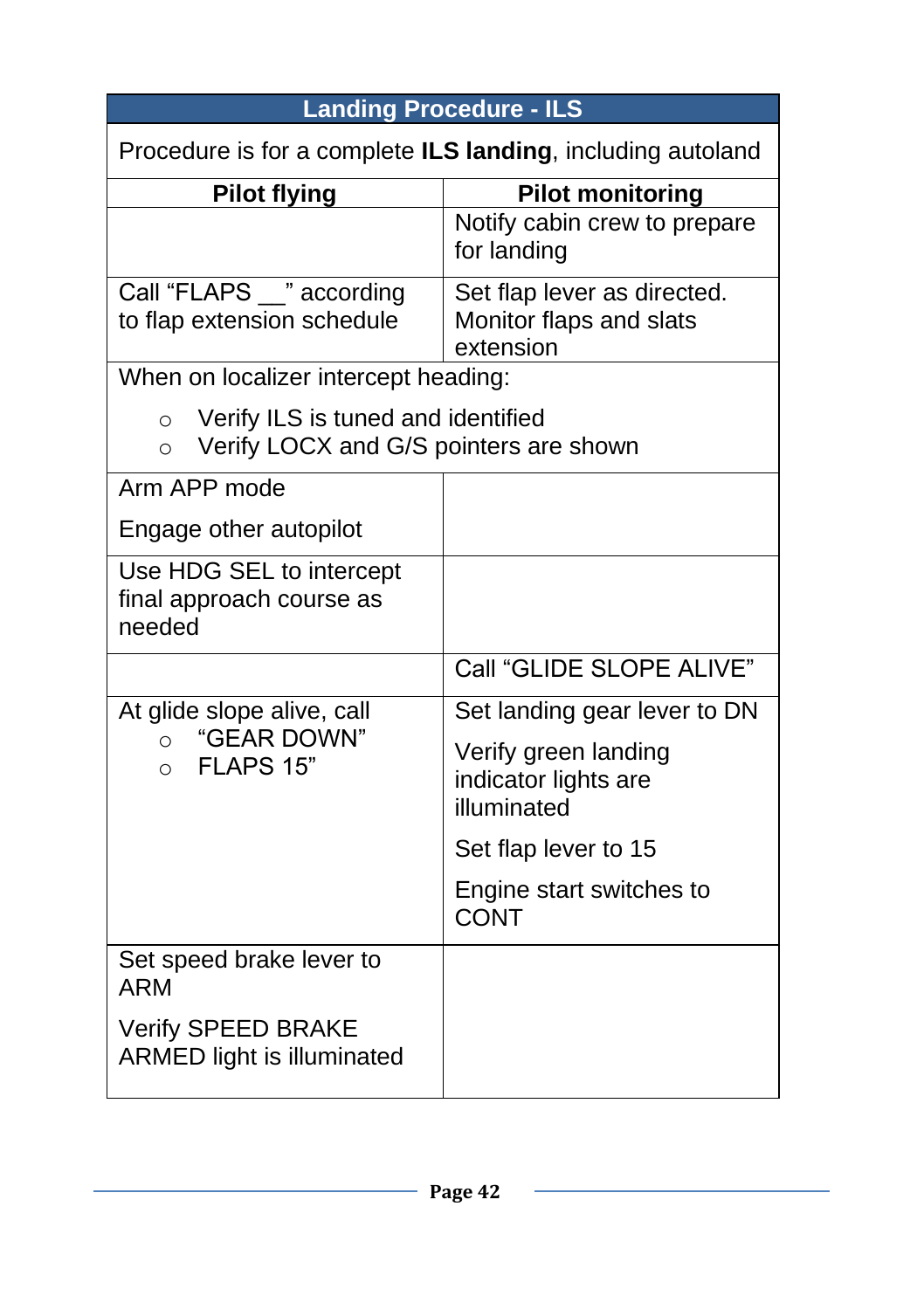| At glide slope capture, call<br>"FLAPS " as needed for<br>landing | Set flap lever as directed |
|-------------------------------------------------------------------|----------------------------|
| Set missed approach altitude<br>on the MCP                        |                            |
| Call "LANDING<br><b>CHECKLIST</b> "                               | Do LANDING checklist       |
|                                                                   | OFF                        |

# CHECKLIST COMPLETE

At FAF or OM, verify crossing altitude

Monitor approach

Verify call outs and autoland status at 500ft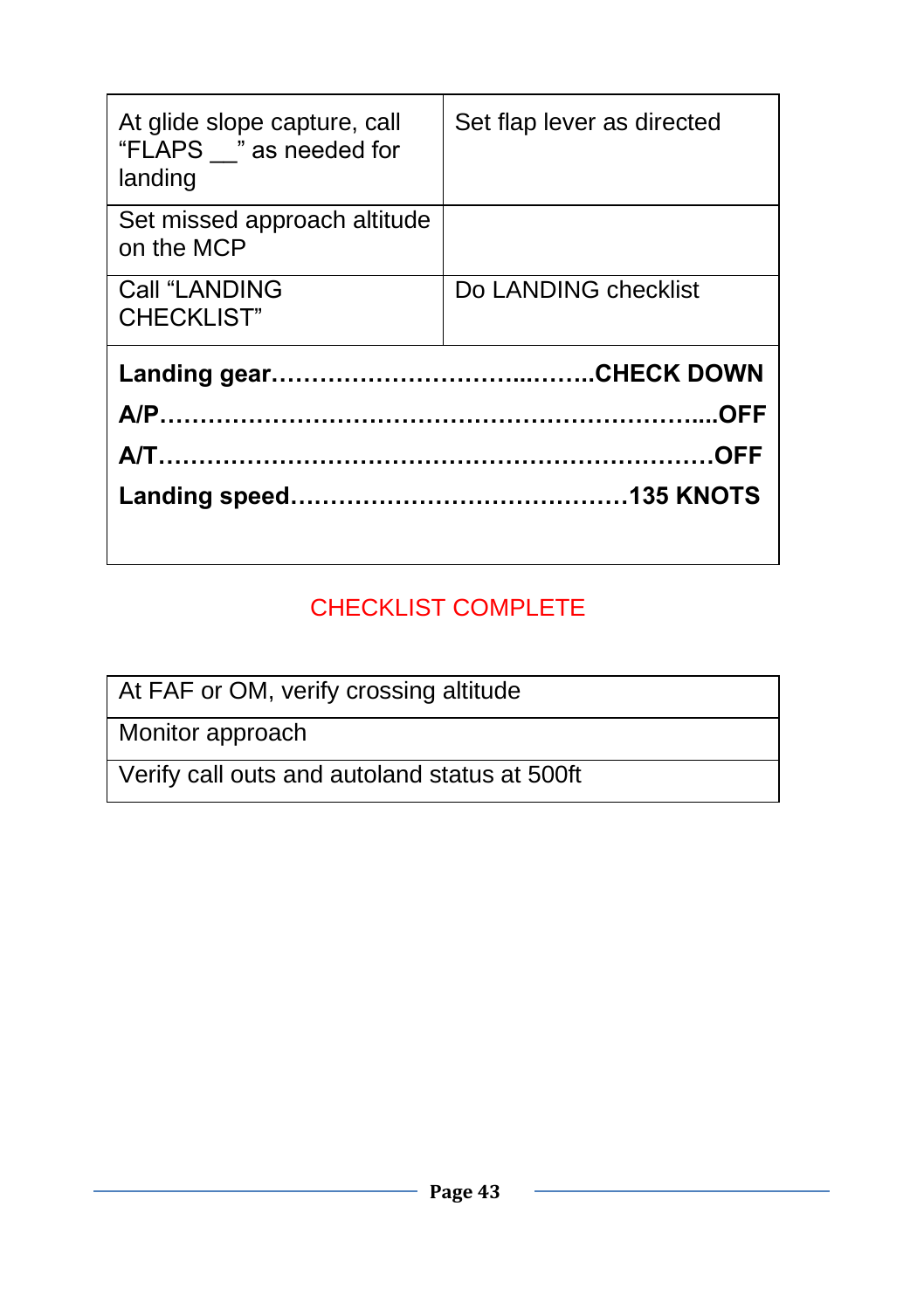| <b>Landing Procedure - Using VNAV</b>                                                                                                                                        |                                                                                                  |  |
|------------------------------------------------------------------------------------------------------------------------------------------------------------------------------|--------------------------------------------------------------------------------------------------|--|
| Use autopilot during approach to give:                                                                                                                                       |                                                                                                  |  |
| Autopilot alerts and mode fail indications<br>$\circ$<br>More accurate course and glidepath tracking<br>$\circ$<br><b>Lower RNP limits</b><br>$\circ$                        |                                                                                                  |  |
| This procedure is not authorised using QFE                                                                                                                                   |                                                                                                  |  |
| <b>Pilot Flying</b>                                                                                                                                                          | <b>Pilot monitoring</b>                                                                          |  |
|                                                                                                                                                                              | Notify cabin crew to prepare<br>for landing. Verify cabin is<br>secure                           |  |
| Call "FLAP " according to<br>flap extension schedule                                                                                                                         | Set flap lever as directed.<br>Monitor flaps and slats for<br>extension                          |  |
| The recommended role modes for final approach are:                                                                                                                           |                                                                                                  |  |
| For RNAV or GPS approach LNAV<br>$\circ$<br>For a LOC-BC, VOR or NDB approach use LNAV<br>$\circ$<br>For a LOC, SDF or LDA approach use LNAV or<br>$\circ$<br><b>VOR/LOC</b> |                                                                                                  |  |
|                                                                                                                                                                              | Verify VNAV glide path angle<br>is shown on the final<br>approach segment of LEGS<br>page on CDU |  |
| When on the final approach course intercept heading for<br>LOC-BC, SDF or LDA approaches:                                                                                    |                                                                                                  |  |
| Verify localizer is tuned and identified<br>$\circ$<br>Verify LOC pointer is shown<br>$\circ$                                                                                |                                                                                                  |  |
| Select LNAV or arm<br>VOR/LOC mode                                                                                                                                           |                                                                                                  |  |
| Use LNAV or HDG SEL to<br>intercept final approach<br>course as needed                                                                                                       |                                                                                                  |  |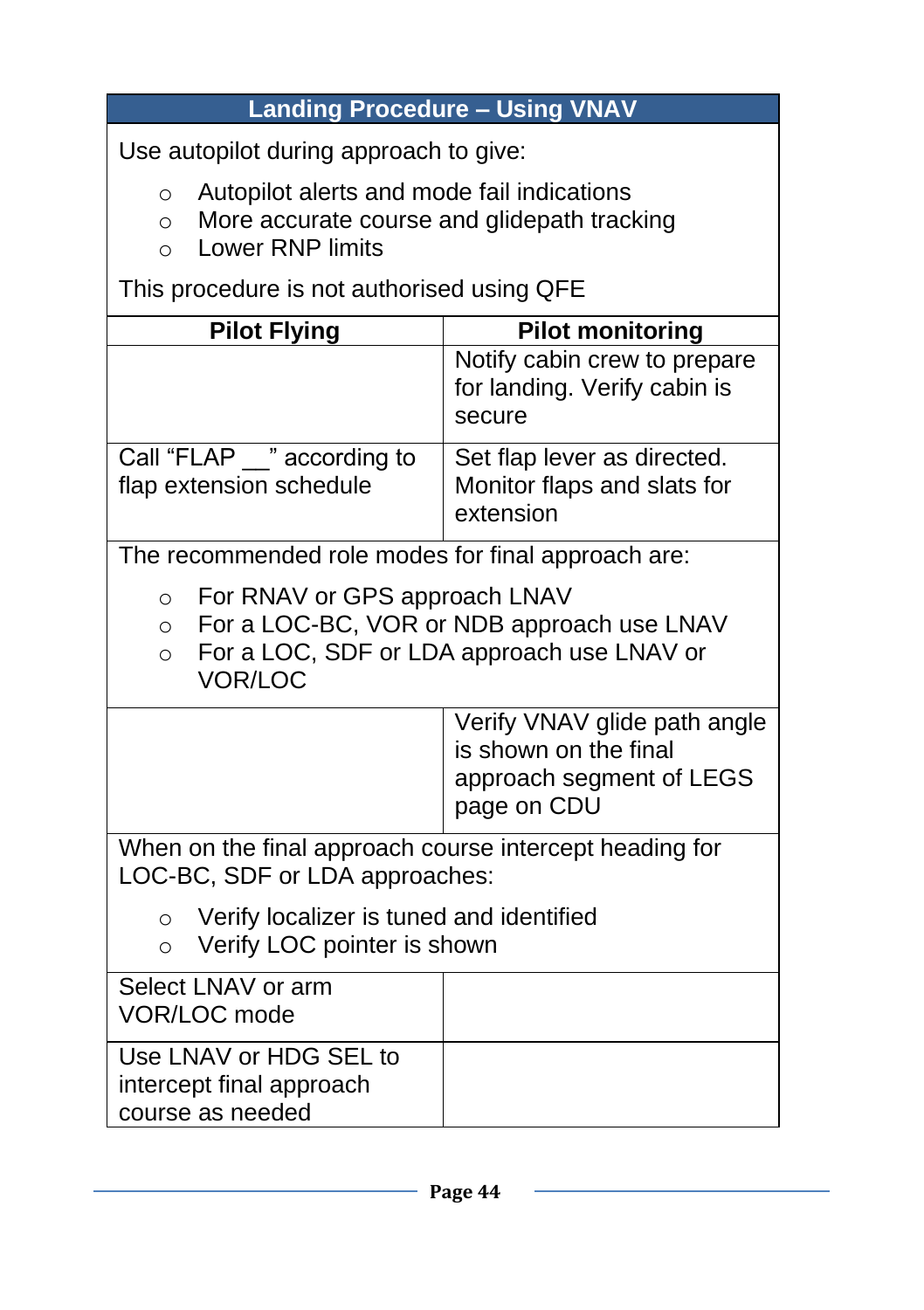| Verify LNAV engaged or VOR/LOC is captured                                                                                                                                                                                                             |                                                                                                   |  |
|--------------------------------------------------------------------------------------------------------------------------------------------------------------------------------------------------------------------------------------------------------|---------------------------------------------------------------------------------------------------|--|
| Approximately 2nm before<br>FAF and after ALT HOLD or<br>VNAV PTH or VNAV ALT is<br>annunciated:<br>Verify A/P is engaged<br>$\circ$<br>Set DA(H) or MDA(H)<br>$\circ$<br>on MCP<br>$\circ$ Select or verify speed<br>Select or verify VNAV<br>$\circ$ |                                                                                                   |  |
| Approaching glide path, call<br>"GEAR DOWN"<br>$\circ$<br>"FLAPS 15"<br>$\circ$                                                                                                                                                                        | Set landing gear lever to DN.<br>Verify green landing gear<br>indicator lights are<br>illuminated |  |
|                                                                                                                                                                                                                                                        | Set flap lever to 15                                                                              |  |
|                                                                                                                                                                                                                                                        | <b>Set ENGINE START</b><br>switches to CONT                                                       |  |
| Call "Landing checklist"                                                                                                                                                                                                                               | Do LANDING checklist                                                                              |  |
| Landing gear                                                                                                                                                                                                                                           | <b>CHECK DOWN</b>                                                                                 |  |
| When at least 300ft below<br>missed approach altitude,<br>set missed approach altitude<br>on MCP                                                                                                                                                       |                                                                                                   |  |
| At FAF, verify crossing<br>altitude and crosscheck<br>altimeters                                                                                                                                                                                       |                                                                                                   |  |
| Monitor approach                                                                                                                                                                                                                                       |                                                                                                   |  |
| If suitable visual reference is<br>established at DA(H),<br>MDA(H) or MAP, disengage<br>$A/P$ and $A/T$<br>Maintain glide path to<br>landing.                                                                                                          |                                                                                                   |  |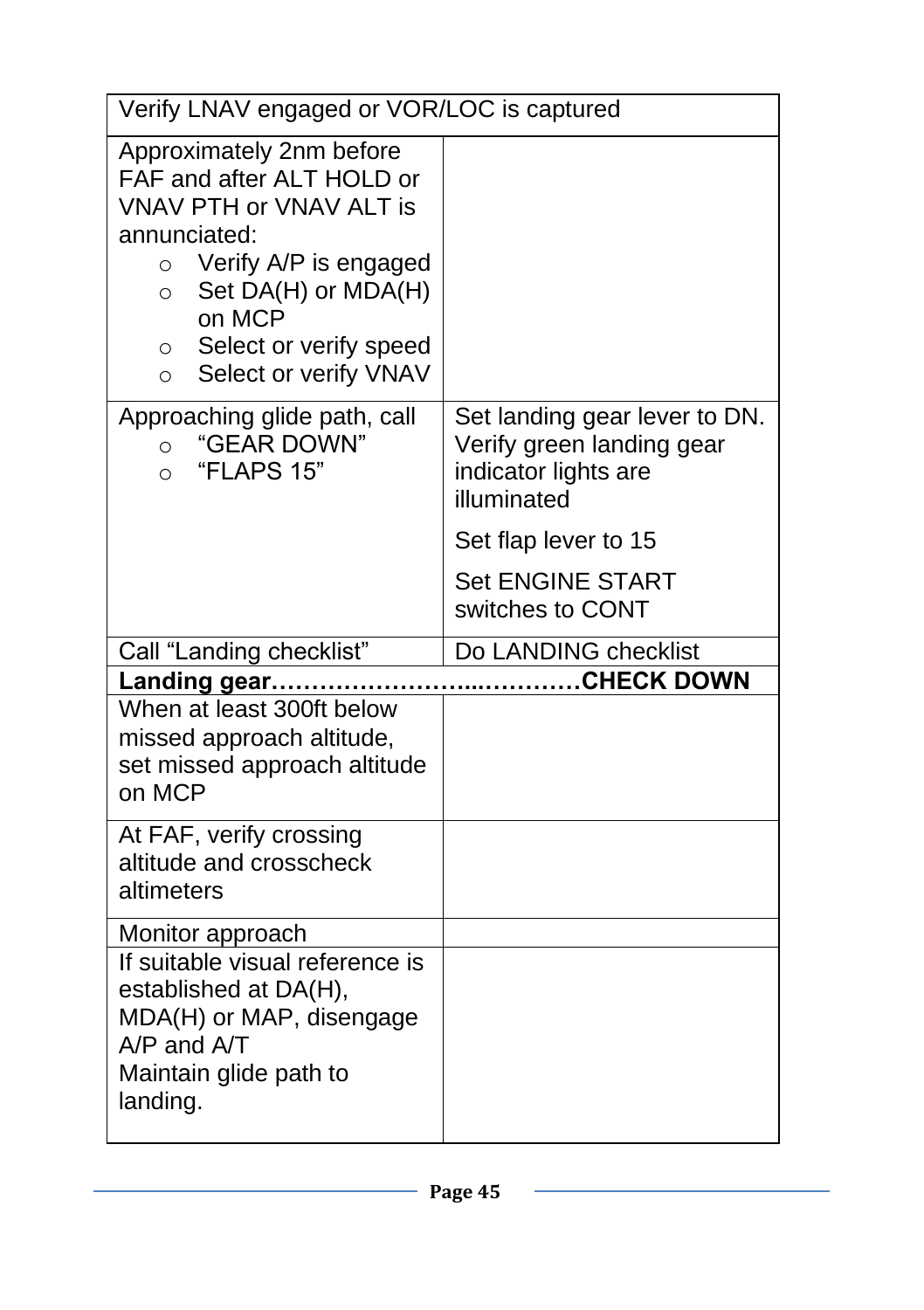|                                                                                        | <b>Go-around and Missed Approach Procedure</b>                                   |
|----------------------------------------------------------------------------------------|----------------------------------------------------------------------------------|
| <b>Pilot Flying</b>                                                                    | <b>Pilot Monitoring</b>                                                          |
| At the same time:<br>Push TO/GA switch<br>$\circ$<br>Call "FLAPS 15"<br>$\circ$        | Position the FLAP lever to<br>15 and monitor flap<br>retraction                  |
| Verify:<br>Rotation to go-<br>$\circ$<br>around altitude<br>Thrust increases<br>O      |                                                                                  |
|                                                                                        | Verify thrust is sufficient for<br>go-around or adjust as<br>needed              |
| Verify a positive rate of climb<br>on the altimeter and call<br>"GEAR UP"              | Verify a positive rate of climb<br>on the altimeter and call<br>"POSITIVE RATE". |
|                                                                                        | Set landing gear lever to UP                                                     |
|                                                                                        | Verify missed approach<br>altitude is set                                        |
| If airspeed is below top of<br>amber band, limit bank angle<br>to 15°                  |                                                                                  |
| Above 400ft, verify LNAV or<br>select HDG SEL as<br>appropriate                        | Observe annunciation                                                             |
| Above 400ft, select<br>appropriate roll mode and<br>verify proper mode<br>annunciation |                                                                                  |
| Verify missed approach route is tracked                                                |                                                                                  |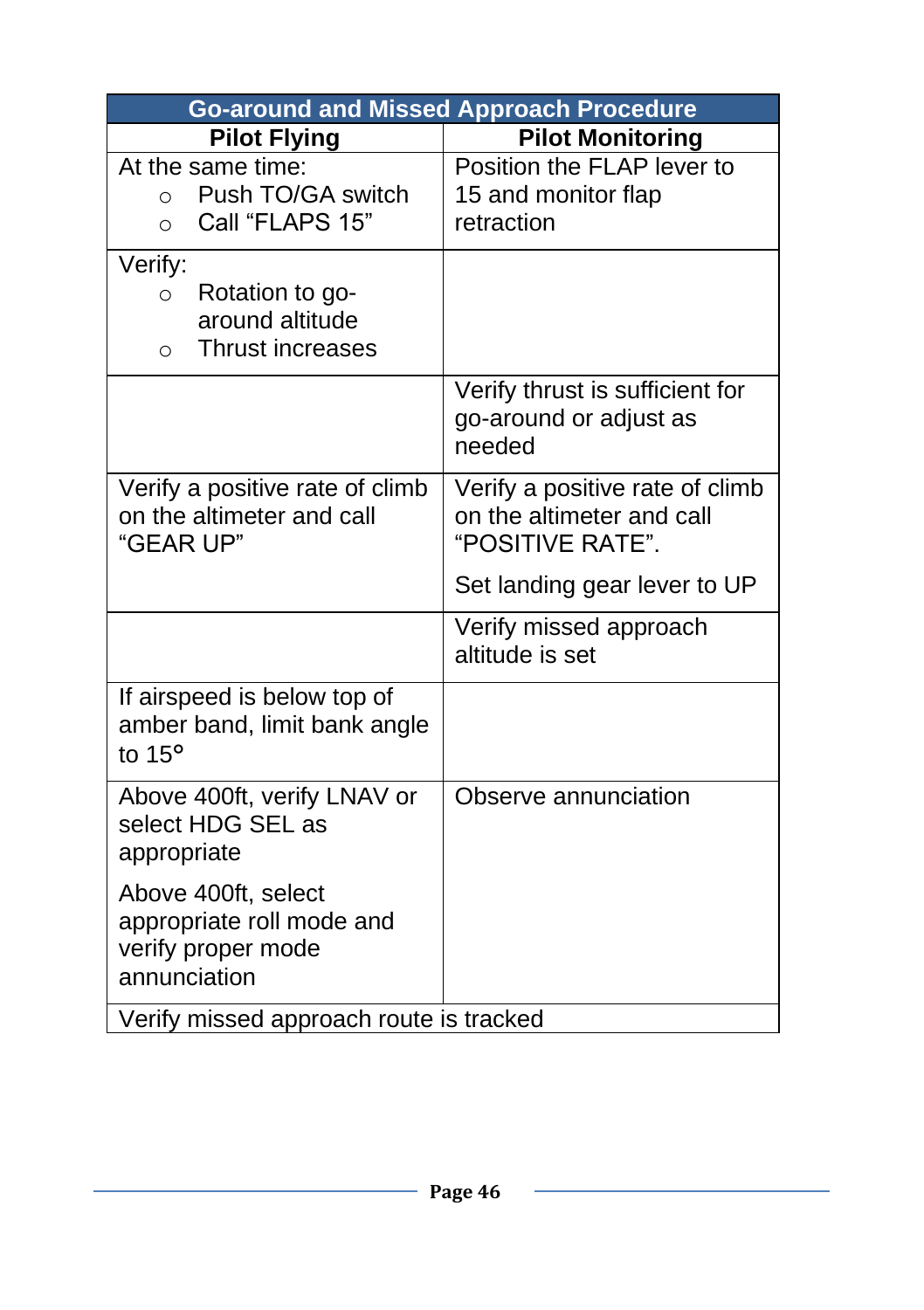| At acceleration height, call<br>"FLAPS " according to flap<br>retraction schedule                             | Set FLAP lever as directed.<br>Monitor flaps and slats for<br>retraction.      |
|---------------------------------------------------------------------------------------------------------------|--------------------------------------------------------------------------------|
| After flap retraction to<br>planned flap setting, select<br>LVL CHG. VNAV may be<br>selected if flaps are up. |                                                                                |
| Verify climb thrust is set                                                                                    |                                                                                |
| Verify missed approach altitude is captured                                                                   |                                                                                |
|                                                                                                               | Set landing gear lever to<br>OFF after landing gear<br>retraction is complete. |
|                                                                                                               | <b>Set ENGINE START</b><br>switches as needed.                                 |
| Call "AFTER TAKEOFF<br><b>CHECKLIST</b> "                                                                     | Do AFTER TAKEOFF<br>checklist                                                  |
| Throttle…………………………………………AS REQUIRED                                                                           |                                                                                |
| Trim………………………………………SET FOR 250 KNOTS                                                                          |                                                                                |
|                                                                                                               |                                                                                |
| .OFF                                                                                                          |                                                                                |
|                                                                                                               |                                                                                |

### CHECKLIST COMPLETE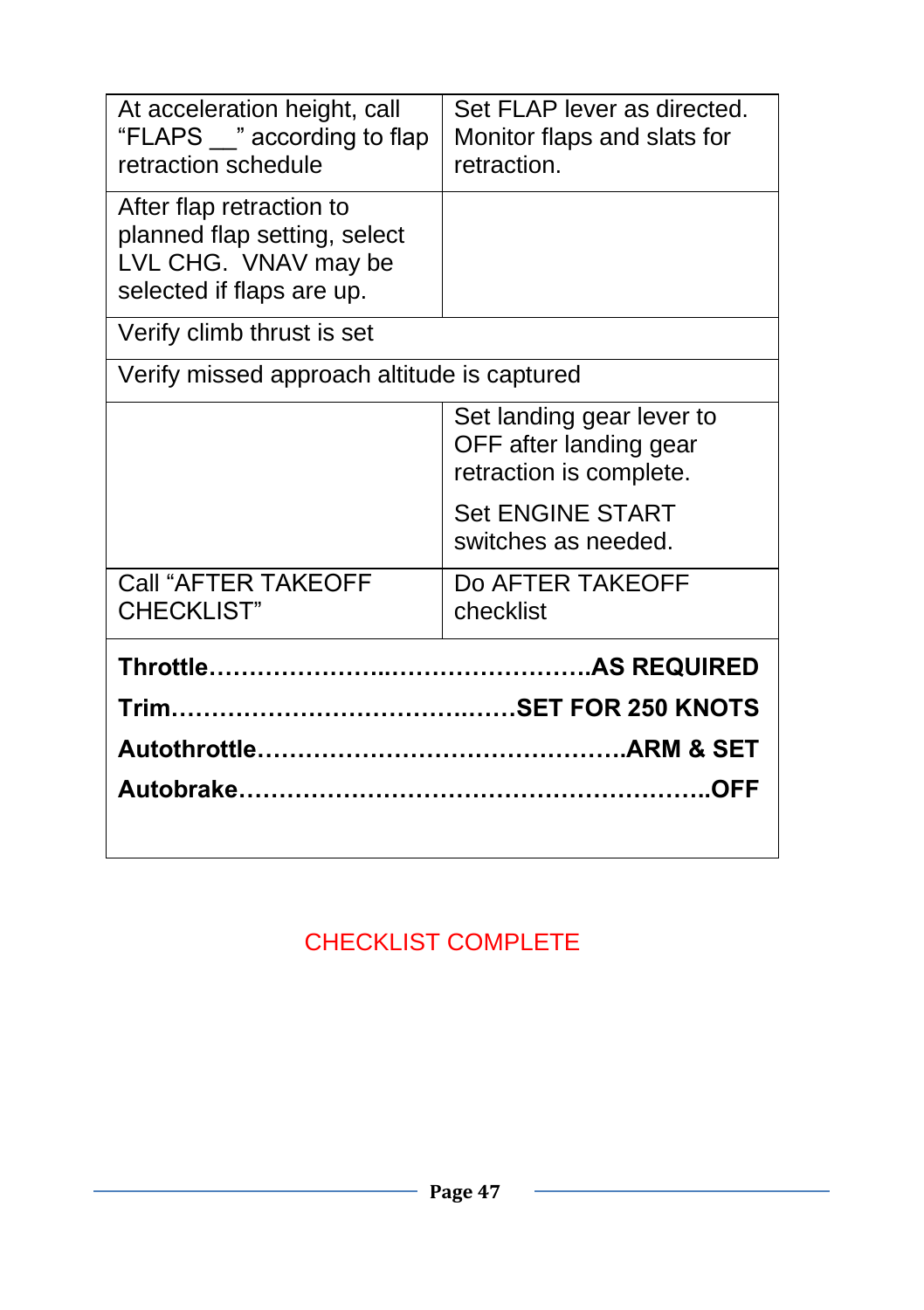| <b>Landing Roll Procedure</b>                                                                                                                                                 |                                                                             |  |
|-------------------------------------------------------------------------------------------------------------------------------------------------------------------------------|-----------------------------------------------------------------------------|--|
| <b>Pilot flying</b>                                                                                                                                                           | <b>Pilot Monitoring</b>                                                     |  |
| Disengage A/P.<br>Control aircraft manually                                                                                                                                   |                                                                             |  |
| <b>Verify THRUST levers are</b><br>closed                                                                                                                                     | <b>Verify SPEED BRAKE lever</b><br>is UP                                    |  |
| <b>Verify SPEED BRAKE lever</b>                                                                                                                                               | Call "SPEED BRAKES UP"                                                      |  |
| is UP<br>Without delay, fly the nose<br>wheel smoothly onto runway                                                                                                            | If the SPEED BRAKE lever<br>is not UP, call "SPEED<br><b>BRAKES NOT UP"</b> |  |
|                                                                                                                                                                               | Monitor roll out progress                                                   |  |
| Verify correct auto brake operation                                                                                                                                           |                                                                             |  |
| Without delay, move<br><b>REVERSE THRUST levers</b><br>to interlocks and hold light<br>pressure until the interlocks<br>are released. Then apply<br>reverse thrust as needed. |                                                                             |  |
| By 60kts, start movement of<br>the reverse thrust levers to<br>be at the reverse idle detent<br>before taxi speed                                                             | Call "60 KNOTS"                                                             |  |
| Before taxi speed, disarm<br>auto brakes. Use manual<br>braking as needed.                                                                                                    |                                                                             |  |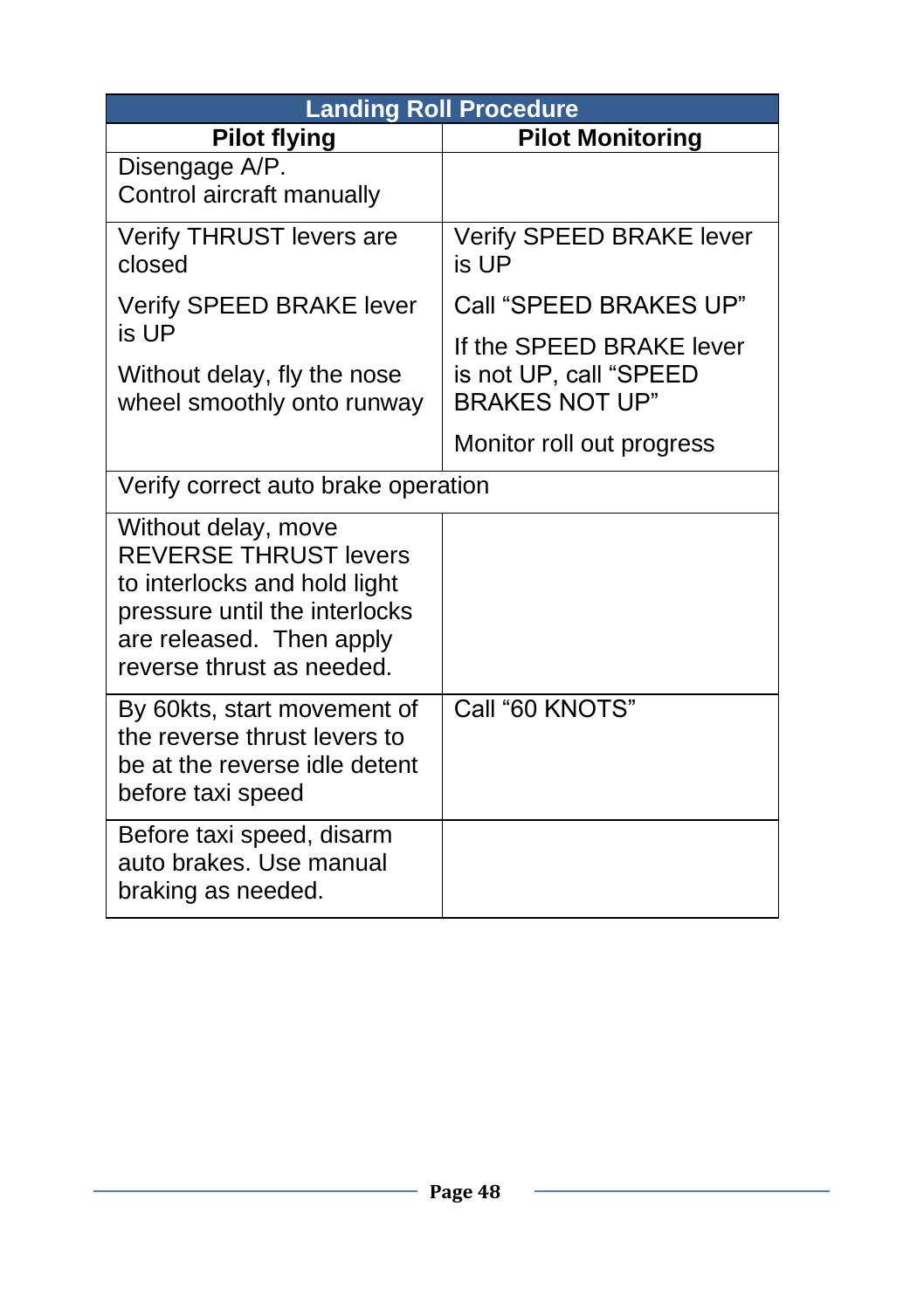| <b>After Landing Procedure</b>                      |                                                                                                                          |  |
|-----------------------------------------------------|--------------------------------------------------------------------------------------------------------------------------|--|
| Start After Landing Procedure when clear of runway  |                                                                                                                          |  |
| <b>Pilot Flying</b>                                 | <b>Pilot monitoring</b>                                                                                                  |  |
| Move or verify SPEED<br><b>BRAKES lever is DOWN</b> | <b>Start APU</b>                                                                                                         |  |
|                                                     | Set:<br>○ LANDING lights<br>switches OFF<br>$\circ$ TAXI light switch ON<br><b>STROBE light switch</b><br>$\circ$<br>OFF |  |
|                                                     | <b>Set ENGINE START</b><br>switches to OFF                                                                               |  |
| Set weather radar OFF                               |                                                                                                                          |  |
|                                                     | Set AUTO BRAKE selector<br>to OFF                                                                                        |  |
|                                                     | Set FLAP lever UP                                                                                                        |  |
|                                                     | Set transponder mode<br>selector to STBY                                                                                 |  |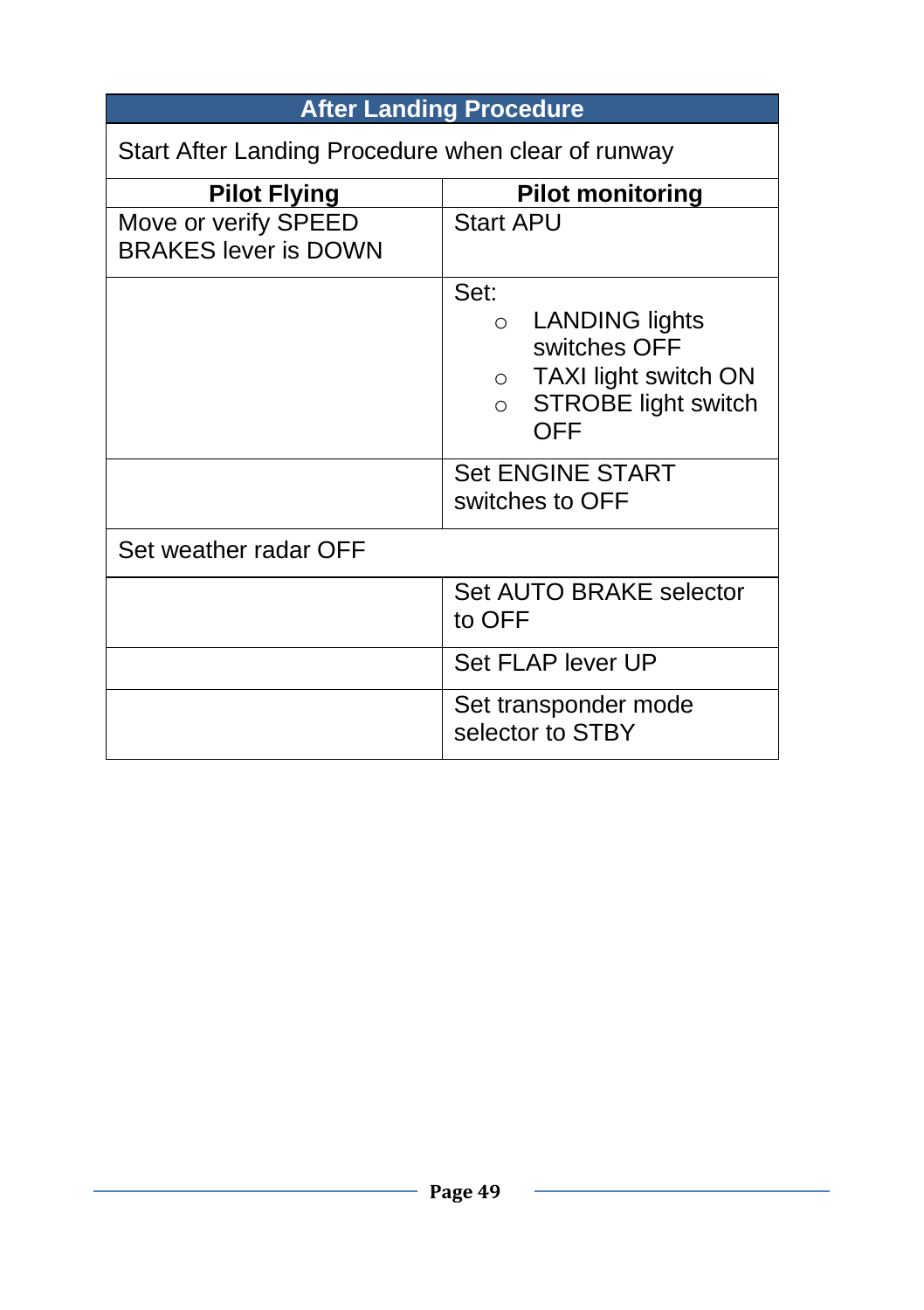| <b>Shutdown Procedure</b>                                                                                                                                             |
|-----------------------------------------------------------------------------------------------------------------------------------------------------------------------|
| Start Shutdown Procedure after taxi is complete and the<br>parking brake is set.                                                                                      |
| If possible, after high thrust operation, including reverse thrust,<br>run engines for at least 3 minutes before shutdown. Time near<br>idle includes taxiing.        |
| The following is done by the F/O:                                                                                                                                     |
|                                                                                                                                                                       |
| If APU power is needed:                                                                                                                                               |
| Verify APU GENERATOR OFF BUS light is illuminated<br>$\Omega$<br>APU GENERATOR BUS switches - ON<br>$\Omega$<br>Verify SOURCE OFF lights are extinguished<br>$\Omega$ |
| If external power is needed:                                                                                                                                          |
| Verify GND POWER AVAILABLE light is illuminated<br>$\circ$<br><b>GND POWER switch - ON</b><br>$\Omega$<br>Verify SOIURCE OFF lights are extinguished                  |
|                                                                                                                                                                       |
|                                                                                                                                                                       |
|                                                                                                                                                                       |
|                                                                                                                                                                       |
|                                                                                                                                                                       |
|                                                                                                                                                                       |
|                                                                                                                                                                       |
| <b>ENGINE HYDRAULIC PUMP switches - ON</b><br>$\Omega$<br>ELECTRIC HYDRAULIC PUMP switches - OFF<br>$\Omega$                                                          |
|                                                                                                                                                                       |
|                                                                                                                                                                       |
|                                                                                                                                                                       |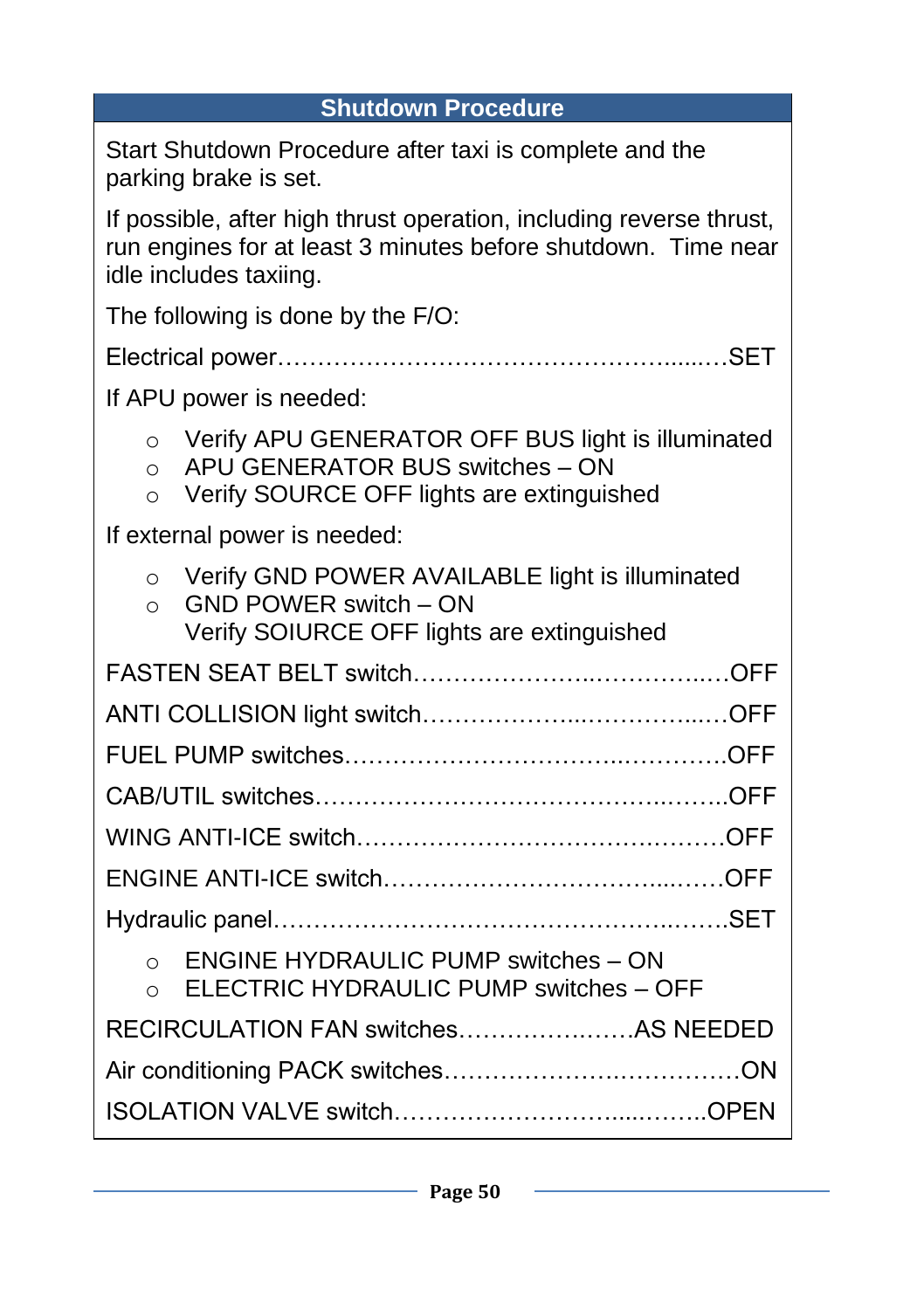| After wheel chocks are in place:   |  |
|------------------------------------|--|
| Parking brake - RELEASE<br>$\circ$ |  |
|                                    |  |
| (C) Call "SHUTDOWN CHECKLIST"      |  |
| F/O Do SHUTDOWN checklist          |  |
|                                    |  |
|                                    |  |
|                                    |  |
|                                    |  |
|                                    |  |
|                                    |  |
|                                    |  |
|                                    |  |
|                                    |  |
|                                    |  |
|                                    |  |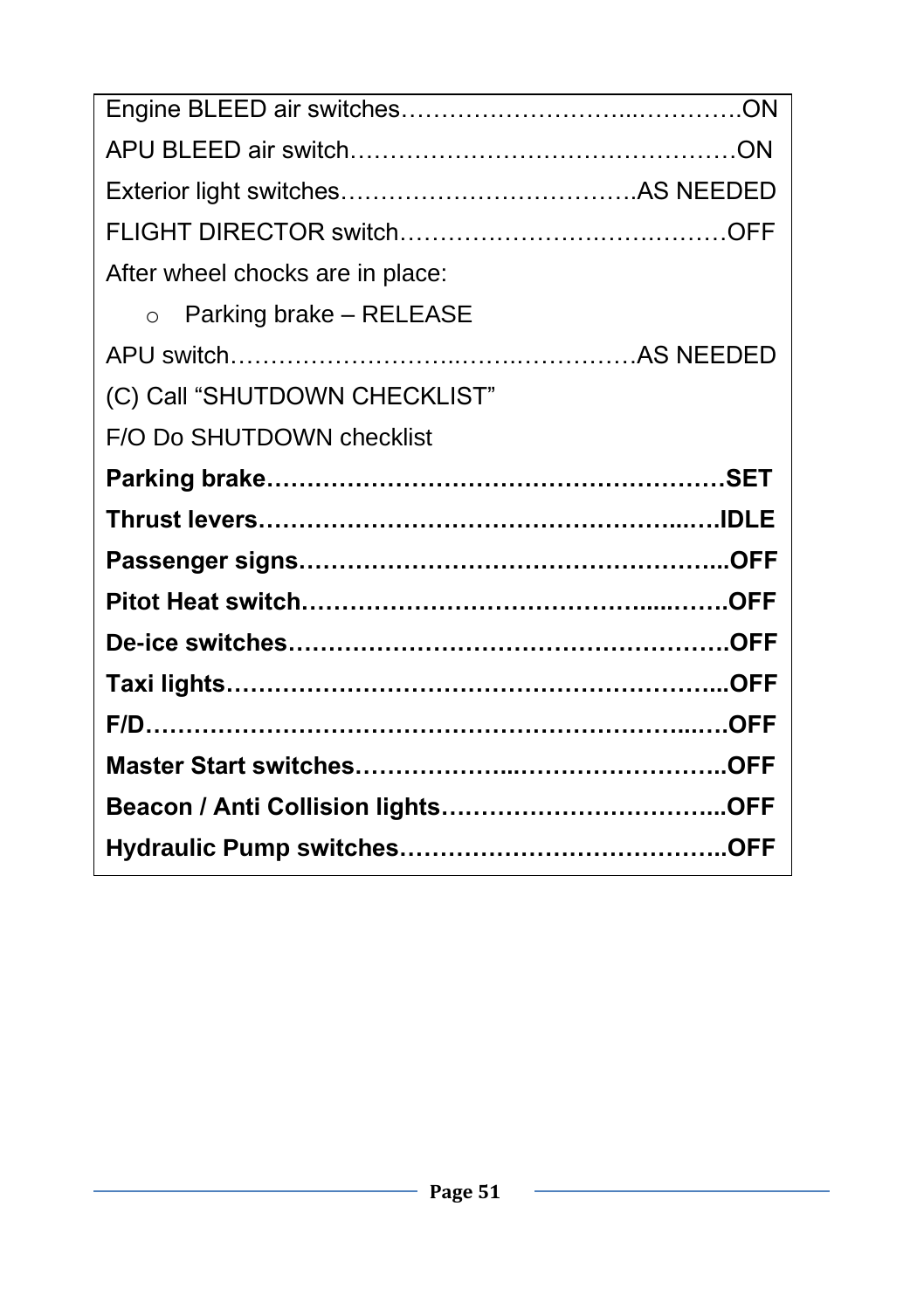#### **Secure Aircraft Procedure**

| EMERGENCY EXIT LIGHTS switchOFF |  |
|---------------------------------|--|
|                                 |  |
|                                 |  |
|                                 |  |
|                                 |  |
| <b>CHECKLIST COMPLETE</b>       |  |
|                                 |  |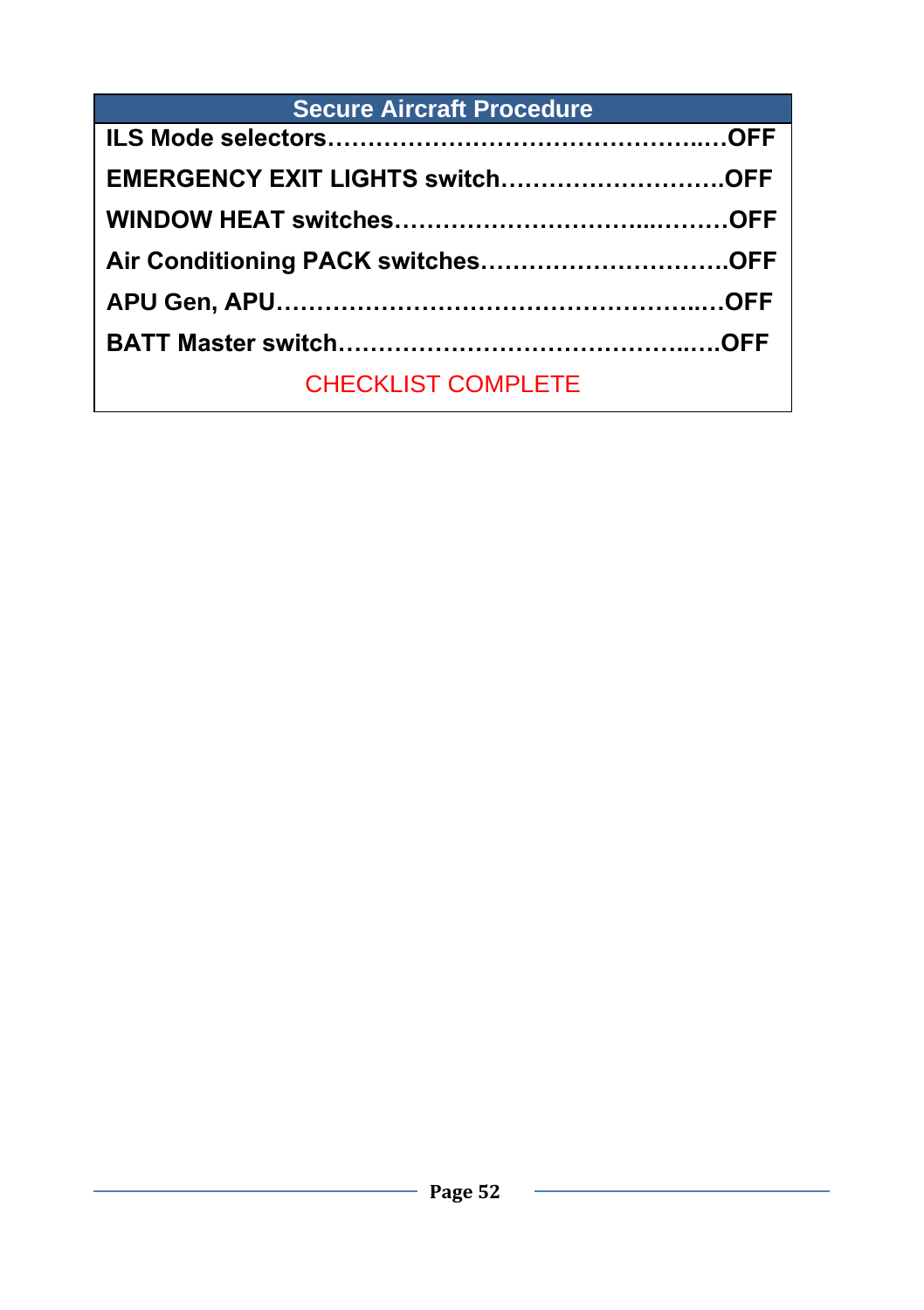# **Acknowledgements**

I am indebted to those whose work has been drawn upon for the production of this manual. Particular acknowledgement goes to Tom Risager, Nobleair Virtual Airline, for his definitive PMDG 737 NGX publication *From Cold and Dark to Shutdown Checklist*. Thanks also to lukas1992 whose diagrams on pages 5 to 7, 17 have been used.

#### **References**

<http://lukas1992.bplaced.net/737/FCOM-003-all-online.pdf> <http://www.737ng.co.uk/737%20Recall%20Items.pdf> <http://www.nobleair.net/> [http://www.737ng.co.uk](http://www.737ng.co.uk/) [Http://flightdeck737.be](http://flightdeck737.be/)